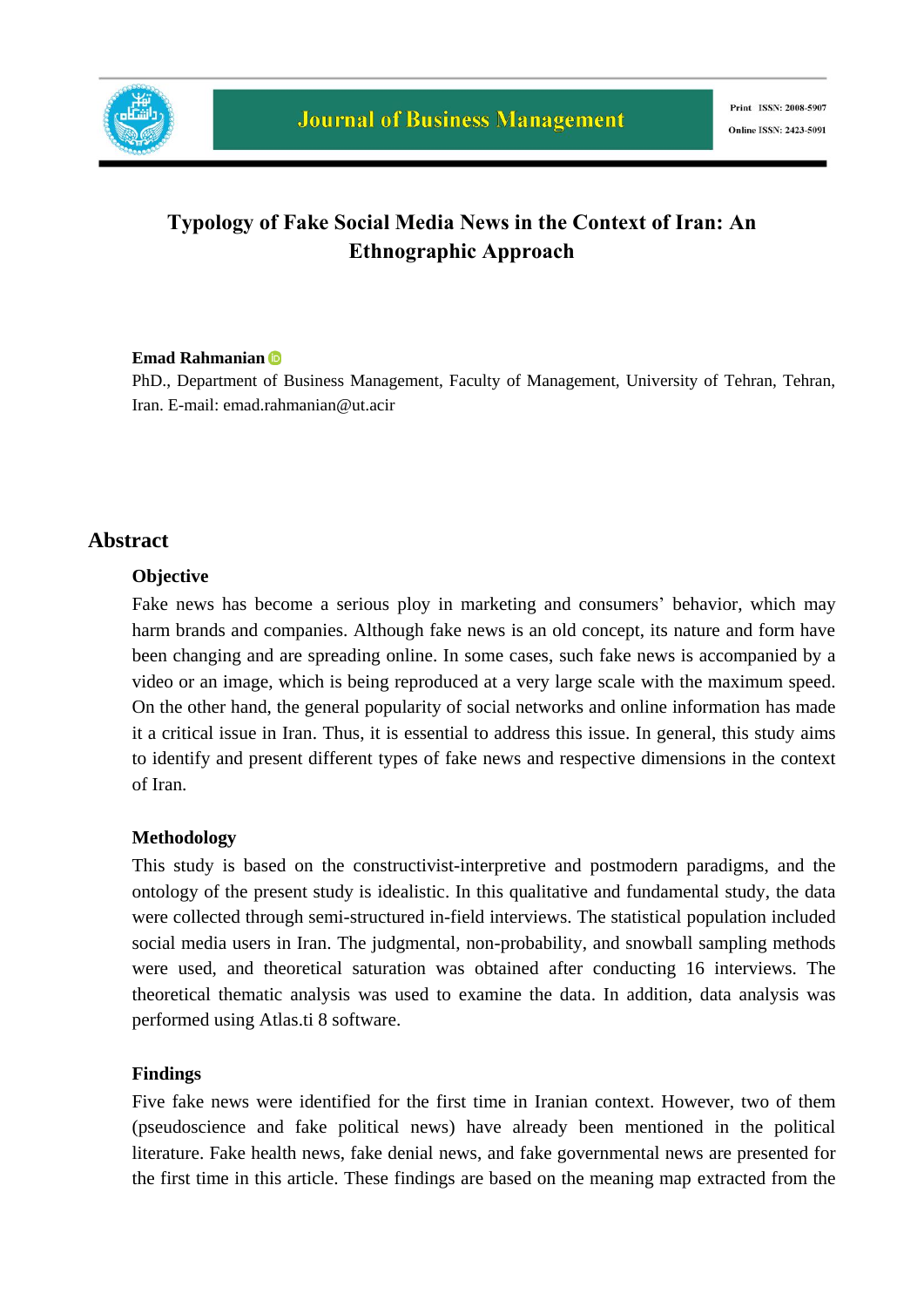interviewees and indicate how they relate to the minds of consumers. Moreover, different dimensions of fake news have been discussed, and their definitions and characteristics have been provided.

#### **Conclusion**

Marketers should be aware that official sources of information may be detrimental to their brands. Besides, any close relationships with the Iranian government may negatively affect their brand image. Consumers prefer informal information channels. In addition, lack of awareness and illusion of knowledge are two critical issues that should be taken into account in the interpretation of fake news on social networks in the context of Iran. Accepting fake news as the expiating information in the country's consumption context, its typology, and taking appropriate steps to provide information to the consumers can help maintain the reputation and image of the brand and product.

**Keywords:** Fake news, Typology, Social media, Thematic analysis, Ethnography

**Citation:** Rahmanian, Emad (2021). Typology of Fake Social Media News in the Context of Iran: An Ethnographic Approach. *Journal of Business Management,* 13(3), 814- 844. https://doi.org/10.22059/JIBM.2021.319197.4066 (*in Persian*)

Journal of Business Management, 2021, Vol. 13, No.3, pp. 814-844 Received: February 22, 2021; Accepted: June 15, 2021 © Emad Rahmanian Article Type: Research-based Published by Faculty of Management, University of Tehran **doi** https://doi.org/10.22059/JIBM.2021.319197.4066

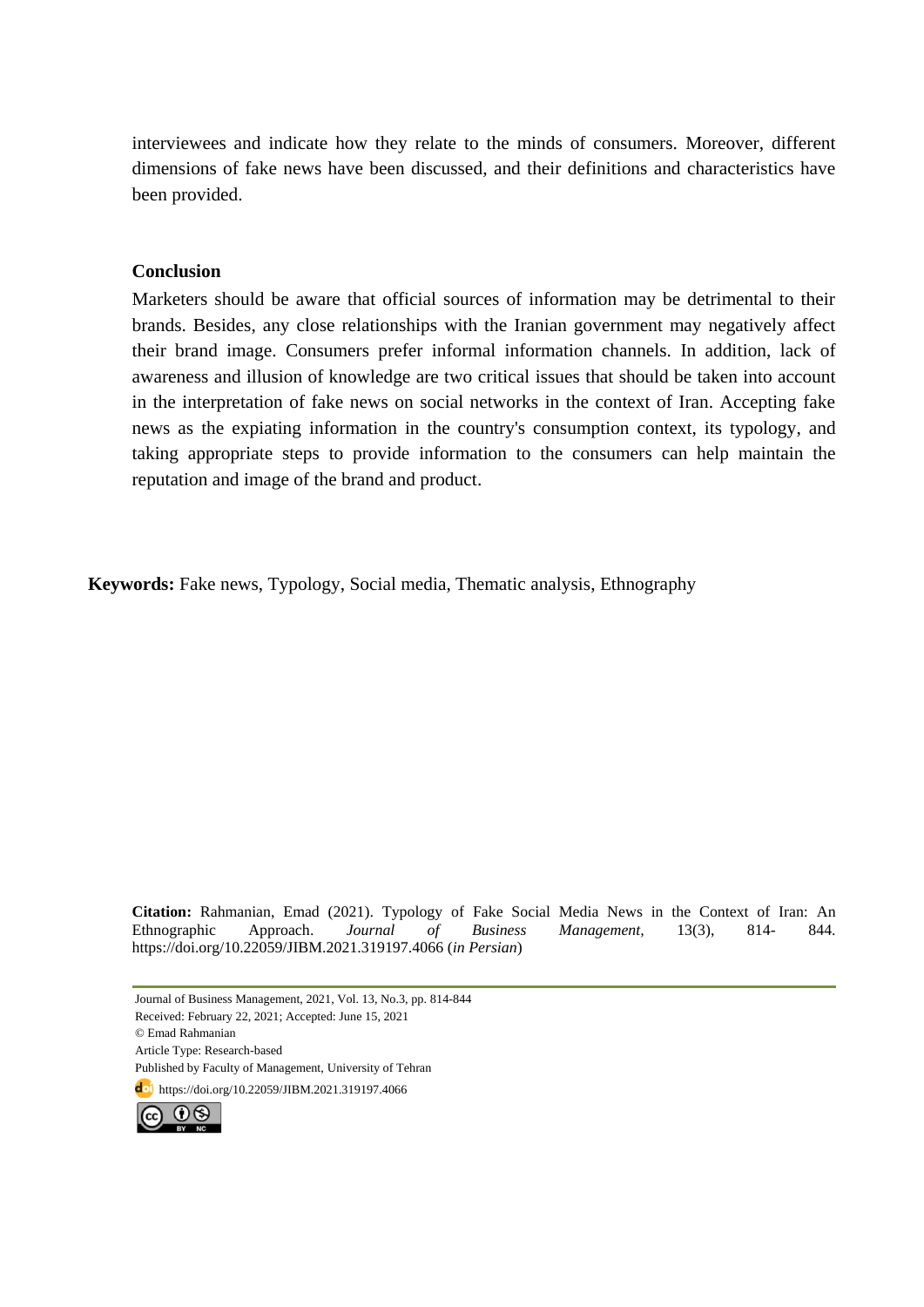



# مديرت بازركانى

# **نوعشناسي اخبار جعلي شبكههاي اجتماعي در بافت مصرف ايران، الگوي مفهومی مردمنگارانه**

دكترى، گروه مديريت بازاريابي، دانشكده مديريت، دانشگاه تهران، تهران، ايران. رايانامه: emad.rahmanian@ut.ac.ir **حمانيان عماد رح**

#### **چكيده چ**

ه**دف:** خبر جعلی مفهومی قدیمی است که در دنیای امـروز بـار دیگـر در کـانون توجـه قـرار گرفتـه اسـت؛ امـا در ادبيـات بازاريـابی و رفتـار مصرف كننده ايران، كمتر به اين موضوع پرداخته شده است. خبر جعلي در بازاريابي و رفتار مصرف كننده به پديده زيانبارى بدل شـده و ممكـن ست به برندها و شركتها آسيب برساند. هدف اين پژوهش شناسايي و ارائه انواع خبر جعلي موجود در بافت مصرف ايران و ابعاد أن است.

**روش:** در اين پژوهش كيفي و بنيادين، دادهها با مصاحبههاي نيمهساختار يافته بهصـورت ميـداني جمـعأوري شـدند. جامعـه هـدف، كـاربران شبكههاي اجتماعي در ايران بودند. روش نمونهگيري قضاوتي، غيراحتمالي و گلوله برفي بود و با توجه به اشـباع تئوريـك، ۱۶ مصـاحبه انجــام شد. تحليل دادهها با استفاده از نسخه ۸ نرم|فزار اطلس تي∫ى انجام شد.

**يافتهها:** در پژوهش حاضر براى نخستين بار، ۵ نوع خبر جعلى در بافت مصرف ايران شناسايى شد. پيش از ايـن دو نـوع شـبهعلـم و تئـورى نوطئه در ادبيات سياسي خارج از ايران مشاهده شده بود؛ اما خبر جعلي سلامت، ضديت با علم و نزديكي به نظام سياسي حاكم بـراى نخســتين بار در ادبيات بازاريابي معرفي شده است.

ن**تيجه گيري:** با توجه به نوآورانهبودن يافتهها، اين يافتهها ميواند براي بازاريابان و پژوهشگران حائز اهميت باشد. پذيرش خبر جعلي بهعنـوان طلاعات موجود در بافت مصرف كشور، نوعشناسي أن و اتخاذ گامهاى مناسب براى ارائه اطلاعات به مصرف¢كننده، به حفـظ وجهـه و تصـوير برند و محصول كمک مىكند.

**كليدواژهها:** خبر جعلى، نوعشناسي، شبكههاى اجتماعى، تحليل تم، مردمنگارى

ا**ستناد:** رحمانيان، عماد (١۴٠٠). نوعِشناسي اخبار جعلي شبكههاي اجتماعي در بافت مصرف ايران، الگــوي مفهــومي مــردمنگارانــه. *مـديريت* بازرگانی، ۱۳(۳)، ۸۱۴– ۸۴۴.

> مديريت بازرگاني، ١۴٠٠، دوره ١٣، شماره ٣، صص. ٨١۴- ٨۴۴ دريافت: ۱۳۹۹/۱۲/۰۴، پذيرش: ۱۴۰۰/۰۳/۲۵ حمانيان © عماد رح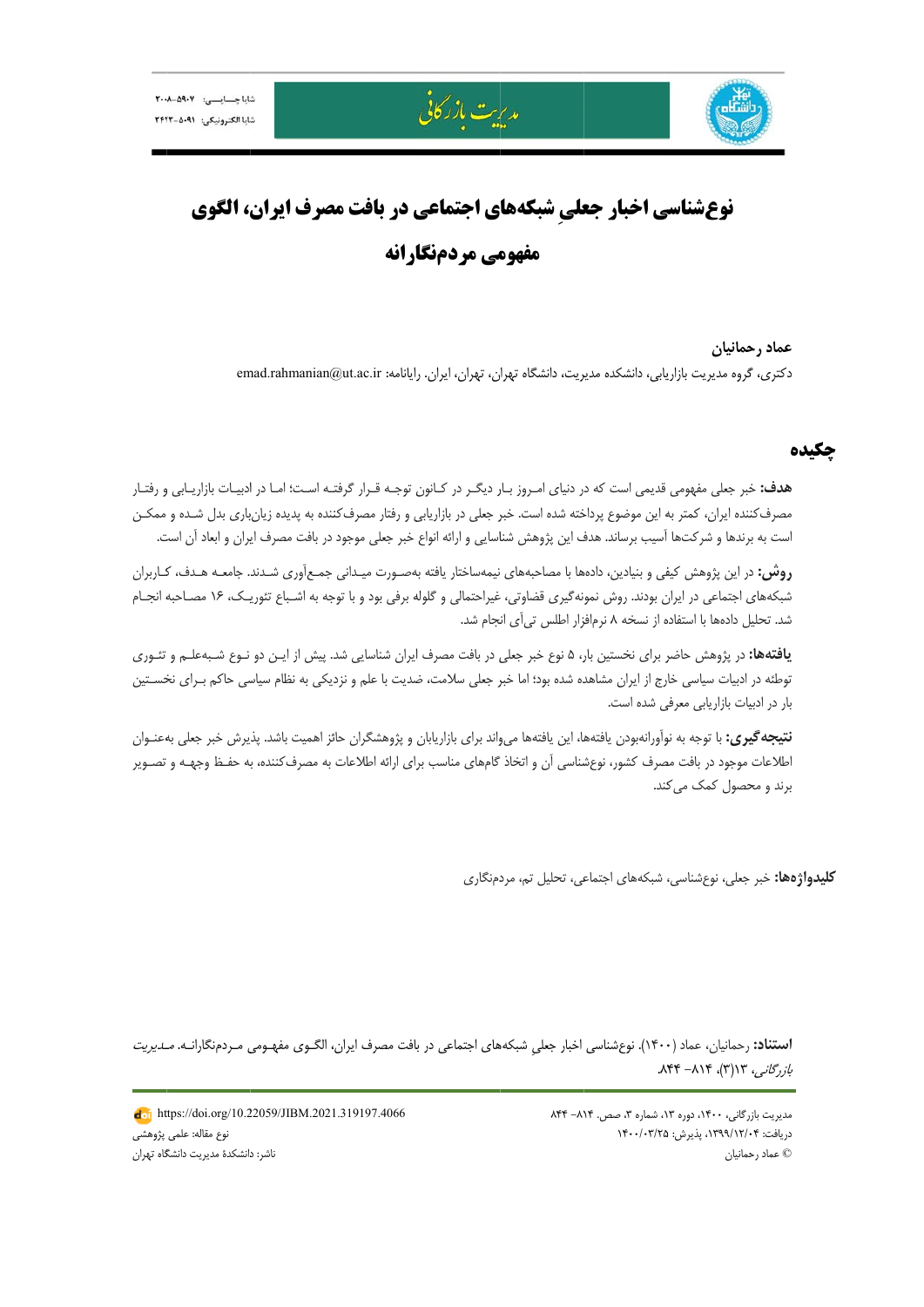#### **مقدمه**

با ورود به دوره پساحقيقت كه در آن حقايق و شواهد با عقايد شخصي و احساسات جايگزين شده اسـت، ماهيـت خبـر و آنچه افراد بهعنوان خبر باور مي كنند نيز، بهسوي عقيده و احساس در حال تغيير است (روچلين`، ۲۰۱۷). در واقع حقيقـت ماجرا ديگر اهميتي ندارد يا اهميت خود را نسبت به گذشته از دست داده است؛ چرا كه با فراگير شدن اينترنت و همهگيـر شدن رسانههاي اجتماعي، خبر آنچنان زياد شده است كه نميتوان آن را از زندگي روزمره جدا كرد. اگر زماني شبكههاي اجتماعي به قصد سهيم كردن ديگران در زندگي روزمره و ارتباط بود، امروزه اين پلتفرمها به ابزاري براي پخش خبر بدل شده و به مرزهاي ژورناليسم وارد شدهاند (روچلين، 2017).

دو بحران در دنياي مصرفكننده امروزي نيز به اين موضوع دامن زده است. اولين بحران اعتماد بين رسانه و سـاير نهادهاي اجتماعي و مردم در بسياري از كشورهاست (نوريس <sup>7</sup>، ۲۰۱۱؛ لاد ً، ۲۰۱۲، نيلسن ً، ۲۰۱۶). هر چند اين بحـران در تمامي كشورها همسان نيست. براي مثال تحقيقات نشان داده است كه مردم كشوري مثل فنلاند نيز تا حد زيادي بـه صحت اخبار دريافتي از شبكههاي خبري و رسانههاي جمعي شک مي کنند (نيلسن و گريوز °، ۲۰۱۷). اين اتفاق در آمريکا حتي قبل از همهگير شدن شبكههاي اجتماعي روي داد و علت آن زرد شدن رسانهها، قطبـيشـدن سياسـت بـه همـراه حملههاي سياسي به رسانهها مستقل بود (لاد، 2012). بحران ديگر، تغيير ساختاري و اساسي ديگر حركت از رسانههـاي جمعي صوتي، تصويري و چاپي بهسـوي رسـانههـاي ديجيتـال، اجتمـاعي و اينترنـتمحـور اسـت. هـر چنـد مخاطبـان انتخابهاي گستردهتري دارند، هنوز هم رسانههاي جمعي و سنتي بهعنوان منتشركننده خبر نقش مهمي ايفا ميكنند. بـا اين حال، چند پلتفرم بزرگ از طريق موتورهاي جستوجو، شبكههاي اجتماعي و برنامههاي پيامرسان در حال شكلدادن ذائقه عمومی در خصوص مصرف اطلاعات و اخبار هستند (بل، تيلور، بروان، هائوكا و راشيدين ً، ۲۰۱۷، نيلسن و گــانتر <sup>۷</sup> ، 2017). اين دو بحران در كنار هم باعث شدهاند تا اين پلتفرمها كار انتشار اخبار جعلي را آسانتر كنند.

امروزه گسترش عظیم اخبار جعلي بهعنوان خطري با ابعاد جهـاني شـناخته شـده اسـت (هـاول^ ۲۰۱۳). دنيـا شـاهد آسيبهاي فراوان ناشي از اخبار جعلي در شبكههاي اجتماعي بوده است كه از آن جمله ميتوان به آسيبهـاي خطرنـاك در حوزه تصميم گيرى سلامت (هوتز<sup>۹</sup>، ۲۰۱۶)، دست كارىهاى سازمان ِيافته در بازار سـهام (فـررا، وارول، ديـويس، منسـزر، فلامینی ``، ۲۰۱۶) و انتخابات و سیاست نام برد (سیلورمن``، ۲۰۱۶؛ پارکینسون ``، ۲۰۱۶؛ رید ّ`، ۲۰۱۶؛ دیوی ٔ``، ۲۰۱۶)

- 6. Bell, Taylor, Brown, Hauka, and Rashidian
- 7. Nielsen and Ganter
- 8. Howell
- 9. Hotez
- 10. Ferrara, Varol, Davis, Menczer and Flammini
- 11. Silverman
- 12. Parkinson
- 13. Read
- 14. Dewey

<sup>1.</sup> Rochlin

<sup>2.</sup> Norris

<sup>3.</sup> Ladd

<sup>4.</sup> Nielsen

<sup>5.</sup> Nielsen and Graves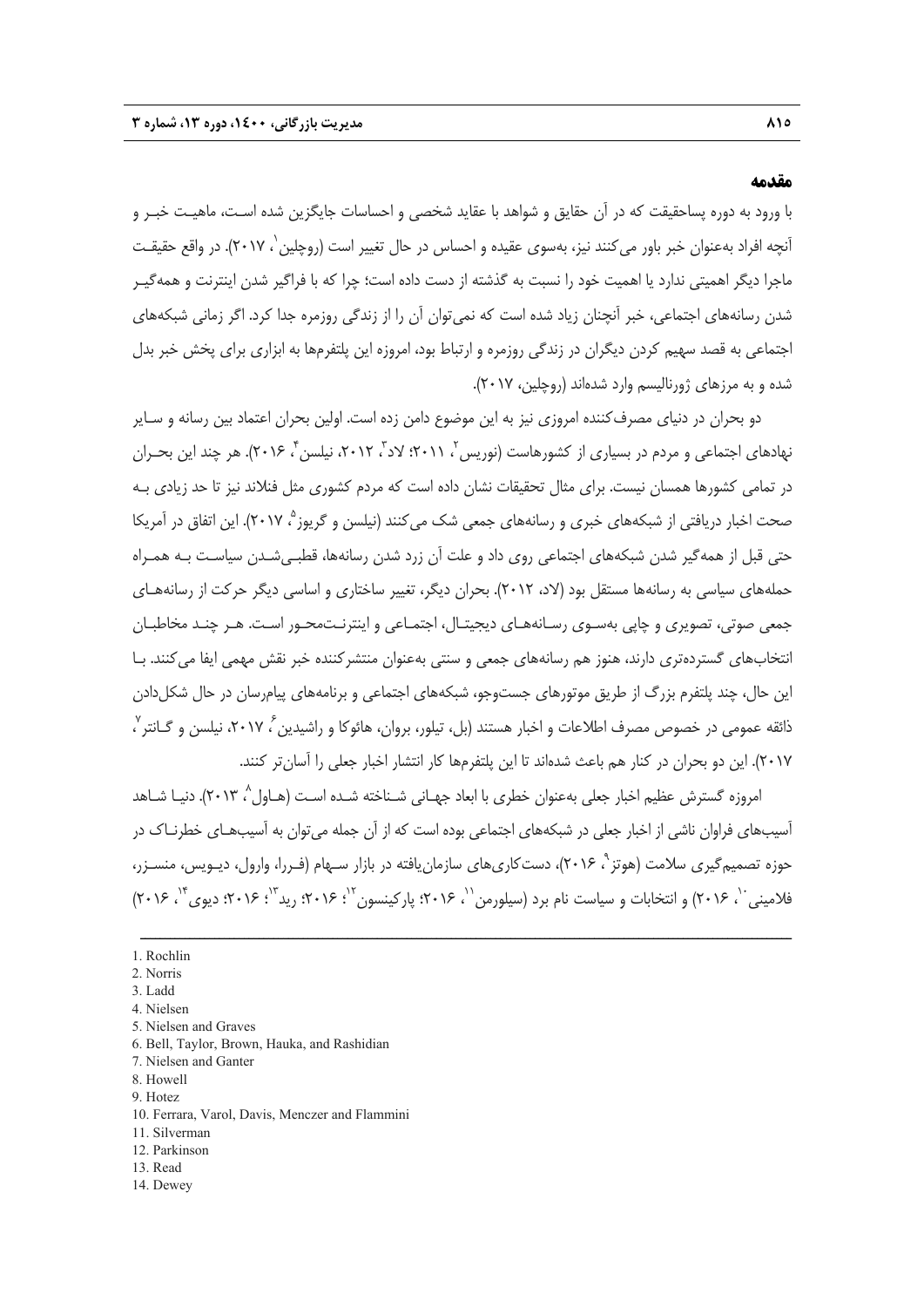كه انتخابات رياست جمهوري سال 2016 در كشور آمريكا، آن را به موضوعي جهاني بدل كرد و در كانون توجه همگـان قرار گرفت. به نوعي ميتوان گفت كه عمده معروفيت عبارت خبر جعلي در چند ساله اخير، مرهون سياستمداراني اسـت كه از آن براي اشاره به اخباري استفاده كردند كه به آن علاقه نداشتند (واردل و درخشان `، ۲۰۱۷).

امروزه اين بحث از حوزه سياسي وارد بازاريابي و رفتار مصرفكننده نيز شده است. بـراي مثـال، در يكـي از اولـين نمونههايي كه اخبار جعلي به برندها و مصرف آنها آسيب جدي زد، اين شايعه بود كه بعضي از پنيرها حاوي چوب هستند. اين واقعه به ParmessanGate# مشهور شد. اين رويداد كه هدف آن يك محصول خاص از چندين برند مشـخص بـود با گزارشي شروع شد<sup>۲</sup> كه در آن آمده بود «پنيرهايي كه مدعي هستند ۱۰۰ درصد خالصاند، بهطور كامل پنير نيستند و با درصدي از جايگزينهاي پنير تركيب شدهاند، هرچند اين جايگزينها از نظر سازمان غذا و داروي آمريكا كاملاً بهداشـتي و قانوني هستند». سپس گفته شد كه «اين محصولات و برندها از سلولزي كه در پالـپ چـوب نيـز وجـود دارد، اسـتفاده ميكنند». سپس بهتدريج در شبكههاي اجتماعي پالپ چوب تبديل به برادة چوب و در نهايت خود چوب شد. اين رويـداد بر تصوير و فروش برندهايى نظير كرفت<sup>٬</sup> و اورىدى اسنشال<sup>۴</sup> تأثير زيادى گذاشت و مصرف اين محصـول بـراى مـدتى بهصورت معناداري كاهش پيدا كرد.

همة اين موضوعات باعث شده است تا بازاريابان و پژوهشگران به اين مسئله توجه كرده و آن را از زواياي مختلـف بررسي كنند. براي مثال، بررسي تأثير اخبار جعلي بر اعتماد مصرف كننده بر تبليغات آنلاين (پسونن °، ٢٠١٨) نشان داد كه اخبار جعلي بهصورت معناداري، بهتدريج اعتماد افراد به تبليغات آنلاين را از بين ميبرد. همچنين در پژوهش ديگر، رابطه بين اخبار جعلي در خصوص تغييرات اقليمي و تغيير رفتار مصرفكننـده (بيتـي، مارسـل، مـكگـواير و ليچفيـد <sup>6</sup> (2017 ، بررسي شد كه نشان داد اخبار جعلي در مورد مؤثر نبودن رفتار مصرف انساني بر تغييرات اقليمي را ميتوان به راحتـي بـا صرف هزينه گسترش داد و اين اخبار جعلي بهصورت مستقيم بر رفتار مصرفكننده تأثير دارند . علاوه بر اين، تأثير اخبـار جعلی در تصميم *گ*يری مصرف كننده (وسل، فرديناند و الكساندر ٬ ۲۰۱۵) نيز از پژوهش های ديگر در اين زمينـه بـود كـه نشان داد اخبار جعلي و عوامل تأييدكننده آنها، مثل تعداد لايك در فيسبوك براي يك اخبـار جعلـي، بـر تصـميمگيـري مصرفكننده تأثير سريع و آني ميگذارد.

در بافت مصرف ايراني، اخبار جعلي هميشه به چشم ميخورد. قدمت بعضي از اين اخبار جعلي به قبل از شبكههـاي اجتماعي يا همهگير شدن اينترنت بازميگردد. براي مثال، استفاده از گوشت گربه براي توليد سوسـيس و كالبـاس، توليـد پفك از نفت و استفاده از مواد اعتيادآور در جوهر خودكار يك برند خاص، قطعاً به گوش همه خورده است. همچنـين بـه نازگی اخبار جعلی دربارهٔ مواد تشکیلدهندهٔ نوشابه انرژیزای رد بول<sup>۸</sup> و استفاده از محصولات حیوانی خاص، برای مدتی

ــــــــــــــــــــــــــــــــــــــــــــــــــــــــــــــــــــــــــــــــــــــــــــــــــــــــــــــــــــــــــــــــــــ

3. Kraft

<sup>1.</sup> Wardle and Derakhshan

<sup>2.</sup> https://www.huffingtonpost.com/entry/facebook-fake-news-stories-zuckerberg\_us\_5829f34ee4b0c4b63b0da2ea

<sup>4.</sup> Everyday Essentials

<sup>5.</sup> Pesonen

<sup>6.</sup> Beattie, Marselle, McGuire and Litchfield

<sup>7.</sup> Wessel, Ferdinand; and Alexander

<sup>8.</sup> Red Bull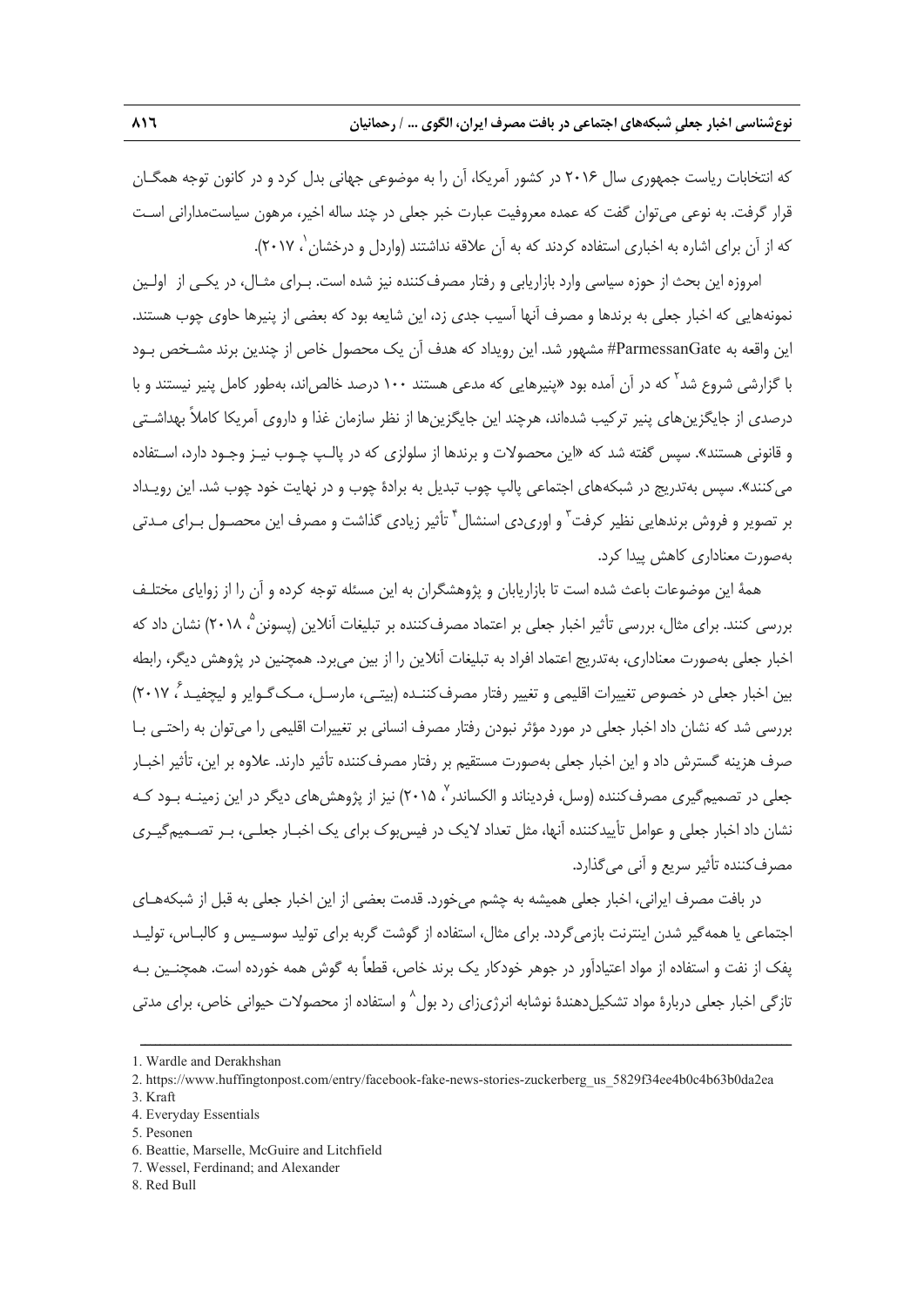هم در شبكههاي اجتماعي و هم در بين مردم به چشم ميخورد. اين اخبار جعلي، همانند مثالهاي خارجي، بـهشـدت بـر برندهاي خاصي تأثيرگذار بود. اما آنچه امروزه اهميت اين موضوع را دوچندان ميكند، اين است كه ماهيت و شكل اخبار جعلي تغيير كرده و بهصورت آنلاين در حال گسترش است. اين اخبار جعلي گاهي با فـيلم يـا تصـوير همـراه شـده و در مقياس بسيار بزرگي با سرعت زياد تكثير ميشود. براي مثال، در خصوص اخبار جعلي جديد ميتوان به تصوير زير اشـاره كرد كه با هدفگرفتن برندي خاص، نامهاي جعلي را در سطح گستردهاي در شبكههاي اجتماعي تلگرام و تـوييتر منتشـر كرد.



**شكل .1 تصويري از خبر جعلي براي هدفگرفتن برندي خاص** 

مورد ديگري كه در ايران اين مسئله را مهمتر كرده است، اقبال عمومي به شبكههاي اجتماعي و اطلاعات آنلايـن است. مقايسة نتايج نظرسنجي اخير ايسپا با نتايج نظرسنجيهاي پيشين اين مركز، نشان داد كـه تعـداد كـاربران شـبكه اجتماعي تلگرام، توييتر و اينستاگرام، روند صعودي دارد و ساير شبكههاي اجتماعي مجازي در حال افول هستند'. عــلاوه بر آن، نتايج اين نظرسنجي نشان ميدهد كه در حال حاضر 7/59 درصد افراد بالاي 12 سال كشور حـداقل عضـو يـك شبكه اجتماعي هستند كه نسبت به آذرماه سال گذشته رشد 7درصدي داشته است. در نظرسنجي ملي ايسپا نيـز، حـداقل 38 درصد مردم كشور عضو تلگرام بودهاند كه امسال با افزايش 17 درصدي دستكم 55 درصد افزايش پيدا كرده اسـت. سرانه مصرف شبكههاي اجتماعي در طول شبانهروز توسط مردم 72 دقيقه برحسـب كـل نمونـه و 120 دقيقـه برحسـب استفادهكنندگان است. اين موضوعات در كنار هم توجه به اين مسئله را بسيار مهم و حياتي ميكنـد. در پايـان مـيتـوان گفت كه هدف اين پژوهش شناسايي و ارائه انواع خبر جعلي موجود در بافت مصرف ايران و ابعاد آن است. ايـن هـدف را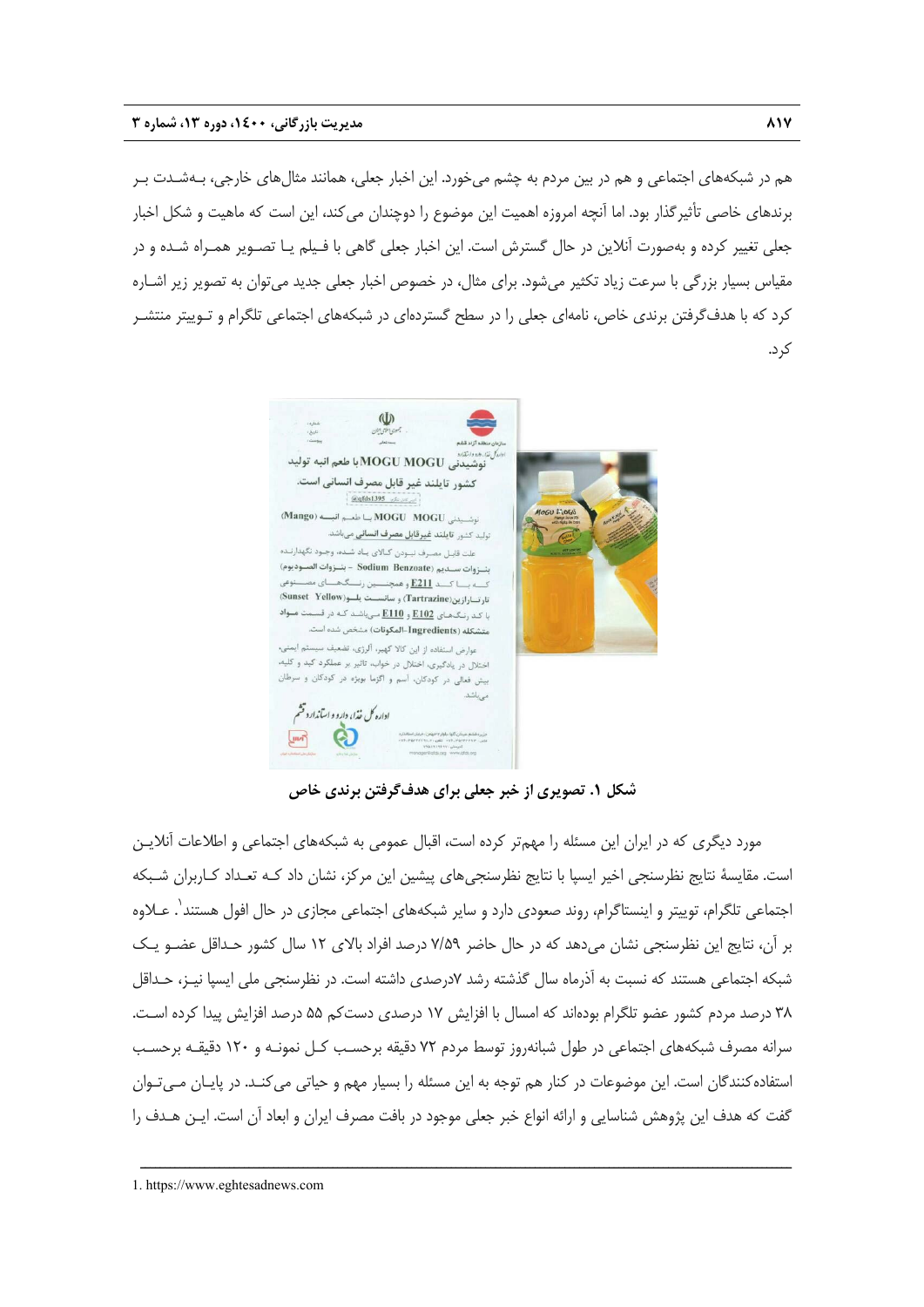ميتوان در قالب اين سؤالها تعريف كرد: .1 اخبار جعلي در بافت مصرف ايران كدامها هستند؟ چطـور مـيتـوان آنهـا را تعريف كرد و چه ابعادي دارند؟

# **مباني نظري و پيشينه پژوهش**

# **خبر جعلي**

يكي از مهمترين ويژگيهاي خبر جعلي در عصر حاضر اين است كه عمدتاً بهصورت آنلاين و در حجـم گسـترده پخـش ميشود (بونگرو، گرى، ونتوريني و مائورى`، ٢٠١٧)؛ اما مردم عمدتاً آن را بهعنـوان خبـرى مـيپذيرنـد كـه صـحت آن مشخص يا صحيح نيست (كميته فرهنگ، رسانه و ورزش ۲ ، ۲۰۱۷). از سوى ديگر آنچــه خبـر جعلــى را بســيار مهلــك و خطرناک مي کند، اين است که بهدليل اشباع اطلاعاتي<sup>"</sup> و محدود بودن ميزان توجه در شبکههـاي اجتمـاعي، حتـي اگـر كاربر بخواهد اعتبار اخبار را قبل از مطالعه، به اشتراكگذاري و انتقال بسنجد، قادر به اين كار نخواهد بود (شائو، چامپاليا، وارول، فلاميني و منسزر ب ٢٠١٧). اين موضوع منتهي به اين خواهد شد كه اطلاعات گمراهكننده و اخبار جعلي بهعنـوان اطلاعات درست در شبكههاي احتماعي همهگير <sup>۵</sup> شوند (كيو <sup>۶</sup> ۲۰۱۷). از سوي ديگر، عدم اعتبارسنجي باعث شده تا افراد حتی اخباری را که میدانند کیفیت چندانی ندارد و ممکن است گمراهکننـده باشـد نیـز دنبـال کننـد (تسـفاتی و کـاپلا<sup>۷</sup> ،  $.7 - 7$ 

بسياري از پژوهشگران و صاحبنظران بر اين باورند كه كلمه اخبار جعلي نميتواند معنا و مفهوم ايـن پديـده را بـه درستي منتقل كند (واردل^، ٢٠١٧؛ زاكرمن`ْ، ٢٠١٧، بويد ``، ٢٠٠۴). زاكرمن در اين زمينه بيان ميكند كـه عبـارت خبـر جعلي عبارتي است مبهم و گسترده از خبر بيارزش (خبري كه ارزش توجه ما را ندارد) و پروپاگاندا (اخبار و اطلاعات بـه مثابه سلاحی برای حمایت سیاسی از یک حزب در برابر دیگری) تا دیس!ینفورمیشن<sup>۱٬</sup> (خبری که بـرای ایجـاد شـک در نهادها و سازمانها ايجاد شده است) را دربرميگيرد (زاكرمن، 2017). با نگاهي اجمالي به ادبيات ميتوان به ايـن نتيجـه رسید که پژوهشگران از عبارت خبر جعلی برای اشاره به ۶ تا ۸ مفهوم متفاوت استفاده کردهاند (تندوک، لـیم و لینـگ<sup>۰٬</sup> ،  $\lambda$ / $\lambda$ ).

اين چارچوب بزرگ دربرگيرنده خبر جعلي، به تعريف و شفافيت بيشتري نيـاز دارد (واردل، 2017). واردل (2017) از دو مفهوم كلى براى نوعشناسى خبر جعلى استفاده مىكند: ميس|ينفورميشن™ به معناى ارائه غيرعمدى اطلاعات غلط و

- 1. Bounegru, Gray, Venturini and Mauri
- 2. Culture, Media and Sport Committee
- 3. Information overload
- 4. Shao, Ciampaglia, Varol, Flammini, and Menczer
- 5. Viral
- 6. Qiu
- 7. Tsfati and Cappella
- 8. Wardle
- 9. Zuckerman
- 10. Boyd
- 11. Disinformation
- 12. Tandoc, Lim and Ling
- 13. Misinformation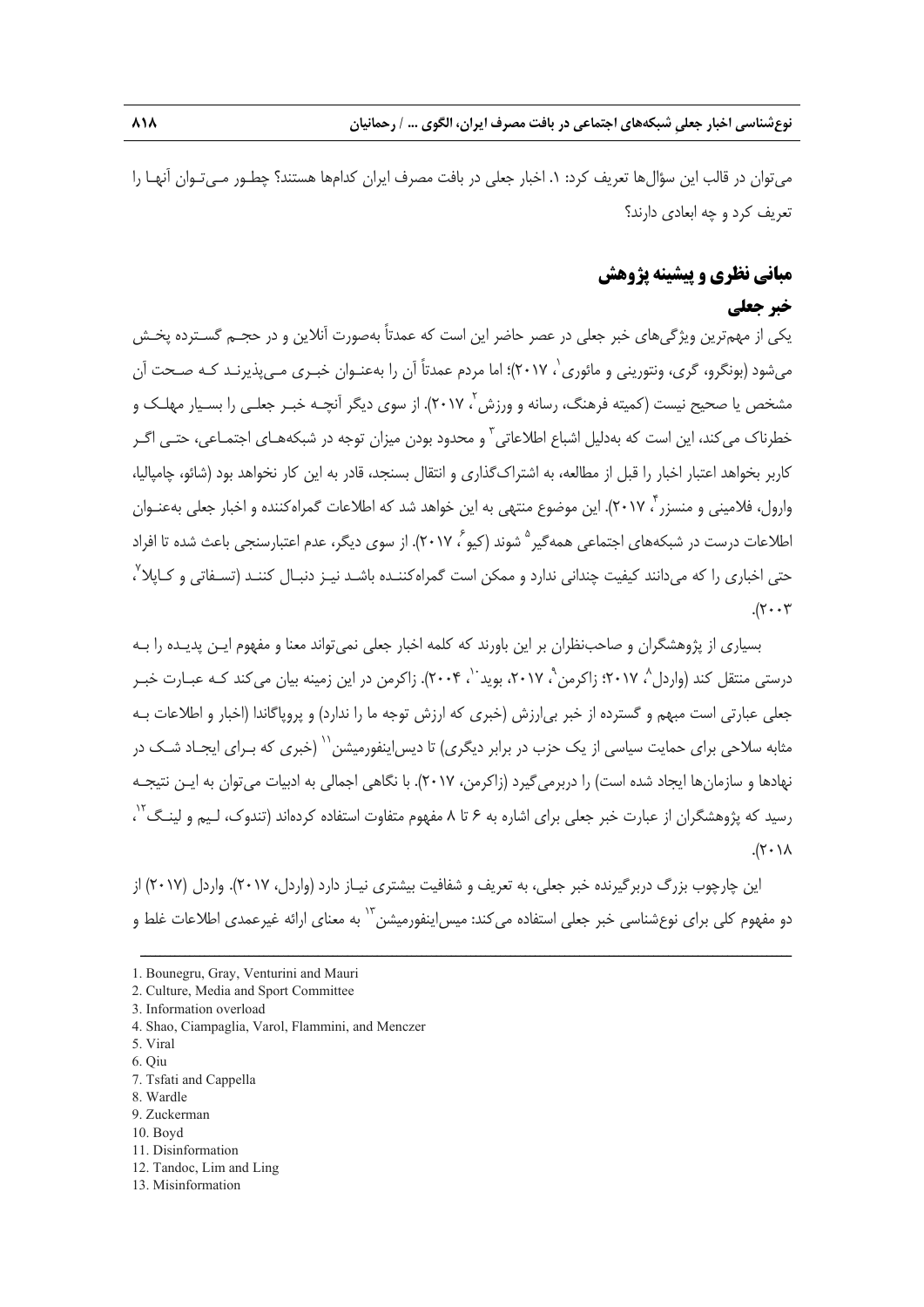ديساينفورميشن بهمعناي خلق و اشتراك عامدانه اطلاعاتي است كه بهطور مشخص غلط هستند. البته واردل و درخشان (٢٠١٧) از مفهوم ديگري بهعنوان مل!ينفورميشن` نام مے برند و آن را اين گونه تعريف مي كنند: اطلاعاتي كه بـر اسـاس واقعيت و حقيقت و براي آسيبرساندن به مردم، سازمانها يا كشورها استفاده ميشود. پس ميتوان اين سه مفهوم مهـم را كه دربرگيرندة انواع اخبار جعلي است، بهصورت زير تعريف كرد:

- .1 ديساينفورميشن: خلق و اشتراك عامدانه اطلاعاتي براي آسيبرساندن به مردم، سـازمانهـا يـا كشـورها كـه بهطور مشخص غلط است.
	- .2 ميساينفورميشن: ارائة غيرعمدي اطلاعات غلط كه قصد آسيبرساني ندارد.
- .3 ملاينفورميشن: اطلاعاتي كه بر اساس واقعيت و حقيقت و براي آسيبرساندن به مردم، سازمانها يـا كشـورها استفاده ميشود.

به هر روي، عبارت اخبار جعلي بدون وجود اجماع نظري، وارد زبان آكادميك شـده اسـت. تنهـا چيـزي كـه اغلـب پژوهشگران دربارة آن به اجماع رسيدهاند، اين است كه توليد، نشر و بازنشر اخبار جعلي به احتمـال زيـاد عمـدي و بـراي رسيدن به منافعي است. با توجه به مطالعه منابع مختلف، ميتوان تعريف زير را از اخبار جعلي يا آنچه اخبار جعلـي ناميـده میشود و بر بستر فضای مجازی استوار است (خالدرووا و پانتی <sup>۲</sup>، ۲۰۱۶) ارائه داد: «اطلاعاتی که بهطور کل یا بخشـی از آن اشتباه است و هدفش تأثيرگذاري بر نظر افراد، گمراهسازي آنها، جهتدهي و كسب منافع مالي و غيرمالي است. ايـن اطلاعات عموماً داراي اطلاعاتي درست و صحيح بوده يا بر اساس واقعيتاند؛ اما اين حقيقـت يـا دسـتكـاري شـده يـا بهصورت غلط در زمينه غلط ارائه ميشود و در لايههايي از اطلاعـات غلـط بيـان مـيشـود. توليـد و بازنشـر آن توسـط سازمانها يا افراد ارادي است (گيلين<sup>7</sup>، ۲۰۱۷)».

از سوي ديگر، با نگاهي به پارادايم پستمدرن و مفهوم پساحقيقت، روچلين (2017) اخبار جعلي را اينگونه تعريـف مي كند: «داستاني كه مخالف باورها يا احساسات فرد است».

تعريف ديگر از خبر جعلي اين گونه است: «اخباري كه به عمد اشتباه است و اين اشتباه بودن قابلشناسايي اسـت و قصدشان گمراه كردن مخاطب است» (الكات و گنتزكو ٌ، ۲۰۱۷).

اين تعريف روي دو موضوع تمركز دارد. اول اينكه خبر جعلي ساختگي اسـت و دوم اينكـه بـه قصـد گمـراهكـردن مخاطب او را فريب ميدهد. تعاريف ديگري از خبر جعلي با نيمنگاهي به قصد و نيسـت فريـب نيـز وجـود دارد. بـا ايـن رويكرد ميتوان خبر جعلي را اينگونه تعريف كرد: «اطلاعات غلطي كه بهمنظور فريب افكار عمومي طوري طراحي شده که به نظر می رسد بر اساس حقيقت و توسط افرا خبره ساخته شده است» (ريمر °، ۲۰۱۷). همچنين لوي (۲۰۱۷: ۲۰) خبر جعلي را خبري ميداند كه سعي دارد خود را به شكل و فرمت و محتواي اخبار واقعي و صحيح در بياورد. جستر و لانيوس

- 4. Allcot and Gentzkow
- 5. Rimer

<sup>1.</sup> Malinformation

<sup>2.</sup> Khaldarova and Pantti,

<sup>3.</sup> Gillin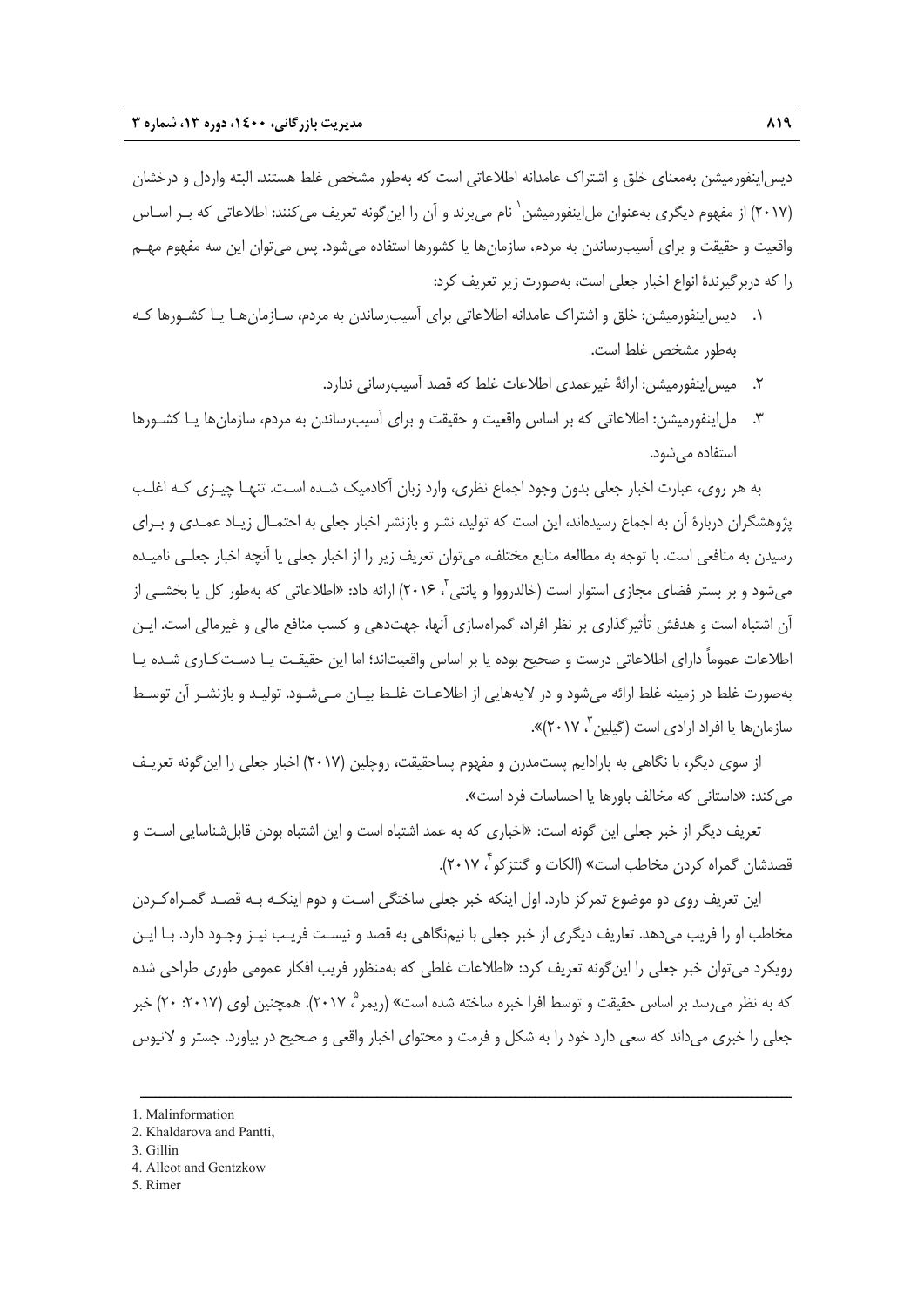با مطالعه ادبيات خبر جعلي آن را اين گونه تعريف كردهاند: «خبر جعلي خبري است كه فاقد حقيقت` و صـداقت<sup>٢</sup> اسـت». نبود حقيقت به اين معناست كه خبر يا دروغ يا گمراهكننده است و نبود صداقت به اين معناست كه خبر بـهدنبـال تـرويج فريب، مسائل مزخرف و دروغ است (ياستر و لانيوس "، ٢٠١٨). تعريف ديگر را مي¤وان با توجه بـه فريـب در ژورناليسـم ارائه داد. فريب ژورناليستي <sup>7</sup> عمل انتشار پيام بهصورت كلامي يا غيركلامي از طريق تغيير در اطلاعات بهمنظور ايجاد يـا تقويت باور غلط است (لي °، ٢٠٠۴). مفهوم ديگر در ارتباط با خبر جعلي و ژورناليسم، ژورناليسم زرد است. در اين نـوع از ژورناليسم اخبار اغراق شده بهصورت غيراخلاقي و غيرحرفهاي بهمنظور سوءاستفاده كه اغلب داستانهايي بـدون شـواهد يا با جهت گيري منتشر مي كند يا گاه در مواردي حقيقت را كاملاً تحريف مـي كنـد (كلوكـارس و ويليـامز ً، ٢٠١٢). ايـن تعريف از اين جهت اهميت دارد كه اين نوع خبر جعلي غالباً به همراه تيترها و عكسهاي جنجالي و جالب است و هم در رسانههاي سنتي و هم مدرن به قصد افزايش درآمد بهصورت سيستماتيك سعي دارند مخاطبان را فريب بدهند. موضوعي كه در اينجا شايسته است مدنظر باشد، تفاوت بين خبر و جعلي و نظر و عقيده است. بر خلاف حقيقت كه واقعيتي عينـي و بیرونی است، نظرها شخصی و ذهنی هستند (دنتیث<sup>٬</sup>، ۲۰۱۸). به کاربردن عقیده به جای خبـر بـر اسـاس جهـان بینـی پستمدرن و اين باور است كه هر چيز تنها يك نظر است، همه حق دارند نظر داشته باشند و نظر هيچكـس بـر ديگـري برتری ندارد (استوکس<sup>^</sup>، ۲۰۱۲). اینکه به خبر جعلی عقیده یا نظر بگوییم، به این دلیل اشتباه است که خبر جعلی واقعیت بيروني دارد و ميتوان آن را راستيآزمايي كرد؛ اما نظر، عقيدة فرد دربارة موضوعي است.

# **روششناسي پژوهش**

#### **مفروضات معرفتشناختي**

اين پژوهش به پارادايمهاي برساختي ـ تفسيري و پسامدرن نزديك است و هستيشناسي آن ايدئاليست بـوده كـه در آن پژوهشگر باور دارد آنچه امر واقعي است صرفاً به اين دليـل واقعـي اسـت كـه در تصـورات مـا واقعـي اسـت. همچنـين معرفتشناسي اين پژوهش از نوع ساختگرا است. در اين رويكرد معنا كشف نميشود، بلكه ساخته مـيشـود و از سـوي ديگر، بهجاي آنكه معنا در چيزها وجود داشته باشد، مشاهدهگر/فرد نقش فعالي در آفرينش آنها دارد. از اين شناخت روايت افراد و تجربيات آنها از واقعيت ميتواند به تمهايي منتهي شود كه شكلدهنده واقعيت گروههـايي اسـت كـه ايـن افـراد نمايندگي مي كنند.

ــــــــــــــــــــــــــــــــــــــــــــــــــــــــــــــــــــــــــــــــــــــــــــــــــــــــــــــــــــــــــــــــــــ

#### **روش تحقيق**

- 4. Journalistic deception
- 5. Lee
- 6. Klockars and Williams
- 7. Dentith
- 8. Stokes

<sup>1.</sup> Truth

<sup>2.</sup> Truthfulness

<sup>3.</sup> Jaster and Lanius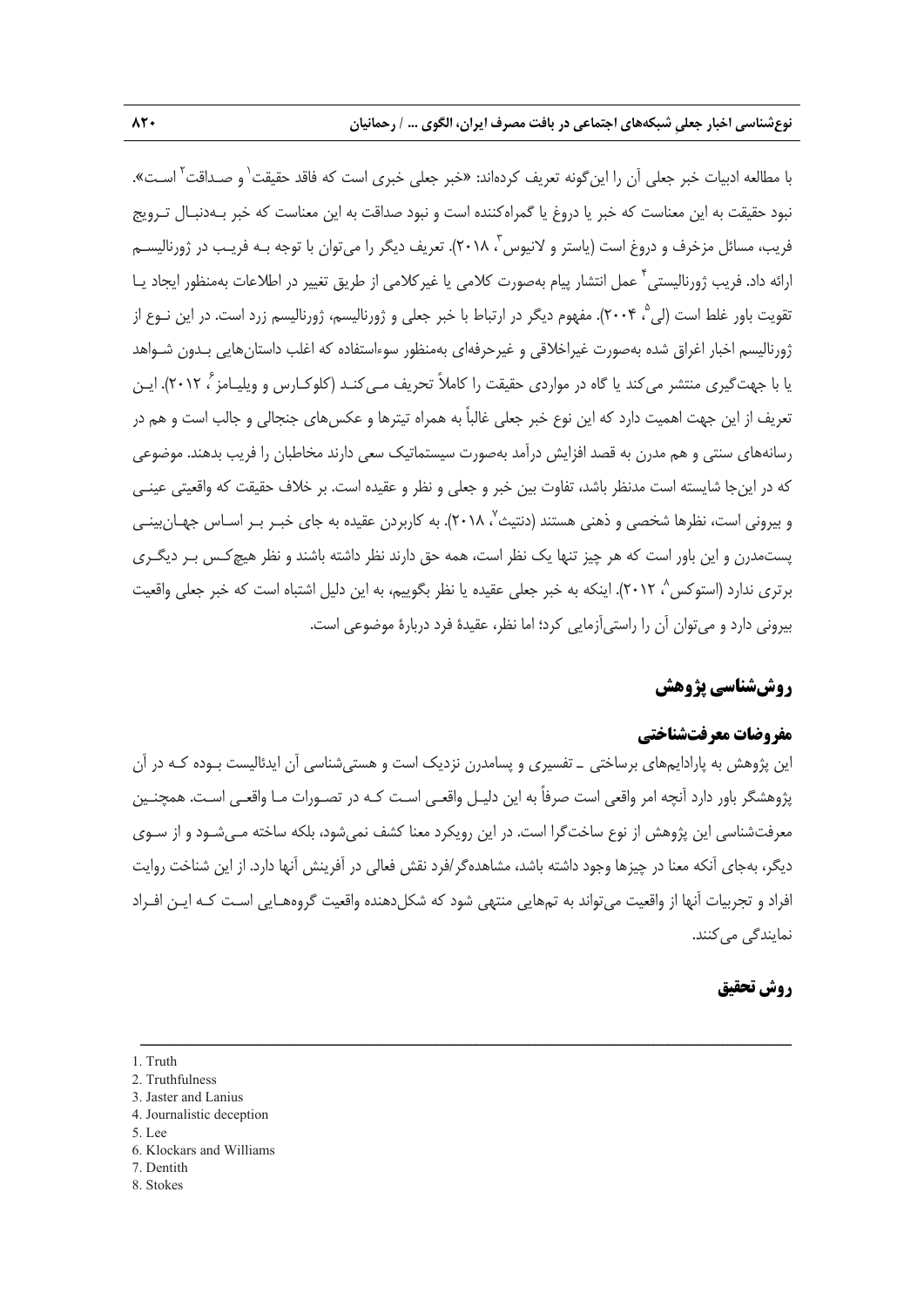اين پژوهش، پژوهشي كيفي، بنيادين و اكتشافي استقرايي است. ابزار تحليل اطلاعات در اين رويكـرد تجزيـه و تحليـل تئوريك تم است و ميتوان اين پژوهش را نزديك به مردمنگاري پستمدرن، خرد و واقعگرا دانسـت؛ چـرا كـه درصـدد بررسي هر چه بيشتر يك مشكل برآمده از پيشرفتهاي تكنولوژيك، بر جنبههاي رفتار يـك گـروه متمركـز شـده تـا بـا مردمنگاري عيني و مبتني بر متـدهاي علمـي، ايـن پديـده را بهتـر بشناسـد (دنـزين`، ١٩٩٧؛ مديسـون`، ٢٠٠۵). ابـزار جمعآوري داده در اين پژوهش مصاحبههاي نيمه ساختاريافته بود. در اين دست مصاحبه، پژوهشـگر بـا تعيـين چـارچوب كلي و اهم اطلاعاتي كه بايد حاصل شود، مصاحبه را شروع كرده و در فرايند گفتوگو مصاحبه را به سمت دسـتيابي بـه اطلاعات مدنظر هدايت مي كند.

#### **مشاركتكنندگان**

شركت كنندگان در اين پژوهش تمامي كساني هستند كه از تلفن همراه هوشمند، شبكههاي اجتماعي و اينترنت اسـتفاده ميكنند و بهصورت فعال در فرايند خبرخواني و كسب اطلاعات مشاركت دارند و به نوعي با پديده خبـر جعلـي درگيرنـد. اين افراد بايد حداقل عضو يكي از سه پلتفرم تلگرام، اينستاگرام يا توييتر باشند. دليل انتخاب اين پلتفرمها فراگيرتر بودن آنها نسبت به پلتفرمهاي ديگر است. با توجه به ماهيت معيار، محدوديت سني چندان مانعي در انتخاب نخواهد بود. بنا بر اين جمعيت را ميتوان اينگونه تعريف كرد: تمامي اشخاص بالاي 18 سال كه طي دو سال گذشته، دست كم 30 دقيقه در روز از شبكههاي اجتماعي آنلاين استفاده كردهاند و تمايل دارند در پژوهش مشاركت كنند.

روش نمونهگيري در دو مرحله انجام شد. در مرحلة اول، نمونهگيري به روش غيراحتمالي قضاوتي بود. براي بازتاب دادن واقعيت سني جامعه در نمونهگيري، نمونهگيري سهميهاي بر اساس پراكنش سني جمعيت نيز مـدنظر قـرار گرفـت. سپس با توجه به يافتههاي بخش بررسي ادبيات و معيارهاي نمونهگيري سهميهاي، با استفاده از انتخاب نمونه (قضاوتي)، جامعة اوليه انتخاب شد. در مرحلة دوم با افزايش شناخت از نمونهها و انتخاب نمونههاي نماينده كه بازتابدهنـده جامعـه مطلوب پژوهشگر و داراي معيارهاي مدنظر بودند، از روش گلولة برفي نيز استفاده شد و طي ارتباط با پاسـخدهنـدگان از آنها درخواست شد تا دوستان و آشناياني را كه داراي ويژگيهاي مشابه و مطلوب پژوهش هستند، معرفي كنند. همچنين در صورت امكان و بعد از جلب نظر و همكاري پاسخدهندگان، در مواقعي از خوشة دوستان آنها نيز بهصورت نمونهگيـري خوشهاي استفاده شود. در واقع نمونهگيري اين پژوهش نمونهگيري تئوريك است كه از روشهاي مختلف براي رسـيدن به دادههاي مدنظر پژوهشگر بهره ميبرد.

با توجه به ماهيت پژوهش، هدف اصلي روشهاي به كـار رفتـه رسـيدن بـه كفايـت تئوريـك اسـت. بنـا بـر ايـن نمونهگيري وقتي كه پژوهشگر نميتواند تم و كدهاي جديدي ايجاد كند به اتمام ميرسد. هر چند اندازه نمونه بر اسـاس ظهور تئوري يا نتيجه مشخص ميشود؛ اما پژوهشگر ميزان حداقلي براي تعداد مشاركتكنندگان در نظر خواهـد گرفـت. يافتههاي معتبر نشان ميدهد كه عمدتاً اطلاعات لازم براي كشف تمها در 6 مصاحبه اول يافت ميشـود؛ امـا اشـباع در

<sup>2.</sup> Madison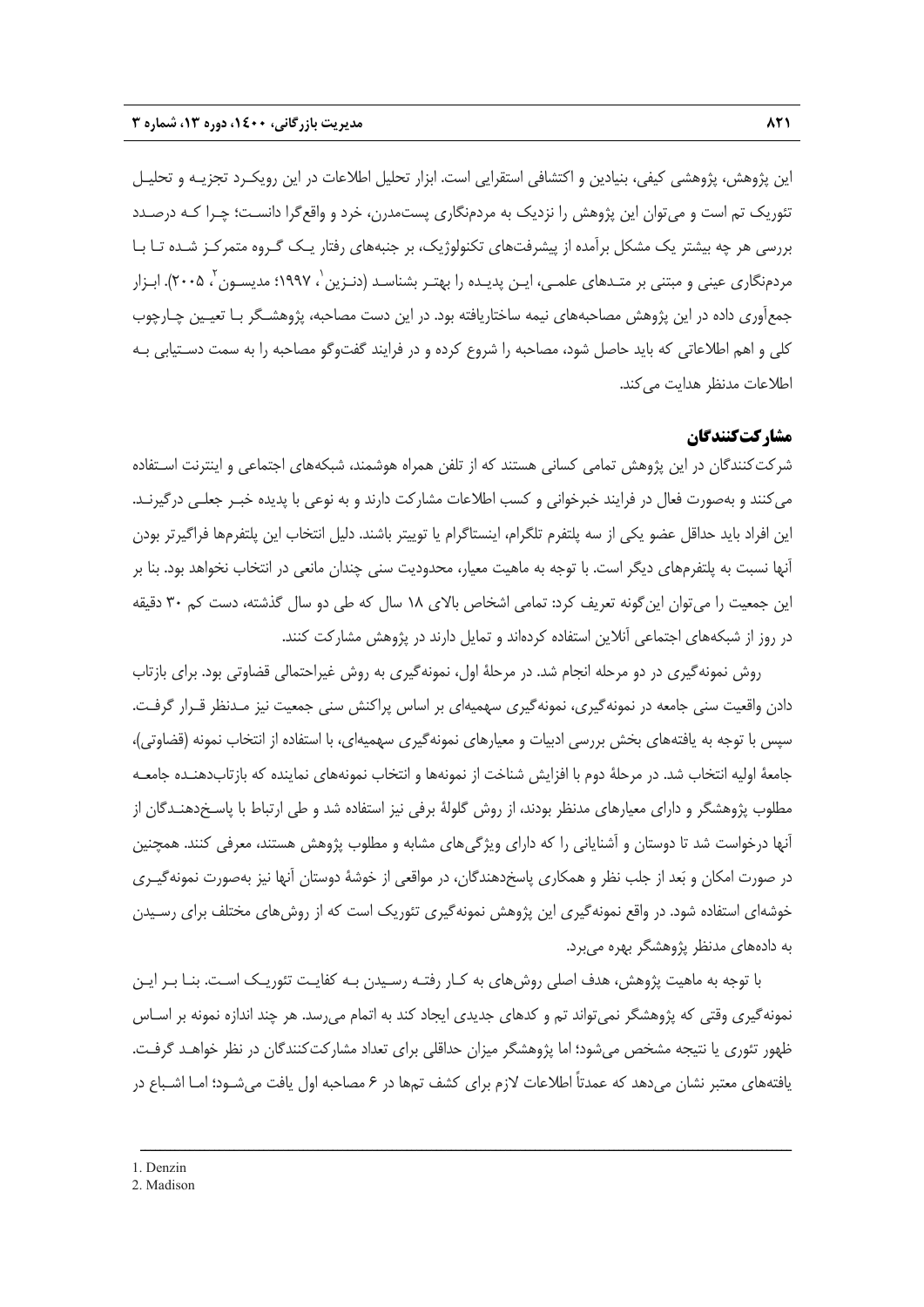۱۲ مشار *کت ک*ننده اول روی میدهد (گست، بانس و جانسون <sup>٬</sup> ۲۰۰۶). در پژوهش دیگری، پس بررسی ۸۳ مقاله مهم و معتبر كه از روش تحليل تم استفاده كرده بودند، مارشال، كاردون، پودار، فونتنوت<sup>٬</sup> (۲۰۱۳) بـه ايـن نتيجـه رسـيدند كـه 73درصد كدها در 6 مصاحبه اول و 19درصد در 6 مصاحبه دوم و 8درصد بـاقيمانـده از مصـاحبههـاي ديگـر بـهدسـت ميآيند. اين يافتهها در تعداد مصاحبه بـراي رسـيدن بـه اشـباع نظـري (12 مصـاحبه) تأييدكننـده يافتـههـاي گسـت و همكارانش (2006) بود. 16 نفر براي مصاحبه انتخاب شدند كه از اين تعداد 9 نفـر خـانم و 7 نفـر آقـا بودنـد. اطلاعـات توصيفي در ادامه ارائه شده است. ميانگين كل ۳۵ سال است كه نزديک و بازتابدهنده ميانگين سني جامعه ايران است ً.

| كمينه | ىشىنە<br>$\overline{1}$ | ميانه | ميانگين |      |
|-------|-------------------------|-------|---------|------|
|       | ۶۵                      | wv    | ۵۵.۲۶   | مر د |
|       | ۵٧                      | ۳۵    | TT.14   |      |
|       | ۶۵                      | ww    | ۳۵      |      |

**جدول .1 اطلاعات توصيفي مشاركت كنندگان** 

ميانگين كل ساعات استفاده از شبكههاي اجتماعي چهار ساعت است. اين عدد براي خانمها 4 ساعت و براي آقايان 3/71 ساعت است. در بين اپليكيشنهاي مدنظر، تلگرام در رتبه اول قرار دارد، بعد از آن اينسـتاگرام و در نهايـت تـوييتر. ميانگين سني كاربراني كه از تلگرام استفاده ميكنند، كمتر از ميانگين كل جامعه آماري است. ميزان اسـتفاده خـانمهـا از تلگرام و اينستاگرام بيشتر است و آقايان از توييتر بيشتر استفاده ميكنند.

پروتكل مصاحبه پيش از آغاز فرايند جمعآوري دادهها تدوين شد. پروتكل مصاحبه در عمل چيزي فراتر از تعـدادي سؤال ساده است (پاتون "، ۲۰۱۵؛ جاكوب و فرگرسن °، ۲۰۱۲). هدف اصلي پروتكل مصاحبه اين است كه ايـن اطمينــان حاصل شود كه همان خط روايي در تمامي مصاحبهها براي تمامي افراد پي گرفته ميشـود (پـاتون، 2015). پروتكـل در واقع چارچوبي است كه به پژوهشگر امكان ميدهد براي رسيدن به اطلاعات از پيش تعيين شده، آزادي عمل داشته باشد و با تمركز بر موضوعات خاص با فرد مصاحبهشونده رابطهاي مفيد برقرار كند. پروتكـل هـم مجموعـهاي از سـؤالهـا و راهنماييهاست و هم راهنماي فرايند پژوهشهاي كيفي جديد است (جاكوب و فرگوسن، 2012).

#### **روش تحليل دادهها و ابزارهاي مورد نياز براي تحليل**

از آنجايي كه دادههاي جمعآوري شده بر اساس رفتارها و ديدگاههاي انسان به جهان پيرامون است، از هرمنوتيك بـراي تفسير يافتهها استفاده شد؛ چرا كه اين روش بهترين و مناسبترين روش براي درك و تفسـير رفتارهـاي انسـاني اسـت (برايمن ً، ٢٠٠٨). اين روش پيش از اين نيز براي شناخت رفتار مصرف كننده در ايران استفاده شده است. براي مثال، ارائه

<sup>1.</sup> Guest, Bunce and Johnson

<sup>2.</sup> Marshall, Cardon, Poddar and Fontenot

<sup>3.</sup> https://www.amar.org.ir/Portals/0/News/1396/gmvmcgis95.pdf

<sup>4.</sup> Patton

<sup>5.</sup> Jacob and Furgerson

<sup>6.</sup> Bryman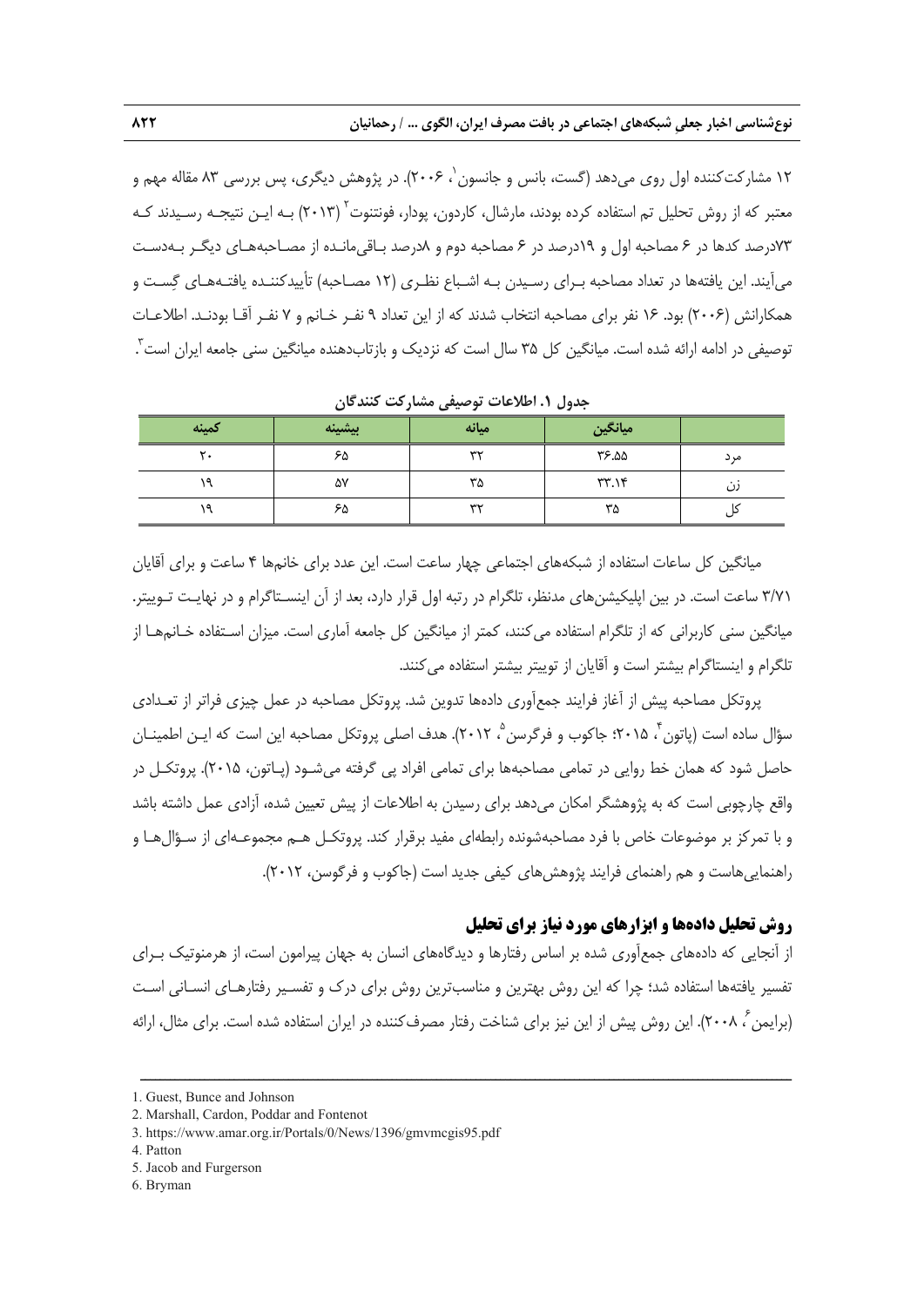الگويي از علل و پيامدهاي تنفر از برند كالاهاي ايراني (شجاع، صادق وزيـري و ابراهيمـي، 1399)، فهـم تجربـة خريـد احساسي كالاي بادوام (خليلي مقدم، سلطاني، يزداني و خنيفر، 1397) و بررسي مفهوم مالكيـت روانشـناختي از ديـدگاه خريداران (گلكاري حق، طباطبايي نسب و رجبيپور، 1399) اشاره كرد. از كدگذاري براي تبديل دادهها به تم و اسـتخراج پاسخ استفاده خواهد شد. از اين روش براي فهم بهتر فرايندي اجتماعي استفاده خواهد شد. پس از تبديل مصاحبههـا بـه متن، از آخرين نسخه نرم|فزار اطلس تي]ى` براي فرايند كدگذاري استفاده شد. فرايند اجرايي تحليل تم در اين پـژوهش بر اساس تركيب دو روش تثبيت شده براون و كلارک<sup>۲</sup> (۲۰۰۶) و رومانو، داناوان، چن ونونامـاکر<sup>۳</sup> (۲۰۰۳) تـدوين و در ۶ گام اجرا شده است.

#### **گام اول : آشنايي با دادهها**

براون و كلارك (2006) بيان ميكنند كه در اين بخش مهمترين كار «غوطهور شدن در دادهها» است. ايـن غوطـهوري شامل چندين باز خواند دادهها بهصورت فعالانه بهمنظور پيدا كردن معاني آنها است. بهمنظـور شناسـايي الگوهـا در ايـن مرحله، تمامي متون پيادهشده مصاحبهها يك بار بهصورت كامل خوانده شدند.

#### **گام دوم: توليد كدهاي اوليه**

در اين قسمت كدها و دستههاي اوليه بر اساس تئوري، نظريات پژوهشگر و مفاهيم كليدي از دادهها استخراج ميشـوند. بروان و كلارك (2006) بيان ميكنند كه وقتي پژوهشگر دادهها را خواند و با آنها آشنا شد و ليست اوليه ايدههاي جالـب را به رشته تحرير درآورد، اين گام آغاز ميشود. فرايند كدگذاري از اين جهت اهميـت دارد كـه شـروع تجزيـه و تجليـل پژوهش است (مايلز و هابرمان <sup>۲</sup>، ۱۹۹۴) كه در آن دادها را در گروههاي معنادار دستهبندي مي كنيد (توكت <sup>۵</sup>، ۲۰۰۵).

رومانو، داناوان، چن ونوناماكر (2003) كدگذاري را فرايندي بر اساس تئوري يا ميزان تكرار كلمات مـيداننـد. آنهـا شروع اين كار را با ايجاد فهرستي از كلمات يكتاي بهكار رفته در دادهها ميدانند كه مـيتوانـد راهگشـاي پژوهشـگر در مطالعات عميقتر و كدگذاري باشد. در اين مرحله براي جلوگيري از سوگيري پژوهشگر ميتـوان از خبرگـان درخواسـت كرد كه فهرستي از كد ايجاد كنند يا فهرست كدها را بازبيني كنند (رومانو و همكاران، 2003) در 16 مصاحبه 286 گزيده انتخاب شد. همچنين در مجموع 98 كد در 16 مصاحبه شناسايي شـد. در 10 مصـاحبه اول 87 درصـد كـدها شناسـايي شدند. در 12 مصاحبه 89 درصد از كدهاي اين مطالعه كيفي به دست آمدند و در 14 مصاحبه 97 درصد كدها حاصل شد. اين اشباع نشاندهنده كفايت تعداد مصاحبهها براي ارزيابي دادهها است.

ــــــــــــــــــــــــــــــــــــــــــــــــــــــــــــــــــــــــــــــــــــــــــــــــــــــــــــــــــــــــــــــــــــ

5. Tuckett

<sup>1.</sup> Atlas.ti

<sup>2.</sup> Braun and Clarke

<sup>3.</sup> Romano, Donovan, Chen and Nunamaker

<sup>4.</sup> Miles and Huberman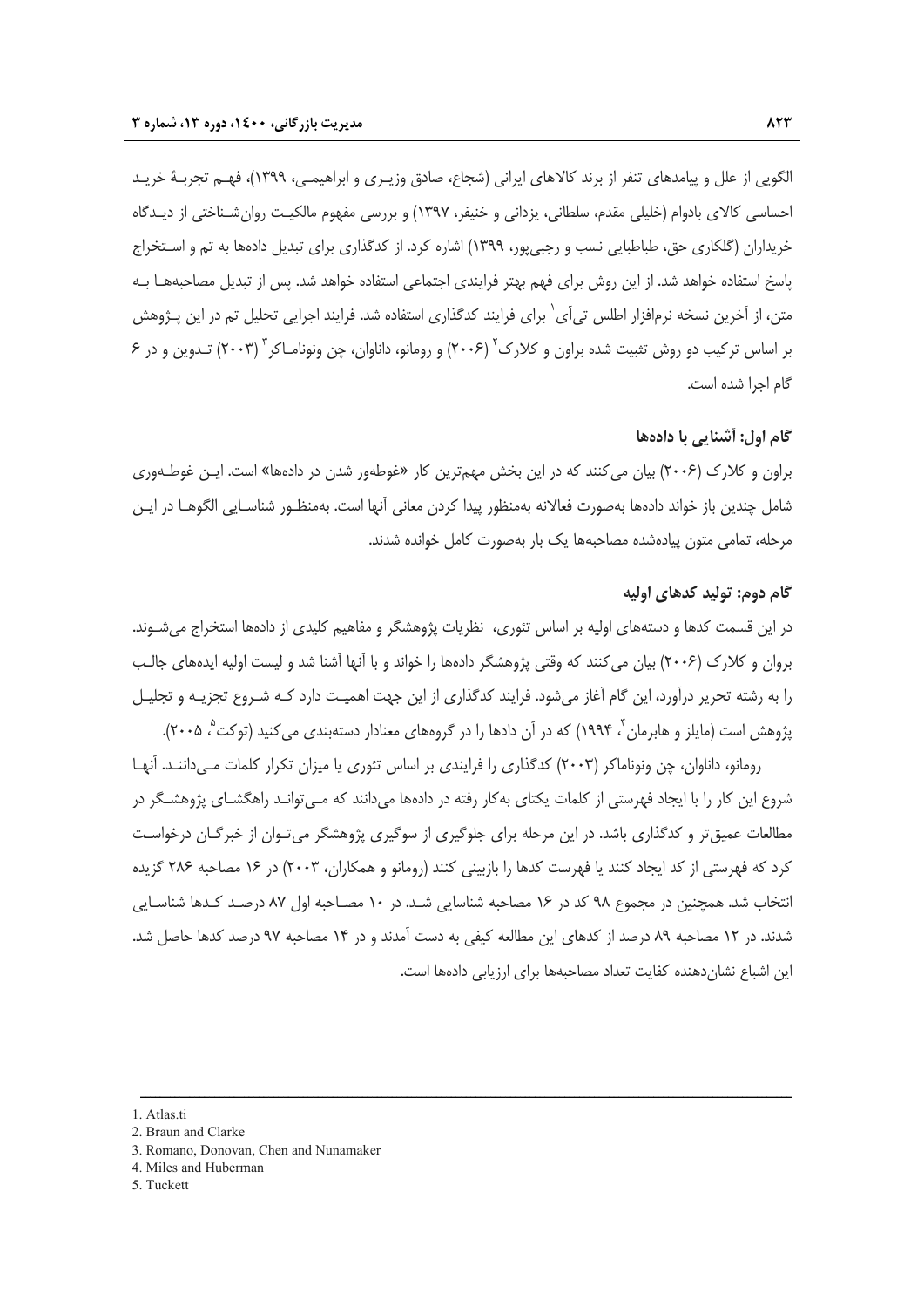



در بخش كدگذارى بهمنظور مقابله كدهاى مرتبط با هر متن، از چند تن از خبرگــان درخواسـت شــد تــا بــهصــورت نصادفي اقدام به كدگذارى اسناد كنند. اين روش كه آلفاى كريپندروف نام دارد، بهصورت خوبي قابليت اطمينان ميان كد را برای هر تم میسنجد. آلفای کریپندروف عددی است بین ۰ و۱ (کریپندورف<sup>'</sup>، ۲۰۰۷) که اگر عدد آلفا از ۰/۶ بزرگ *تـ*ر باشد قابل قبول است (کریپندورف، ۲۰۰۴). تمامی مصاحبههایی که بهصورت تصادفی برای ایـن اَزمـون انتخـاب شـدند، ألفای قابل قبولی داشتند. بعضی از نتایج در جدول زیر مشاهده میشوند.

**ندورف دادهها ي از آلفاي كريپن جدول .2 مثالي**

| ألفاي كريپندورف                | تعداد کدهای مشابه | تعداد كدهاى يافته<br>أشده توسط خبره | تعداد كدهاى يافته شده<br>توسط پژوهشگر | اسند           |  |
|--------------------------------|-------------------|-------------------------------------|---------------------------------------|----------------|--|
| $\cdot$ / $\lambda$ $\Delta V$ | ۱۸                | ٣۴                                  |                                       | مصاحبه سوم     |  |
| $\cdot$ /954                   |                   | ٢٢                                  | ۱۵                                    | مصاحبه هفتم    |  |
| .19.                           |                   | ۱۶                                  | ۲۰                                    | مصاحبه پانزدهم |  |

#### **وي تمها وم: جستوجو گام سو**

ــــــــــــــــــ

ـــــــــ

ّين مرحله با داشتن فهرستي از كدها شروع ميشود. اين مرحله كدهاي متفاوت را در دستههاي گستردهتري به اسم تــم جمع مي كند و تمام كدهاى مرتبط را زير تمها به متصل مي كند. تصويرسازى در اين مرحله مي تواند به پژوهشگر كمـك كند تا درک بهتری از كدها و تمها داشته باشد. در اين مرحله پژوهشگر بايد به ارتباط بين كدها، تمها و تمهای سـطوح مختلف بينديشد (تمهاى اصلى و زير تمهاى أنها). ممكن است كدهاى باشند كه در هيچكدام از اين تمها قرار نگيرند كه مرحلـه ش (2003) در م ـانو و همكـارانش ك، 2007). رومـ ـراون و كـلارك ه قرار دهـد (بـ <sup>2</sup> را در تم متفرقهــــــــــــــــــ گر ميتواند آنها پژوهشگ ــــــــــــــــــ

ــــــــــــــــــ

ــــــــــــــــــ

ــــــــــــــــــ

ــــــــــــــــــ

ــــــ

2. Miscellaneous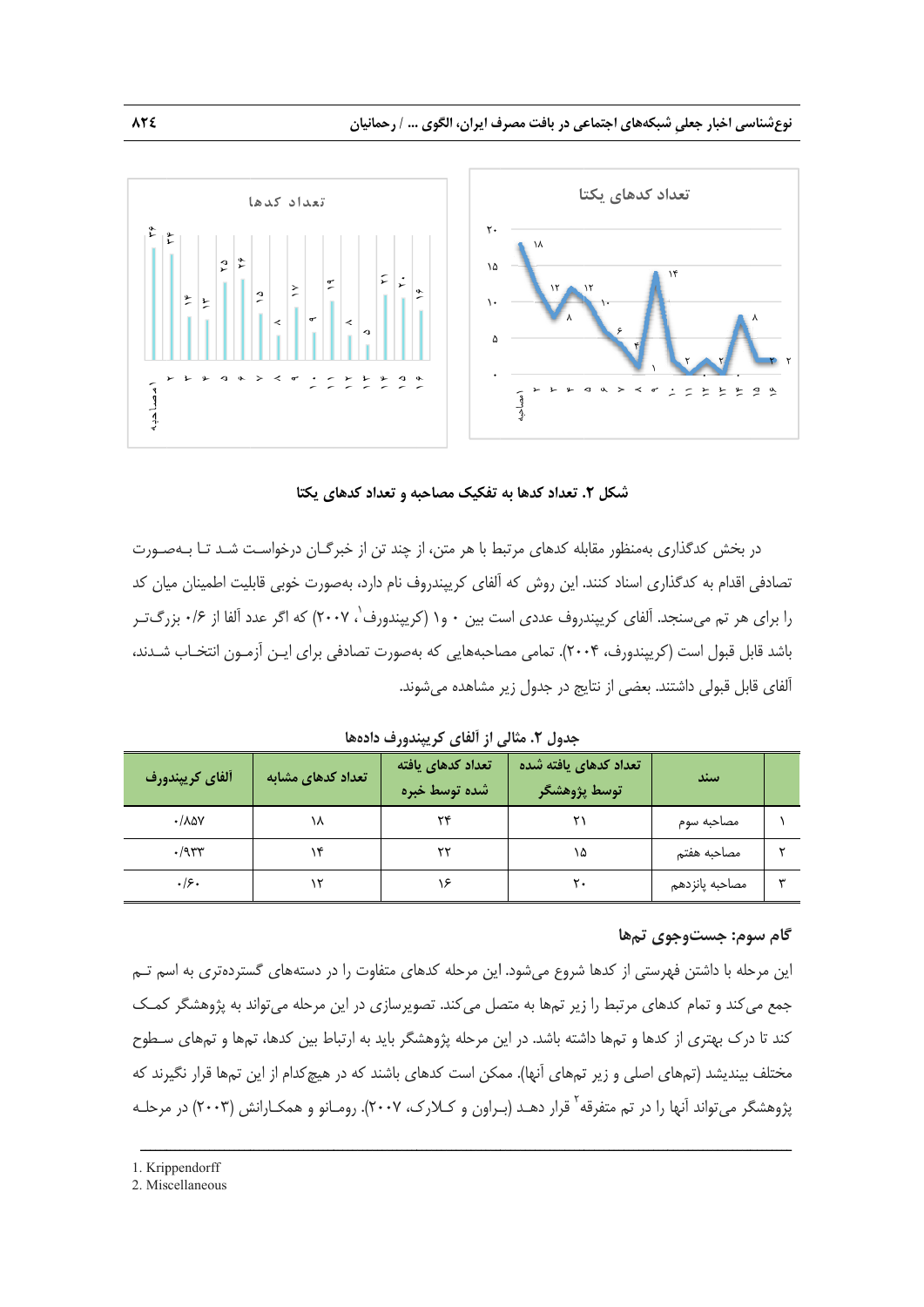تصويرسازي هدف را جمعآوري دادهها بهصورت فشرده در دستههايي بيان مي كنند كه مي تواند شناسايي الگوها (تمها) را آسان كند. آنها خروجي نهايي اين مرحله را نه تصويرسازيها (تمها) كه روابط بـين آنهـا و اصـولي كـه بـر اسـاس آنهـا شناسايي ميشوند ميدانند.

#### **گام چهارم: بازبيني تمها**

اين مرحله بازبيني تمهاي فراهم شده در مراحل قبلي است. در اين مرحله مشخص ميشود كه بعضي از تمهاي پيدا شده در واقع تم نيستند (داده كافي براي پشتيباني ندارند يا دادهها بسيار متنوع هستند)، يا چند تم تشكيل يك تـم بدهنـد يـا لازم باشد يك تم را به چند تم تقسيم كرد (براون و كلارك، 2007). بـروان و كـلارك (2007) پيشـنهاد مـيكننـد كـه بژوهشگر در اين مرحله بايد به رهنمود پاتون (١٩٩٠) در مورد همسانی درونی` و ناهمگونی خارجی<sup>۲</sup> تـمهـا توجـه كنـد. دادههاي داخل تمها بايد بهصورت معناداري منسجم باشند و در عين حال تمها بايد بهصورت واضـح و مشـخص از هـم متمايز باشند. در پايان اين گام پژوهشگر ايده خوبي از تمها، ارتباط آنها با هـم و بـا دادههـا دارد. در جـدول 3 تـمهـاي شناسايي شده، زير تم به همراه تعدادي از كدها و مثالهاي مرتبط برگزيده از متن مصاحبه ارائه شده است. ممكن اسـت با توجه به به هم پيوستگي مفهومي موضوع در ذهن مصاحبهشوندگان، يك زيرتم يا مقوله در چندين تم مشاهده شود.

#### **گام پنجم: تعريف و نامگذاري تمها**

وقتي يك نقشه مناسب از تمها فراهم شد، پژوهشگر بايد به تعريف و پالايش كردن تمها اقدام كند. پژوهشگر بايد بتواند ذات و جوهره هر تم را شناسايي و آنچه جنبههاي مختلف تم را دربرميگيرد، درك كند. در پايان ايـن مرحلـه پژوهشـگر ميتواند تمها را به خوبي تعريف كرده و بگويد آنها چه هستند و چه نيستند. دامنه و محتواي تمها به خوبي معلـوم شـده است. نامهاي انتخاب شده بايد دقيق باشند و مفهوم كلي تم را به دقـت و سـرعت بـه خواننـده منتقـل كننـد (بـراون و كلارك، 2007).

#### **گام ششم: تهيه گزارش**

در اين مرحله تمامي تمها و تجزيه و تحليلها آماده ارائه هستند. گزارش بايد داستاني كامل، دقيق، منسجم و منطقـي از داستان دادهها تعريف كند. بايد براي هم تم شواهد كافي ارائه شود كه اين شواهد بايد بدون آنكـه بسـيار پيچيـده باشـد، جان كلام تم را منتقل كند. كدها و استخراجها نيز بايد فراهم شوند و در عين حال گزارش تنها ارائه كردن اين توصيفات نباشد (براون و كلارك، 2007). گزارش بايد بحثي منطقي و به دور از پيچيدگي بر اساس يافتههاي تجزيه تحليل (تمها، كدها و ارتباطشان) در راستاي سؤال پژوهش باشد كه به ما در درك و شناخت بهتر آن كمك كند. اين گزارش در بخش بعدي به تفضيل مورد بحث قرار خواهد گرفت.

ــــــــــــــــــــــــــــــــــــــــــــــــــــــــــــــــــــــــــــــــــــــــــــــــــــــــــــــــــــــــــــــــــــ

1. Internal homogeneity

<sup>2.</sup> External heterogeneity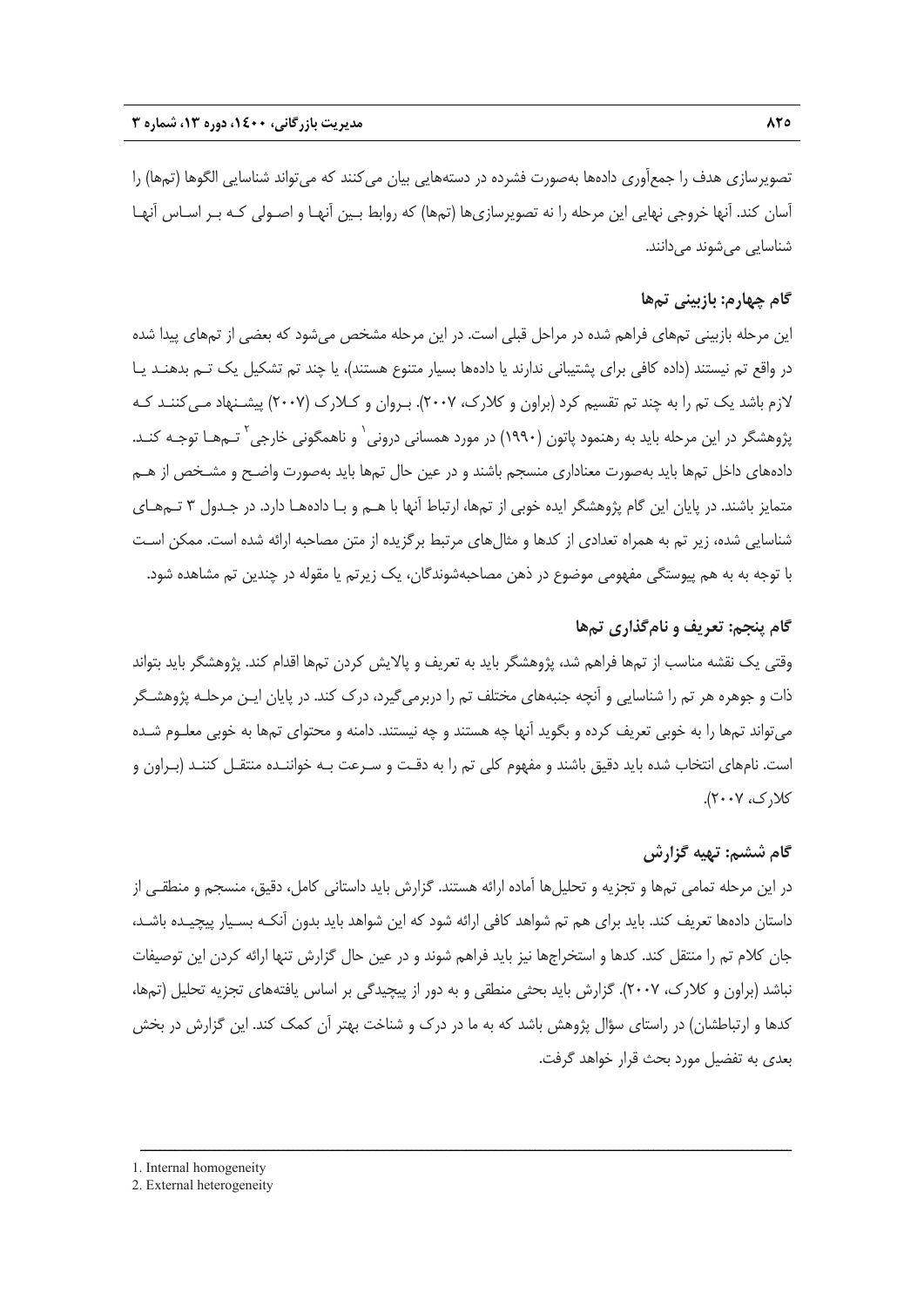

**شكل .3 الگوي خبر جعلي شناسايي شده**

#### **يافتههاي پژوهش**

خروجي روش پژوهش تمهايي است كه در عمل اخبار جعلي هستند. در ادامه دربارة هر يك از اين اخبـار جعلـي، ابعـاد و ويژگيهاي آنها بحث خواهد شد.

#### **.1 خبر جعلي تئوري توطئه**

در اين نوع خبر جعلي، كاربر باور دارد كه دستهاي پشت پردهاي مسئول بسياري از وقايعي هستند كه روي مـيدهنـد و اين خبر جعلي آنها را بهسادگي هر چه تمامتر توضيح ميدهد. اين خبر جعلي را ميتوان به دو عامل اصلي مربوط دانست: كمبود دانش مصرفكنندگان و ناآگاهي از سازوكارهاي نوين كسبوكار. كمبود دانش موضوعي است كه همواره در بـين ايرانيان به چشم ميخورد. آنها تمايل دارند تا رويدادهاي پيچيده را به سادگي درك كنند و از اين رو بـا در پـيش گـرفتن رويكردي تقليلي ميشوند و موارد را عموماً به گروهي كوچك نسبت ميدهند. موضوع ديگر كه در ايـن پـژوهش يافـت شد، باور به اين خبر جعلي بهدليل آشنا نبودن مصرفكنندگان با مدلهاي جديد كسبوكار بود. يكـي از مثـالهـايي كـه ميتواند به فهم بهتر ما از موضوع كمك كند، رويكرد ايرانيان به پلتفرمهـاي فروشـگاهي آنلايـن اسـت. مصـرفكننـده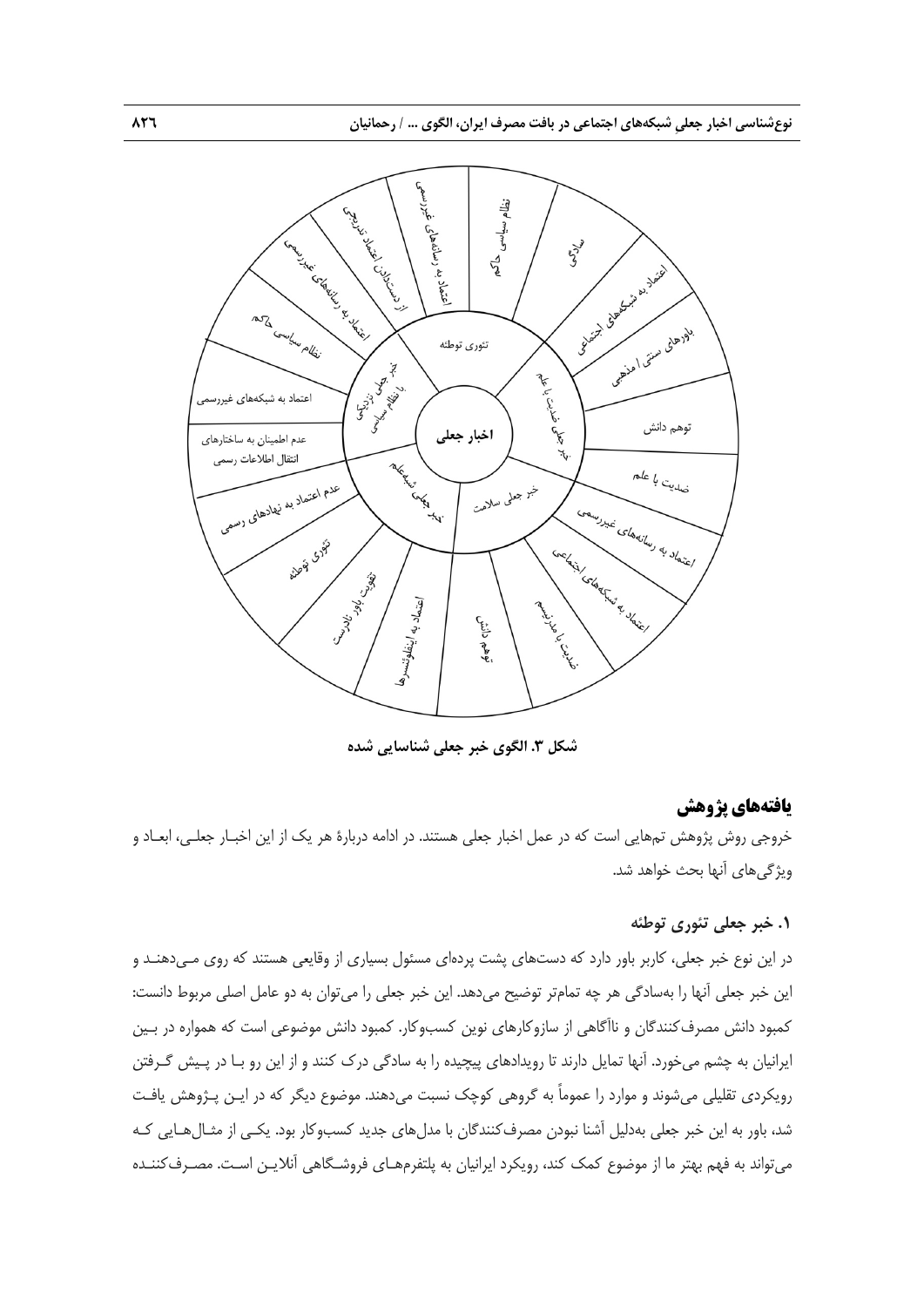ممكن است با مفهوم پلتفرم فروشگاهي آشنا نباشد و بد بودن كيفيت اجناس ديجيكالا را توطئهاي از سمت آنهـا بـراي فروش اجناس بيكيفيت ببيند. در اين خبر جعلي، يك موضوع خاص جعل ميشود. براي مثال خبري است در مورد يـك شركت مشخص يا يك محصول مشخص. اين نوع خبر به سادگي هر چه تمامتر يك مسـئله نسـبتاً پيچيـده را توضـيح ميدهد و نكته مهم اين است كه براي مدعاي خود هيچ شاهد و مدركي فراهم نميكند. اين نوع خبر جعلي بيشتر مبتني بر باورهاي عمومي است. براي مثال، مصاحبهشوندگان نشان دادند كـه عميقـاً بـاور دارنـد كـه كسـبوكارهـاي ايرانـي «نميتوانند از حد خاصي بزرگتر شوند» مگر اينكه زدوبندهايي با نظام سياسي حاكم داشته باشند. اين تقسيم جامعه بـه دو گروه «ما» و «آنها» حتي به بافت مصرف نيز تسري پيدا كرده است.

| گزیدههایی از سخنان مصاحبهشوندگان                                                                                                                                                                                                                                         | نمونه کد                             | زیر تم                        | تم                   |
|--------------------------------------------------------------------------------------------------------------------------------------------------------------------------------------------------------------------------------------------------------------------------|--------------------------------------|-------------------------------|----------------------|
| خوب الکی گران نیستند که مزهشان هم فرق دارد و گرنه چـرا تـا قـرار<br>شد روغن پالم نباشد، لبنيات ناگهان گرانتر شد؟ يعني قبلاً بوده ديگر.                                                                                                                                   | عدم اعتماد به شركتها                 |                               |                      |
| قانون که کاری ندارد دورزدنش. این همه تبلیغ الکی تو تلویزیون هست،<br>رسید به این روغن که میگوید تراریخته شد همه قانونی شدن؟ بعد این<br>شرکت مگر زورش به اینها میرسد؟ کلاً اینهایی کـه تلویزیــون تبلیــغ<br>می کنند یک جای کارشان میلنگد، این همه هزینه رو از کی میگیرند؟ | عدم اعتماد به تلويزيون               | اعتماد به رسانههای<br>غيررسمي |                      |
| یک زمانی نمیدانم شما یادت میآید یا نه، تلویزیـون ۲۴ سـاعت تبلیـغ<br>صابون حلزون میکرد که پوست رو شفاف میکند، ترمیم میکند، از این<br>حرفها. بعد خبرش پیچید که رفتند کارخانهاش رو بازرسی کـردن هـیچ<br>نشانهای از حلزون و اینها نبود.                                      | دروغ گويي برند                       | از دست دادن اعتماد            |                      |
| شما محصولات كارخانهاي مىخريد كه خيالتان راحت باشد، بعـد دولـت<br>اعلام می کند که همه پالم دارند. خوب این درست نیست، آدم اعتمادش<br>را به این برندهای پاستوریزه از دست میدهد.                                                                                             | تجربه بد قبلی با برندها              | تدريجي                        | $\overrightarrow{3}$ |
| خوب اینها دکتر هستند، معروفاند. خیلی از این پیجها را چند هزار نفـر<br>میخوانند. این کانالها کلی دنبال کننده دارند. به هر حال اگر الکی بـود<br>حداقل یک نفر چیزی میگفت.                                                                                                   | پایین بودن سواد رسانهای              | سادگی                         | تئورى توطئا          |
| همه اینها در طب سنتی هم هست، ایـن در واقـع همـان طـب سـنتی<br>خودمان هست که در کشورهای غربی دارد استفاده میشود.                                                                                                                                                          | باورهاى سنتى                         |                               |                      |
| فصای توییتر بسیار پر از فیک نیوز شده، تمـام ایـن فیـک نیوزهـا هـم<br>کنترل شده و جهتدار هستند. حالا نگویم تمـام امـا عمـده سیاسـیهـا<br>کاملاً توسط ایـن ۷ تومـانیهـا کنتـرل مـیشـود. اکانـتهـای نـاامن،<br>سایبریها، میدانید که کدامها را میگویم.                       | مهندسي افكارعمومي                    | نظام سیاسی حاکم               |                      |
| خودشان که نمیآیند در مورد خودشان بد بگوینـد. بـرخلاف آنهـا اینهـا<br>نفعی ندارند که، مثلاً خواهر من در مورد روغن برای من ویدئو میفرستد<br>نفعی دارد؟ حالا نه که درستتر باشند این خبرها، اما خوب کار خودشان<br>نيست حداقل.                                                | باور به جهتدار بودن<br>رسانههای رسمی |                               |                      |

**جدول .3 تمها، زيرتمها، نمونه كدها و گزيدههاي اكتشاف شده در خبر جعلي تئوري توطئه**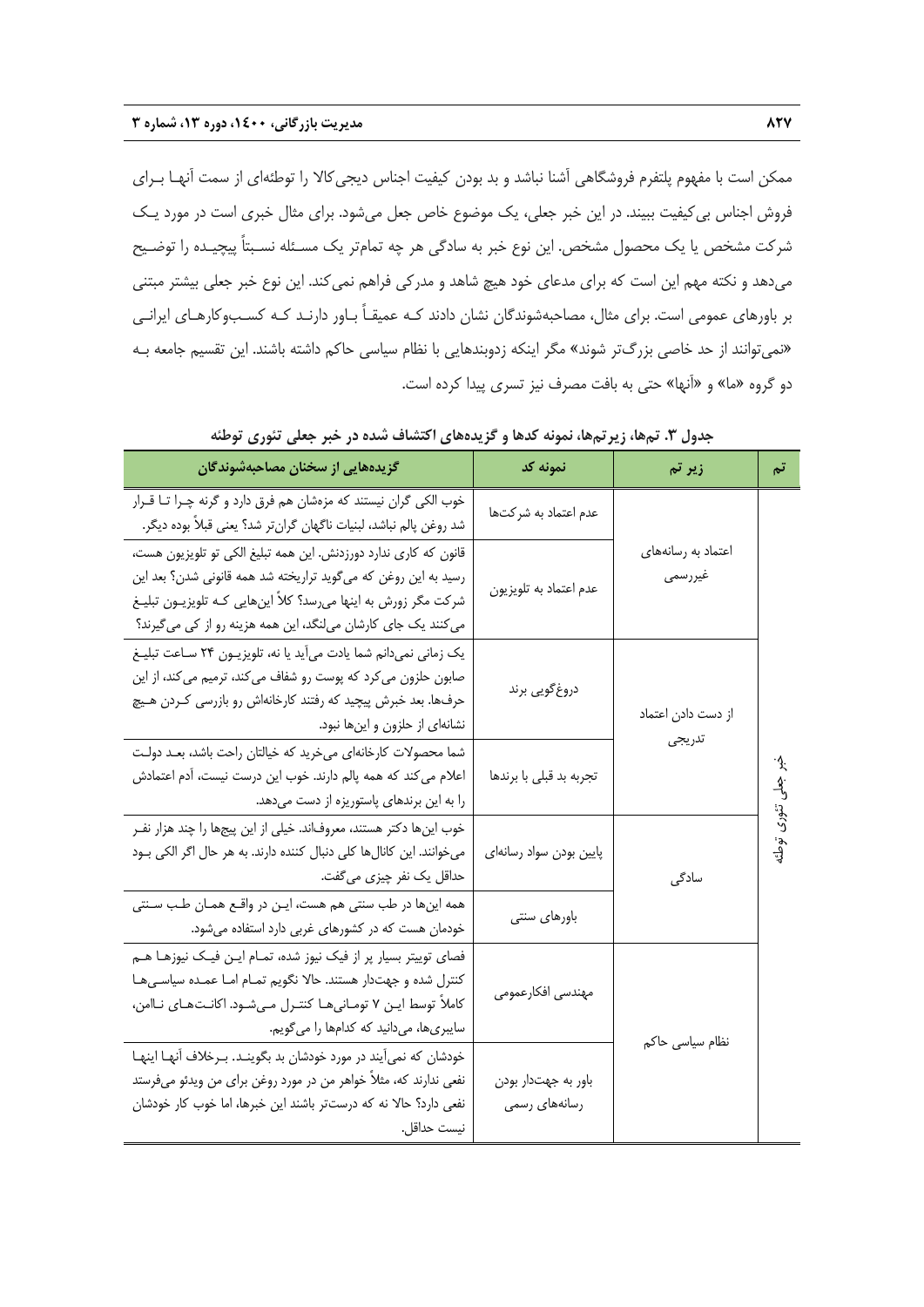براي مثال، اخبار جعلي حولوحوش فروشگاههاي همواره تخفيف در اين دسته قرار مـيگيـرد. بـراي درك بهتـر از ساختار اين خبر جعلي، نمونههايي از تمها به همراه كدهاي مرتبط در جدول 3 ارائه مشاهده ميشود. ميتوان خبر جعلي تئوري توطئه را اينگونه تعريف كرد: «خبر جعلي است كه در آن اطلاعات فراهم شده، براي يك واقعه دليلتراشي ميكنند و عموماً واقعـه و رويـداد پيچيـده را بهسادگي هر چه تمامتر توضيح ميدهند. بافت مصرف اين خبر بيشتر مربوط به كالا يـا برنـدها اسـت و هـدف اصـلي آن تأثيرگذاري بر باور مخاطب و تحريك او به انجام رفتاري است». براي اين نوع خبر جعلي، ميتوان ويژگيهاي زير را برشمرد: .1 عمدتاً دربارة موضوع خاصي است كه مبتدا و گزارههاي آن مشخص است؛ .2 حتماً دليل مسئلهاي پيچيده و چندعلتي را توضيح ميدهد؛ .3 اين كار را بهسادگي هر چه تمامتر انجام ميدهد؛ .4 عمدتاً در آن يك بازيگر اصلي صحنهگردان وجود دارد (فرد، برند، شركت، كشور، دولت)؛ .5 عمدتاً شواهد و مداركي براي اثبات مدعا مطرح شده فراهم نميكند؛ .6 مبتني بر باورهاي عمومي پذيرفته شده است.

#### **.2 خبر جعلي سلامت**

اهميت اين موضوع در اين است كه بر خلاف ساير انواع خبر جعلي، اين نوع خبر جعلي بهصورت مستقيم ممكن است بـه سلامت كاربران آسيب برساند. اسپيد و مانيون` (٢٠١٧) اين امر را ماحصل عوامگرايي ` و گسترش پساحقيقت دانستهانـد. اين تركيب كمبود دانش و بيتوجه به حقيقت نيز در گسترش خبر جعلي در بافت مصرف ايران نيز به چشم خورد كه خود را بهصورت مستقيم در روايت سلامت نشان ميدهد. توهم دانش، ضديت با مدرنيسم، عدم اعتماد به نهادهاي رسـمي در كنار اعتماد كوركورانه به شبكههاي اجتماعي و پديده جديد اينفلوئنسرها، نوعي عوامگرايـي و عـوامزدگـي را در كـاربران ايراني ايجاد كرده است كه گاهي فرد باور عميقي پيدا مي كند كه با مصرف سير ميتواند بيماري كرونا را درمان كند.

در جدول 4 نمونههايي از نظر مصاحبهشوندگان در اين بخش مشاهده ميشود. باور بـه ايـن خبـر جعلـي ريشـه در باورهاي سنتي/مذهبي ايرانيان نيز دارد. مصرفكننده ايراني همواره به درمانهاي سنتي باور داشـته كـه مـيتـوان آن را بهصورت اقبال مجدد مصرفكننده به عطاريها و محصـولات ارگانيـك ديـد. باورهـاي مـذهبي/سـنتي، خرافـه، نـوعي پيشفرض غلط براي او ايجاد كرده است كه اين مسائل را مقدم بر علم ميدانـد. اسـتفاده از افعـالي نظيـر «بـاور دارم»، «فكر ميكنم» و «به نظر من» در حوزهاي كه قطعيت علم مشخص نشاندهنده اين موضوع است كه باورهاي فرد، هـر چه باشد، بر تصميمگيري او براي رد يا پذيرش اطلاعات در خصوص سلامت مؤثر است. تمايز خبر جعلي سلامت ماهوي است نه ساختاري. يعني ممكن است داراي ساختارهاي متفاوتي باشد؛ اما حتماً در مورد سلامتي است. نكته مهم در خبـر

<sup>1.</sup> Speed and Mannion

<sup>2.</sup> Populism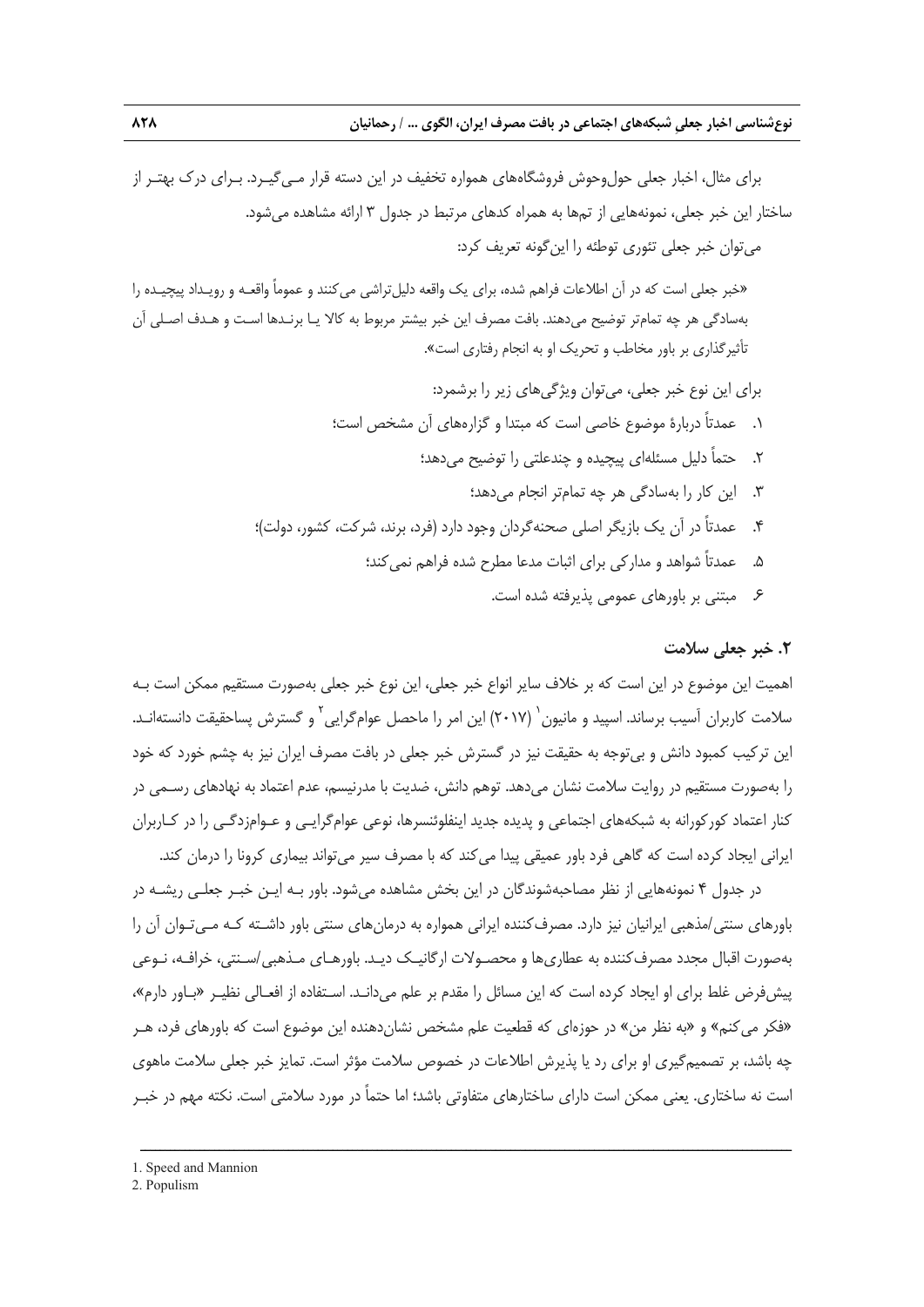جعلي سلامت اين است كه به نوعي وعده بهبود سلامتي ميدهد. در نهايت، ميتوان اين خبر جعلي را اينگونـه تعريـف كرد:

«خبري جعلي كه به طور خاص در مورد سلامت كاربران بوده و آنها را به انجام رفتار يا قطع رفتاري تشـويق مـيكنـد. در نهايت اطلاعات منتقل شده مدعي بهبود سلامت كاربران هستند. ممكن است به نوعي در برگيرنده انواع خبـر جعلـي نيـز باشد اما ماهيت همه آنها در مورد سلامت است».

| گزیدههایی از سخنان مصاحبهشوندگان                                                                                                                                                                                                 | کد                                                | زیر تم             | تم            |
|----------------------------------------------------------------------------------------------------------------------------------------------------------------------------------------------------------------------------------|---------------------------------------------------|--------------------|---------------|
| توی تلگرام و اینستاگرام پیچ دارند. پروفسور سمیعی هم گفتـه، تــو همــین<br>اينستاگرام.                                                                                                                                            | اعتماد به ظاهر                                    | توهم دانش          |               |
| وقتی خبری ۴۰۰۰ بار شیر میشود در توییتر، تو تلگرام دو سه میلیون ویـو<br>دارد خوب مردم باور میکنند دیگر.                                                                                                                           | پذیرش به علت تأیید<br>اجتماعي بالا                |                    |               |
| ببینید این کرونا که ساخته آمریکاست برای هدف قرار دادن ما، اما میشود<br>با همین دانش جلویش را گرفت. استفاده از گرمی، استفاده از داروهایی که<br>ائمه توصیه کردهاند، استفاده مایعـات زیـاد بــه راحتــی جلــویش را خواهــد<br>گرفت. | ضديت با مدرنيت                                    | ضديت با مدرنيسم    |               |
| مثلاً یه عکس میگذارند کنار یک متن با یـه آدرس و دانشـمندان کشـف<br>کردهاند فلان. خوب اینها سنی ازشان گذشته باور میکنند.                                                                                                          | پایین بودن سواد رسانهای                           |                    |               |
| میگویند تراریخته روی ژنتیک تأثیر دارد. دوستم میگفت برای همـین در<br>اروپا بايد روى جنسها بزنند. اينجا من نديدم.                                                                                                                  | اعتماد به شبکه آشنایان                            | اعتماد به شبکههای  | خبر جلی سلامت |
| خب مردم چیزهایی میخواهند که در تلویزیـون و مـدیای رسـمی نیسـت.<br>خوب شما كه ول نمي كنيد كه مي ويد دنبالش.                                                                                                                       | برأورده نشدن خواستههاى<br>مردم توسط رسانههای رسمی | اجتماعى            |               |
| (میخندد) من به هیچ چیز تلویزیون ایـران توجـه نـدارم، بچـههـایم هـم<br>نمیگذارند خیلـی نگـاه کنـیم. راسـت مـیگوینـد، همـش تبلیـغ و عـزا و<br>اینهاست، همهاش دارند حرف میزنند. همهاش هـی ایـن رو بگیـر اون رو                      | عدم اعتماد به رسانههای<br>رسمی                    | اعتماد به رسانههای |               |
| خوب ببین اینها (این اجناس را) از امارات و دوبی و اینها عمده میآورند،<br>من پرسیدم از آنها. بعد به قول خودشان هزینه مغازه و فروشگاه و فروشنده<br>و اینها ندارند دیگر. خوب ارزانتر میدهند بیشتر میفروشند.                          | اعتماد به شبکههای اجتماعی                         | غیر رسمی           |               |

**جدول .4 تمها، زيرتمها، نمونه كدها و گزيدههاي اكتشاف شده در خبر جعلي سلامت** 

براي اين نوع خبر جعلي، ميتوان ويژگيهاي زير را برشمرد:

- .1 حتماً دربارة مقوله سلامتي است؛
- .2 حتماً وعده بهترشدن سلامتي ميدهد؛
- .3 معمولاً با انواع ديگر خبر جعلي تركيب ميشود؛
- .4 بهدليل اهميت بسيار موضوع كه به سلامت مربوط ميشود، همه كاربران به آن توجه ميكنند؛
	- .5 به سرعت گسترش مييابد و به همين نسبت نيز باورپذيرتر است.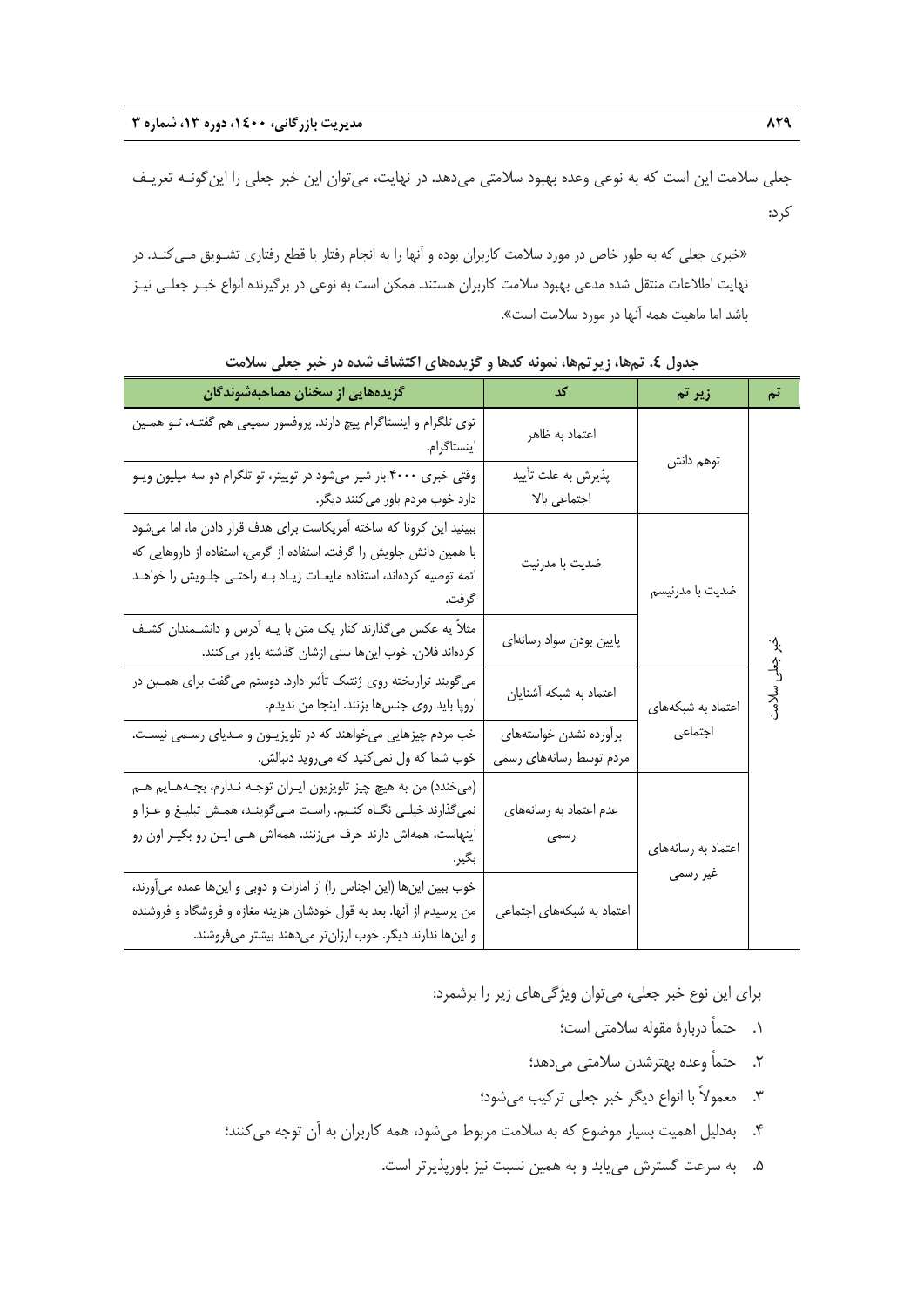اهميت اين خبر، آن را به يكي از فراگيرترين و قديميترين انواع خبر در ايران تبديل كرده است. اين اهميت آنقدر است كه حتي ممكن است مصرفكنندگان منطقي را نيز درگير كند و در صورت توان تغيير برند، اين كار را انجام دهنـد. اخبار و شايعات در مورد محصولات تراريخته در اين دسته قرار ميگيرند.

### **.3 خبر جعلي شبهعلم**

اين خبر جعلي، در واقع اطلاعات اشتباهي است كه به قصد نيت فريب و تأثيرگذاري بر تصميم كاربران و مصرفكنندگان بهصورت خبر علمي توليد شده است. ممكن است كل خبر جعلي شبهعلم باشد يا براي باورپـذيري بيشـتر آن را در بسـتر خبر علمي موثق يا در كنار آن توليد و بازنشر كنند. در شبهعلم مجدد كمبود دانش با باورهاي فردي تركيب مـيشـود تـا كاربران مواردي را بدون اينكه ريشه علمي داشته باشد، بهعنوان علم بپذيرند. شبهعلم در بخشي از ادعاهايش علم را (نـه بهطور كامل) رد ميكند. نكته مهم اين است كه رد علم هدف شبهعلم نيست و با اين رد علم ميخواهد به اهدافي دست پيدا كند. اينكه كمي از علم در شبهعلم وجود دارد نيز در پژوهشهاي قبلي در خصوص شبهعلم نيز مشاهده شده است و اين يافتهها تأييدكننده آن است (هانسون، 2017).

مصرفكننده ايراني همواره با اين باور بزرگ شده است كه ميتوان با دانستههاي كمي، همـه چيـز را توضـيح داد. براي مثال امروزه بسياري از شبه پزشكان و صفحات آنلاين، آن چيزهايي كه علم براي دانستن دليلشان متحمل زحمات بسياري شده را تنها با چيزهايي مثل طبع، تأثير عرقيات گياهي و... توضيح ميدهند.

شبهعلم در ذات خود تئوري توطئهاي نيز دارد. مصرفكننده ايراني به نوعي معتقد است كـه طـب سـنتي/اسـلامي براي بسياري از موارد درمان دارد و «غرب» با گرفتن آن از ما به تكامل آن به برتري رسيده است. امروزه مجدد غرب بر اساس آموزههاي خود ما، براي ما مواردي را تجويز ميكند. اين يافته با ساير يافتهها در زمينه شبهعلـم هـمخـواني دارد. هانسون (2017) پزشكي جايگزين، هوميوپاتي و طبهاي سنتي را نيز در دسته شبهعلم قرار ميدهد.

تمام اين موارد، در كنار از بين رفتن اعتماد، مصرفكنندهاي را شكل داده است كه فكر ميكند ميداند، در حالي كه نميداند. در يكي از مصاحبهها، اين شبهعلم در مصاحبهشونده تا آنجا پيش رفته بود كـه بـا اطمينـان در مـورد تركيبـات داروها نظر ميداد و تجويز آنها را رد ميكرد. مصرفكننده ايراني ممكن است با ديدن يك پسـت در اينسـتاگرام، دربـارة يك مسئله پزشكي تصميمگيري كند. نكته جالب اينكه به راحتي ميتوان اين نوع خبر جعلي را راستيآزمايي كرد. بـراي مثال هميشه ميتوان با مراجعه به منبع تخصص در زمينه خبر جعلي در مورد آن سؤال كرد و صـحت امـر را جويـا شـد. قصد و نيت اين خبر جعلي، تأثيرگذاري بر چارچوبهاي فكري و رفتارهاي مخاطب است. اين نوع خبر جعلي هميشه بـه دنبال منافع مالي مستقيم نيست و ممكن است به دنبال افزايش بازديد و به طبع آن نفع مالي از طريق تبليغات باشد. بنـا بر اين ميتوان اين خبر جعلي را اينگونه تعريف كرد:

«خبر جعلي كه با ظاهر خبري جدي و موثق علمي ساخته ميشود و با اين شباهت، خود را باورپذير ميسازد. ممكن اسـت در بستري از اخبار و اطلاعات صحيح ارائه شود و در متن خبر اطلاعات علمي و صحيح نيز وجود داشته باشد. عمـدهتـرين هدف آن تأثيرگذاري بر رفتار مصرف مخاطب يا باورهاي او است».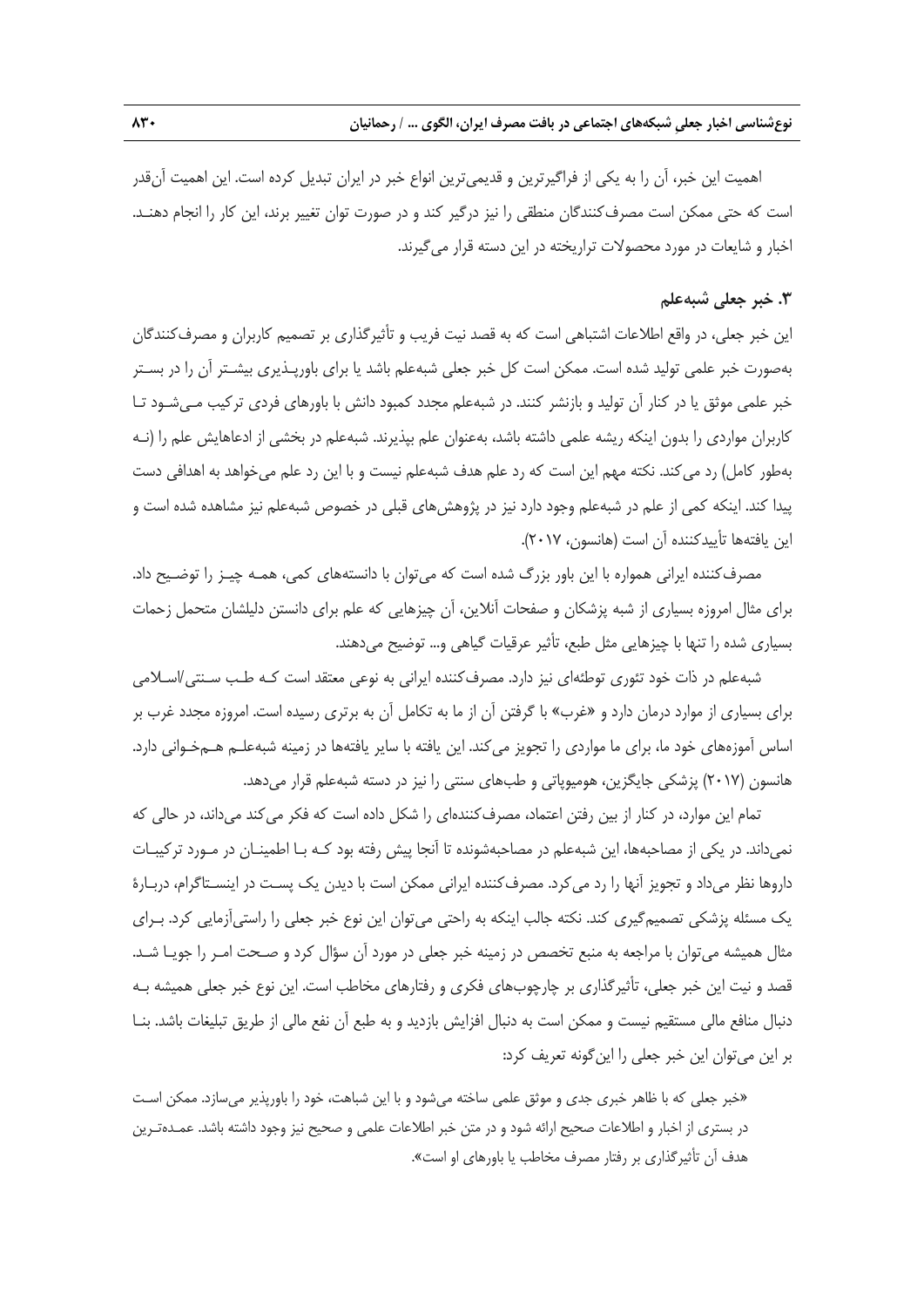براي خبر جعلي شبهعلم، ميتوان ويژگيهاي زير را تعريف كرد: .1 ظاهري علمي دارد؛ .2 عموماً در بستر و فرمت علمي ارائه ميشود؛ .3 دربردارندة اطلاعات علمي درست در جهت باورپذيرتر كردن خبر جعلي است؛ .4 عموماً بر باورهاي مذهبي/سنتي كاربر ايراني مبتني است؛

.5 بهراحتي ميتوان جعلي بودن آنها را اثبات كرد.

| گزیدههایی از سخنان مصاحبهشوندگان                                                                                                                                                                                                                                                                                                                                                                         | کد                            | زیر تم                        | تم                |
|----------------------------------------------------------------------------------------------------------------------------------------------------------------------------------------------------------------------------------------------------------------------------------------------------------------------------------------------------------------------------------------------------------|-------------------------------|-------------------------------|-------------------|
| (من این مطالب را در) کانالهای پزشکی و سلامتی (دیدهام).                                                                                                                                                                                                                                                                                                                                                   | اعتماد به اينفلوئنسرها        | توهم دانش                     |                   |
| الان که فکر میکنم، میشود بخشی از آن را گذاشت به حسـاب سـادگی،<br>مثلاً دانش کم، چیزهایی که فکر میکنند درست است، اما نیست.                                                                                                                                                                                                                                                                                | تقويت باور نادرست             | ضديت با مدرنيسم               |                   |
| بیینید این جریان تو بحبوحه أبان و اینها بود میخواستند حواس مـردم را<br>پرت کنند. حالا این وسط کلی کارخانه کیک هم ضرر کردند و فروششـان<br>کم شد.<br>«ما هر چه می کشیم از این طب مـدرن هسـت. از نمـک پتاسـیم را جـدا<br>می کنند بعد فشار خون که گرفتید به شما پتاسیم میدهند. شــما بــه مــردم<br>بگو از آبنمک برای نظافت استفاده کنید به شما گوش نمیدهند اما سـرم<br>شستشو همان آب و نمک هست، میدانستید؟» | تئورى توطئه                   | باورهای سنتی/مذهبی            | خبر جعلی ثنیه علی |
| آقا استاندارد چیه. اینها نظارت ندارند، مگر این همه چیز غیـر اسـتاندارد در<br>بازار نیست؟ مگر این همه مغازه را هی نمیبندند. هر سال گوشت آلـوده.<br>مگر همین سازمان استاندارد که به همه استاندارد داده هر چند وقت یک<br>بار یکسری اسم نمیدهد بیرون کـه ایـنهـا را نخوریـد؟ مگـه اسـتاندارد<br>نبودند؟ سر همین شیر این همه گفتند روغن میزنن به شیرها.                                                       | عدم اعتماد به نهادهای<br>رسمى | اعتماد به رسانههای<br>غيررسمي |                   |

**جدول .5 تمها، زيرتمها، نمونه كدها و گزيدههاي اكتشاف شده در خبر جعلي شبهعلم** 

از آنجايي كه اين خبر جعلي، مبتني بر باورهاي فرد است، به همراه اطلاعات درست منتشـر مـيشـود و بـهراحتـي پذيرفته ميشود، تأثيرگذاري بسياري دارد و اين تأثير ممكن است بهصورت تغيير در مصرف و رويكرد مصرف، ضديت بـا برند و كالا و تقويت باورهاي فعلي باشد. مثال هاي ارائه شده در جدول ۵، اين خبر جعلي را بهتر توضيح مي دهد.

#### **.4 خبر جعلي ضديت با علم**

بحث ضديت با علم كه بهعنوان موضوعى به نسبت جديد در ادبيات جهان با عنوان انكار علـم<sup>\</sup> بـاب شـده اسـت، بــراى اولين بار در اين پژوهش بهعنوان يك خبر جعلي در بافت مصرف ايران به چشم خورد. اين خبـر جعلـي، شـايد در ظـاهر شبيه به خبر جعلي شبهعلم باشد؛ اما در عمل متفاوت است. تفاوت اين دو در آن است كه در خبر جعلي ضديت بـا علـم، كاربر و مصرفكننده بهصورت آگاهانه و عامدانه با دستاوردهاي علمي خاصي ضديت دارند. براي مثـال ممكـن اسـت در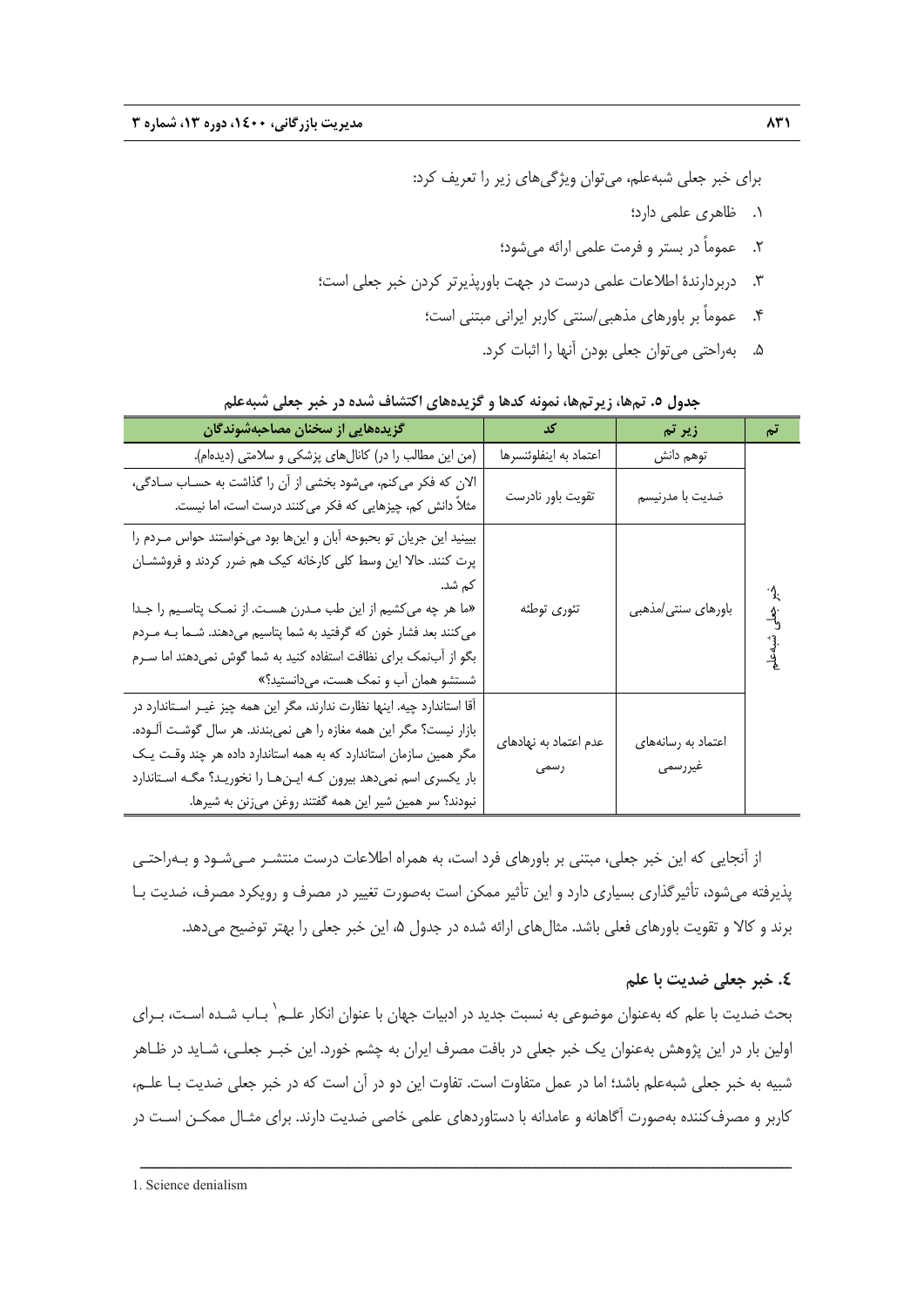مقوله كلي ضديت با علم، افراد منكر گرمايش جهاني باشند. شايد يكي ديگر از ضديت با علم كه در ايـران نيـز مشـاهده شده است، ضديت با واكسن باشد. يكي از مواردي كه در اين پژوهش ديده شد، ضديت با محصولات لبني پاستوريزه بود.

يكي از موارد مهم در اين خبر جعلي، عدم پذيرش واقعيت بر اساس استدلال سوگيرانه است. مصرفكننده، هماننـد شبهعلم، يك سري پيش باور ذهني دارد كه در باورهاي جديد او مؤثر است. با توجه به بافت فرهنگي ايران، ايـن مـوارد تركيبي از سنت و مذهب هستند. اين موارد در تركيب با از بين رفتن اطميناني كه در اكثر مصرفكنندگان ديده ميشـود، در كنار اعتماد به شبكههاي اجتماعي، بهعنوان منبع اطلاعات و كمسوادي رسانهاي، ضديت با علم را رقم ميزند.

| گزیدههایی از سخنان مصاحبهشوندگان                                                                                                                                                                                                                                                                                | کد                     | زیر تم                       | تم               |
|-----------------------------------------------------------------------------------------------------------------------------------------------------------------------------------------------------------------------------------------------------------------------------------------------------------------|------------------------|------------------------------|------------------|
| خوب نمیدانم، من که کلاً خودم را راحت کردم جنس ایرانی نمیخـرم. ببینیـد<br>اینها را الکی نمیگویند که، هست یک چیزی حتماً، نمیدانم (میخندد).                                                                                                                                                                        | اعتماد به اينفلوئنسرها |                              |                  |
| زندگی ما همه ماشینی شده. شما شیر میخرید پر از مـواد شـیمیایی. وایـتکس<br>میزنند به این شیرها. پنیر همهاش با شیر خشک و پالم. شما بروید لبنیاتی پنیر<br>واقعی را قیمت کنید متوجه میّشوید. پنیر کارخانهای خیلی ارزانتر اسـت. مـزه<br>خامه میده، ماست میخرید همان مزه را میدهد، شـیر همـان مـزه. همـهاش<br>شیمیایی. | باور گزينشي            | اعتماد به شبکههای<br>اجتماعي |                  |
| در ایران برای هر چیزی یک ماده غذایی وجود داشت کـه مفیـد بـود. ایـن در<br>علوم شرقی هست، آیورودا هم هست. کلاً تمدنهای شرقی بسـیار مسـلط بـه<br>این امور بودند.                                                                                                                                                   | باورهاى سنتى           | باورهاي                      |                  |
| اینها خوب علم کهن و اسلامی هست. بر اساس احادیث ائمـه اسـت خـوب.<br>اینها اطلاعاتی به مردم میدهند که خوب خیلیها دوست ندارند مردم بدانند.                                                                                                                                                                         | باورهاي مذهبي          | سنتى/مذهبى                   | ۰ş.              |
| من فکر میکنم مردم ما کلاً پذیرای این مطالب هسـتند. اگـر داریــم در مـورد<br>دیتاکس واتر و اینها حرف میزنیم. همه همیشـه در مـورد خـواص گیاهـان و<br>اینها شنیدهاند الان مدرنتر شده است. چرا باور نکنند؟                                                                                                          | كمبود دانش             | توهم دانش                    | جعلی ضدیت با علم |
| بخشی از جامعه ما مذهبی هستند و یک حدیث میخوانند در مورد درمان. حالا<br>اصلا معلوم نيست اين حديث راست باشد ها!                                                                                                                                                                                                   | استدلال سوگيرانه       |                              |                  |
| طب سنتی و اسلامی در مورد خواص خوراکیها و طبعهای انسان. برنامههـایی<br>میدهند بر اساس طبع شما که مواد غذای طبعتان را به هم نزند. اطلاعـاتی در<br>مورد كالاها مىدهند.                                                                                                                                             | خرافه                  |                              |                  |
| شما ترکیبات یک صابون را نگاه کنید، همه شیمیایی، ما قرنها صابون طبیعـی<br>داشتیم، صابون مراغه. هدف اینها سبک زندگی ایرانی اسـلامی ماسـت. بایـد<br>مردم را پایین نگه دارند. دین ما بسیار کامل هست، تمـام ائمـه در ایـن مـورد<br>سفارش و حدیث دارند.                                                               | ضديت با علم            | ضديت با علم                  |                  |

**جدول .6 تمها، زيرتمها، نمونه كدها و گزيدههاي اكتشاف شده در خبر جعلي ضديت با علم** 

بعضي از مصرفكنندگان ايراني، در عصر مدرنيسم بر اين باورند كه شركتها ميخواهند با مواد شـيميايي بـه آنهـا آسيب برسانند يا بيماري كرونا وجود ندارد. اين موضوعات را ميتوان بهسادگي راستيآزمايي كرد؛ امـا مصـرفكننـده يـا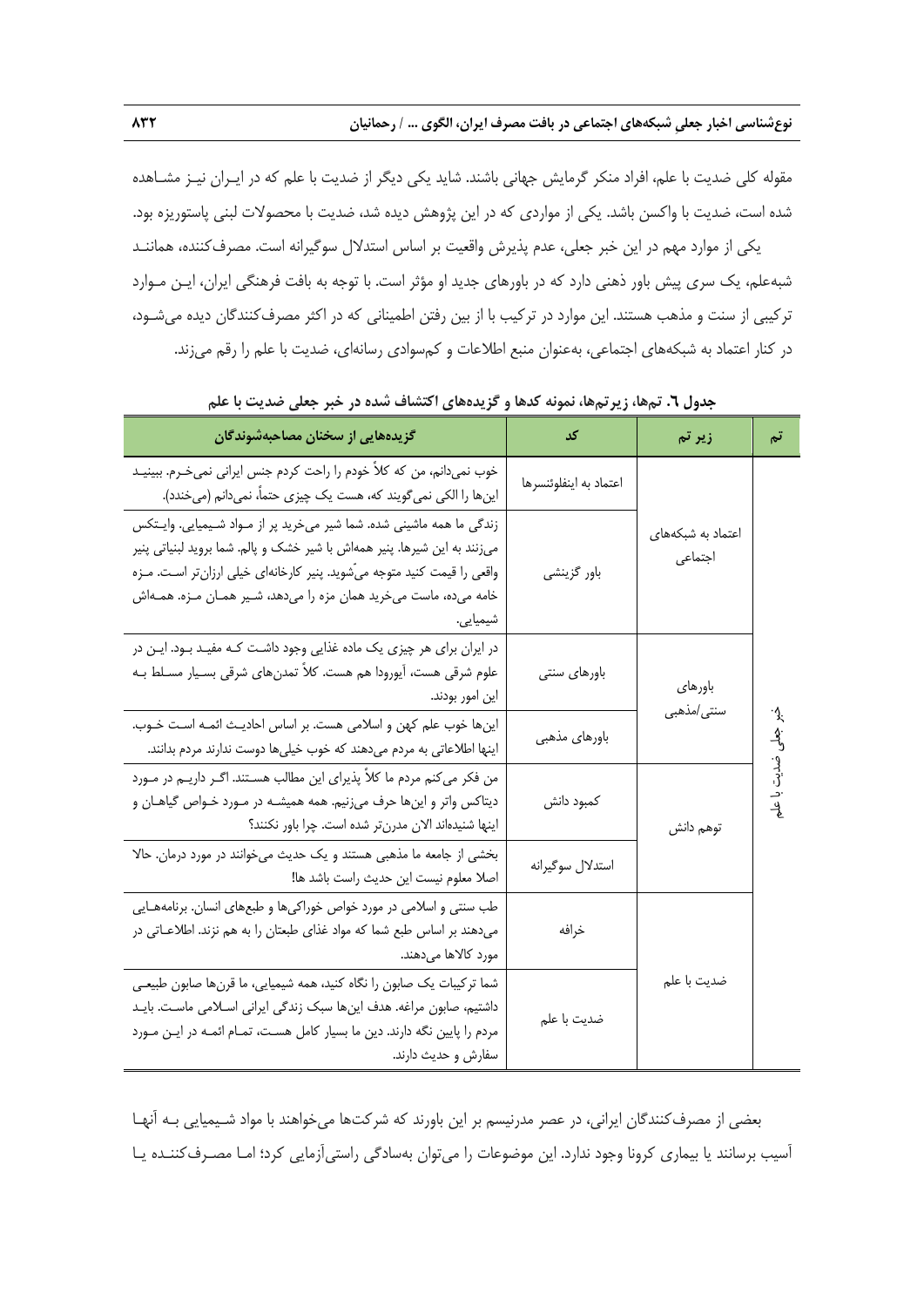تمايلي به اين كار ندارد يا دوست دارد كه اين موضوعات را باور كنـد. ايـن عـدم پـذيرش واقعيـت، همـراه بـا اسـتدلال سوگيرانه در عمل به اين موضوع منتهي ميشود كه مصرفكننده پذيراي اخبار جعلي ضد علم باشد. ايـن خبـر جعلـي را ميتوان بهصورت زير تعريف كرد:

«اين دسته از اخبار جعلي، در تضاد بنيادين با يك يا چند اصل اثبات شده علمي است و بهطور عمده، بر تفكر سـوگيرانه در راستاي باورهاي گزينشي سنتي/مذهبي فرد ايراني مبتني است».

از ويژگيهاي خبر جعلي ضديت با علم، ميتوان موارد زير را برشمرد:

- .1 اين نوع از اخبار جعلي بهصورت بنيادين با اصول پذيرفته شده علمي در تضاد است؛
	- .2 جعلي بودن خبر را ميتوان بهراحتي شناسايي كرد؛
		- .3 باور آن به پيشزمينههايي نياز دارد؛
	- .4 پذيرش آن عمدتاً همراه با سوگيري شناختي است.

با توجه به اينكه اين نوع خبر جعلي، در باورهاي فرد ريشه دوانده است، تأثيرگذاري شـايان تـوجهي دارد و ممكـن است به ضديت با محصول يا برند منجر شود. اين نوع خبر جعلي در باورمندان بهشدت باعث تغييـر در رفتـار مـيشـود و بهطور عمده با واكنشهايي همچون كاهش خريد، عدم خريد يا خريد محصولات جايگزين بروز ميكند.

#### **.5 خبر جعلي نزديكي با نظام سياسي**

اين خبر جعلي در هيچ پژوهشي مشاهده نشده است، از اين رو بيشتر به آن پرداخته خواهد شد. اين پژوهش بـراي اولـين بار اين خبر جعلي را در بافت مصرف ايران شناسايي كرده و با بررسي ساختار شكلگيري آن، توانسته است مؤلفههاي آن را شناسايي و انواع موجود در بافت مصرف را نيز دستهبندي كند. اين خبر جعلي، خبر از ارتباط يك كسبوكار با نهادهاي نزديك به نظام سياسي حاكم ميدهد. گاه اين خبر ميتواند درست يا مبتني بر نشانههاي درست باشد؛ اما در بسـياري از موارد اين رابطه بهصورت خبري جعلي با قصد و نيت آسيبزدن به كسبوكارها استفاده ميشود. صحت خبر هرچه باشد، معمولاً باعث بروز رفتارهاي ضد كسبوكار در كاربران خواهد شد. تكذيب اين خبر نيز باور آن در بين مصرفكنندگان را تقويت مي كند.

اين خبر جعلي چند مقوله بسيار مهم دارد. اولين مقوله، مقوله نظام سياسي حاكم است كه بسيار در اين خبـر جعلـي مؤثر است. اين مقوله داراي كدهاي مهمي است. يكي از اين كدها، باور به جهتدار بودن رسانههاي رسمي است. در اين كد كاربر بر اين باور است كه منابع خبري رسمي با حاكميت نزديكي زيادي دارند كه اين امـر بـراي او چنـدان خوشـايند نيست. او در كد ديگري باور دارد كه اين منابع نزديك بـه نظـام بـهدنبـال مهندسـي افكـارعمومي از طريـق حضـور در شبكههاي اجتماعي و رسانههاي رسمي هستند كه اين مسئله منتهي به دافعه شديدي از سوي كاربران ميشود.

ین موارد در كنار هم بـه مخالفـت بـا نظـام منتهـي مـيشـود كـه بـا توجـه بـه اسـتدلال انگيـزهاي<sup>\</sup> كـاربران و مصرفكنندگان آن را بسيار باورپذير و تأثيرگذار ميكند. موضوع مهم ديگر در اين خبـر جعلـي، اعتمـاد بـيحـد و انـدازة

<sup>1.</sup> Motivational reasoning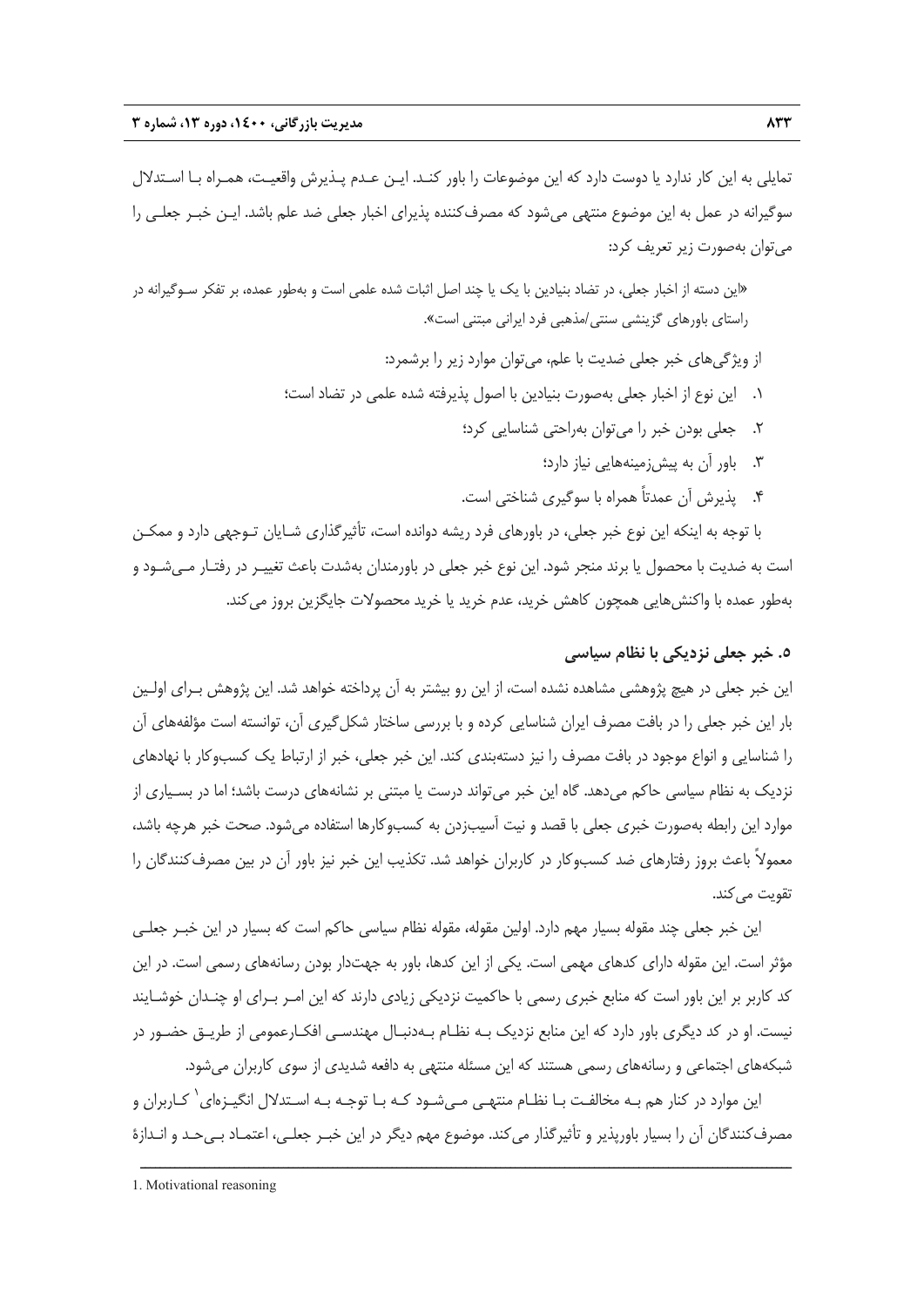كاربران به شبكههاي اجتماعي و فضاي مجازي است. اعتمـاد بـه شـبكههـاي اجتمـاعي و فضـاي مجـازي، همـراه بـا بياعتمادي به نظام سياسي حاكم، در كنار تجربههاي بد مصرفكنندگان ايراني از برندها، اين نـوع خبـر جعلـي را بسـيار مهم كرده است؛ چرا كه هم باورپذيري زياد و هم تأثيرگذاري بسيار طولاني مدت و مخربي دارد. با فراگير شدن اين خبر جعلي دربارة يك برند خاص، كاربران بهعنوان نوعي مقاومت مدني، خـود فعالانـه و داوطلبانـه در گسـترش آن كوشـش ميكند و كمپينهايي براي گسترش اين خبر راه مياندازند.

براي اين خبر جعلي، چهار نوع مختلف شناسايي شد كه اين دسـتهبنـدي، از اهميـت بسـيار ايـن موضـوع حكايـت ميكند. در اين خبر جعلي، موضوع «نزديكي به نظام» به چهار صورت بروز ميكند:

.1 كنترل توسط نهادهاي نزديك به نظام سياسي: در اين حالت كاربر بر اين باور است كه نظام يا نهادهاي نزديك بـه آن در حال كنترل كسبوكار است. براي مثال، در مورد اين نوع از اين خبر جعلي، خانم 28 ساله ميگويد:

«در مورد ديجيكالا شنيدم كه اين مال سپاه است، سپاه (آن را) خريده اسـت. يـا اسـنپ. سـر اون جريـان راننـده آبـروي خودش را برد».

.2 سرمايهگذاري توسط نهادهاي نزديك به نظام سياسي: كاربر باور دارد كه نهادهاي نزديك به نظام در اين كسبوكار سرمايهگذاري كردهاند. براي مثال مرد 25 سالهاي دربارة حمايتهاي مالي از اپليكيشنهـاي خـاص و برنامـههـاي خاص صداوسيما اين گونه بيان مي كند:

«شواهد اين را نشان ميدهد. جذب سرمايههاي ميلياردي. حضور خيلي از اين شركتهـا در قمـار و ايـن چيزهـا كـه بعـد ميبيني اينها وصل هستند به اين شركتها. همين توسكا كه زور صداوسيما و آذري جهرمـي (بـه آن) نمـيرسـد، نكنـد استارتآپ است؟ توسكا مال كجاست؟ مال كميته امام. رئيس صداوسيما ميگويد ما ميترسيم اينها از ما شـكايت كننـد. همينها فردوسيپور حاضر نشد تو برنامهاش در مورد اينها و ستاره مربع فلان حرف بزند، بعـد ايـنهمـه سـال بيـرونش كردند».

.3 حمايت توسط نهادهاي نزديك به نظام سياسي: كاربر باور دارد كه نهادهاي نزديك به نظام يا خود نظام بـهصـورت ويژهاي از كسبوكارهاي خاصي حمايت ميكنند. مرد 25 سالهاي در خصوص اين باور ميگويد:

«شيرين عسل، آن آقاي [بدون ذكر نام] بدون حمايت نمي توانستند اين همه رشد كنند. حالا حمايت چطـور هسـت محـل بحث نيست؛ اما هست».

.4 تملك توسط نهادهاي نظام سياسي: در اين نوع خبر جعلي، بخشي از كسبوكار يـا كـل آن را در تملـك نهادهـاي نزديك به نظام ميداند. در اين خصوص، هنگامي كه از مرد 25 سالهاي درخواست شد در اين باره مثالي بزند، گفت:

«چند وقت پيش صحبتي در مورد برندهاي ايراني بود. خيلي روي چند تا برند بحث داشـتيم. زيـر مجموعـههـاي گلرنـگ مثلا.ً اويلا و كوروش و اينها. جديداً تلويزيون ديدهايد؟ تبديل شده به دستگاه تبليغ اينها». سؤال: ارتباطش با شايعه چه هست؟ «ببين در مورد مالكيت اينها شايعه هست، حالا مال برادرها هست، اينها تحتنظر دارند، هر چه. اما اينها مونوپل كردهاند بازار را. الان هم كه تلويزيون در خدمت اينها قرار گرفته».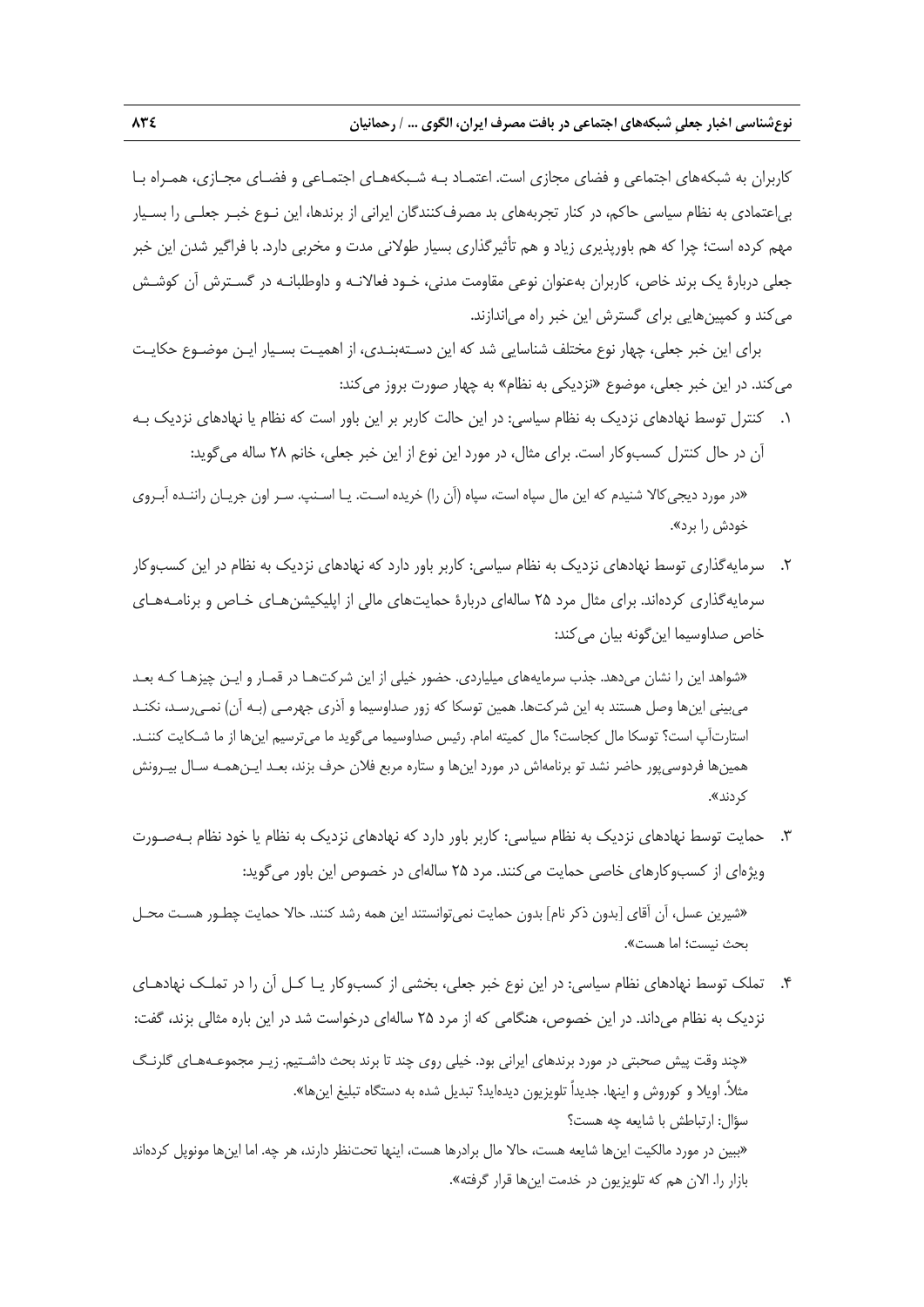| جدون ۰۰ نامیند زیر نامید، شوند مقدم و خریده مدی استفاد میشد می شود. خبر جمعی معام شیو شی معامل |                             |                         |                      |  |  |
|------------------------------------------------------------------------------------------------|-----------------------------|-------------------------|----------------------|--|--|
| گزیدههایی از سخنان مصاحبهشوندگان                                                               | کد                          | زیر تم                  | تم                   |  |  |
| تكذيب مي كنند اما كي باور مي كند؟ هيچ بقالي نمي گويد ماست مـن                                  | عدم اعتماد به تلويزيون      |                         |                      |  |  |
| ترش است. اتتظار دارید چه بگویند؟                                                               |                             |                         |                      |  |  |
| تكذيبيهها عمدتاً از موضع قدرت و از روى اجبار هسـتند، يعنـي انگــار                             |                             | عدم اطمينان به          |                      |  |  |
| دارند منت می گذارند سر مشتری. جریـان اسـنپ در تـوییتر را یادتـان                               | بیعتمادی به رسانههای        | ساختارهاى انتقال        |                      |  |  |
| هست؟ بعد از آن جریان، اسنپ یک بیانیـه داد کـه در نهایـت داشـت                                  |                             | اطلاعات رسمي            |                      |  |  |
| می گفت ما حق شکایت از آن خانم را برای خودمان محفوظ میدانـیم                                    | رسمى                        |                         |                      |  |  |
| و همینی که هست. این تکذیبیه است؟                                                               |                             |                         |                      |  |  |
| خوب نمیدانم، من که کـلاً خــودم را راحـت کــردم (جــنس) ايرانــي                               |                             |                         | ∙^}.                 |  |  |
| نمیخرم. ببینید اینها رو الکی نمی¢ویند که (مطلب در مورد کیفیت                                   | افزایش تمایل به خرید آنلاین |                         | $\overrightarrow{A}$ |  |  |
| پایین)، هست یه چیزی حتماً، نمیدانم (میخندد).                                                   |                             | اعتماد به رسانههای      |                      |  |  |
| نه أقا. شما همين جريان كرونا را ببين، از صبح تا شب دروغ ميءويند                                |                             | غيررسمي                 | نظام سياسى           |  |  |
| تو تلویزیون. از فردا شهر را خلوت میکنیم، کو؟ چی شد؟ هـی میـان                                  | بی عتمادی به نهادهای        |                         |                      |  |  |
| میگن ده نفر مردهاند در تهران. این همه مردهاند.                                                 | رسمى                        |                         | ್ಕೆ                  |  |  |
| شاید در اینترنت دروغ باشد؛ اما حـرف ایـنِهـا حتمـاً دروغ اسـت. مـا                             |                             |                         |                      |  |  |
| اعتماد داشتیم به صداوسیما به اینها، چه کردند با اعتماد ما؟ هواپیمـا                            | بي توجهي به اخبار           | اعتماد به شبکههای       |                      |  |  |
| را زدند ۳ روز دروغ گفتند به مردم                                                               |                             | اجتماعى                 |                      |  |  |
|                                                                                                | سرمايەگذارى توسط نهادهاى    |                         |                      |  |  |
| ارتباط سرمایهگذاران اسنپ خوب با بعضی از نهادها معلوم شد.                                       | نزدیک به نظام سیاسی حاکم    |                         |                      |  |  |
| شیرین عسل، أن أقاى (بدون ذكر نام) بدون حمایت نمى¤وانستند این                                   |                             | نظام سیاس <i>ی</i> حاکم |                      |  |  |
| همه رشد كنند. حالا حمايت چطور هست، محل بحـث نيسـت، (امــا)                                     | حمايــت توســط نهادهـــاى   |                         |                      |  |  |
| هست.                                                                                           | نزدیک به نظام سیاسی حاکم    |                         |                      |  |  |

**جدول .7 تمها، زيرتمها، نمونه كدها و گزيدههاي اكتشاف شده در خبر جعلي نظام سياسي حاكم** 

در نهايت اين مقولهها و كدها به رفتارهاي ميرسد كه هر گونه ارتباط با نظام سياسي حـاكم را بـد مـيدانـد و بـه ضديت با آنها ميپردازد.

در پايان ميتوان خبر جعلي نزديكي با نظام سياسي را ميتوان اينگونه تعريف كرد:

«خبري جعلي كه ارتباط يك كسبوكار با نهادهاي نزديك به نظام سياسي حاكميت را گزارش ميدهد. اين خبر ميتوانـد مبتني بر نشانههاي درست باشد؛ اما نتيجهگيري همچنان غيرقطعي و غيرمشخص است. معمولاً اين خبر جعلي باعث بروز رفتارهاي ضد كسبوكار در كاربران خواهد شد.»

براي خبر جعلي نزديكي با نظام سياسي ميتوان ويژگيهاي زير را برشمرد:

- .1 كسبوكار را به يك يا چند روش به نهادهاي نزديك به نظام متصل ميكند؛
	- .2 قصد آسيبزدن به كسبوكار را دارد؛
	- .3 تكذيب موضوع معمولاً آن را باورپذيرتر ميكند؛
	- .4 كاربران عموماً بهدنبال راستيآزمايي آن نيستند.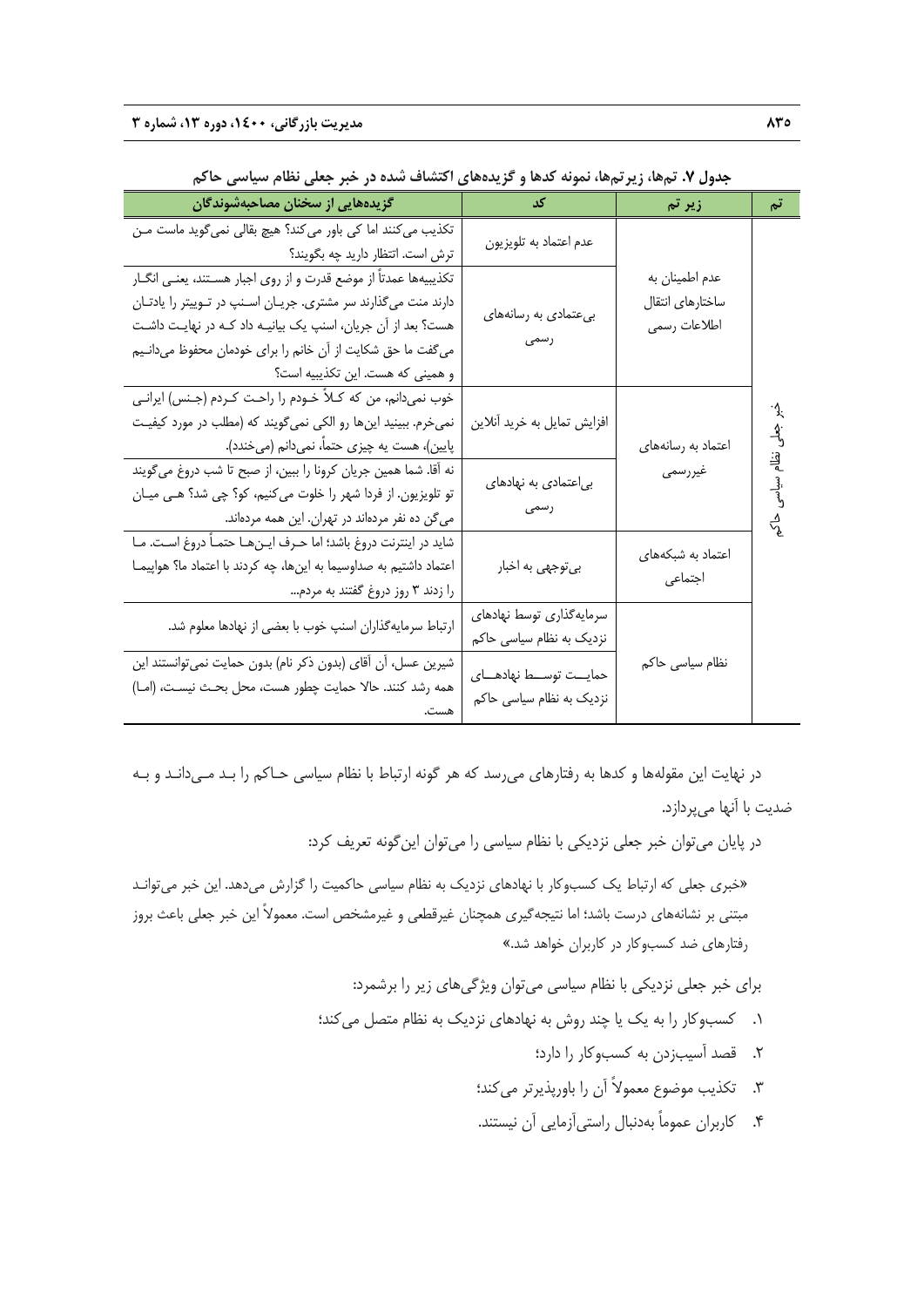#### **نتيجهگيري و پيشنهادها**

خبر جعلي موضوعي فراگير در بافت مصرف ايران و همچنين در شبكههاي اجتماعي است. اين پـژوهش كيفـي درصـدد شناسايي اخبار جعلي در حوزه مصرف ايران و مصرفكننده ايراني بود. اين پژوهش، ديدگاه عميقتر و وسيعتـري دربـارة موضوع و ابعاد آن ارائه كرده است. بعضي از اين اخبار جعلي در پژوهشهاي پيشين نيز مشاهده شده است كه اين يافتـه نيز به نوعي وجود اين اخبار جعلي در ايران را تأييد ميكنند. براي مثال، خبر جعلي تئوري توطئه، تأييدكننـده يافتـههـاي مک گوناگل ` (٢٠١٧) و ميل و ويشواكارما ` (٢٠١٩) است. اما اين يافتهها به نوعي در بافت سياسي بودند و ايـن پـژوهش براي اولينبار اين نوع خبر جعلي را در بافت مصرف شناسايي كرد و ساختار ذهني كاربر در پذيرش آن، پيشنيازها و علل پسين آن را مورد شناسايي قرار داد. يكي ديگر از يافتههاي اين پژوهش خبر جعلي سلامت بـود. سـاير پـژوهشهـا ايـن فراگيرى و اهميت خبر جعلى سلامت را تأييـد كـردهانـد. بـراى مثـال واژاك، كاسـپرژكا–واژاک و كوبانـك<sup>۳</sup> (۲۰۱۸) در پروهش گستردهاي كه در بازه سالهاي 2012 تا 2017 انجام دادند، به اين نتيجه رسيدند كـه 40 درصـد تمـامي اخبـار منتشر شده دربارة سلامت در شبكههاي مجازي خبر جعلي بوده و در حدود 451272 بار بازنشر شده اسـت. در پژوهشـي ديگر سوماريوا، واموس، مانتزارليس، دائو و مارتينز تايسون ۲۰۱۸) دريافتند كه بازنشر خبر جعلي حوزهٔ سلامت، ۳ براب بيشتر از خبر واقعي است. يافتههاي اين پژوهش نيز بر سرعت انتشار و باورپذيري اين خبر جعلي تأكيد كرده است.

خبر جعلي شبهعلم، فقط در يافتههاي مكگوناگل (2017 ) مشاهده شده اسـت؛ امـا وي دربـارة آن بحـث چنـداني نكرده و فقط آن را بهعنوان يكي از ابعاد خبر جعلي برشمرده است. اين پژوهش شبهعلم را ماحصل توهم دانش، باورها و سبك زندگي و ضديت با مدرنيسم ميداند. همچنين اين پژوهش براي اولين بار در ادبيات پژوهشـي ايـران، خبـر جعلـي ضديت با علم را مطرح ميكند. در اين پژوهش، ضديت با علم، تضاد بنيادين يك خبر و يك باور بـا اصـول اثبـات شـده علميتعريف شد كه در تفكر سوگيرانه و سنتهاي مصرفكننده ايراني ريشه دوانده است. اين تعريـف بـا تعريـف هانسـن (2017) كه ضديت با علم را در حوزه فلسفه علم بررسي كرده، همراستا است. همچنين اين پژوهش خبر جعلي ضديت با نظام سياسي را براي اولين بار در ايران شناسايي و انواع و ويژگيهـاي آن را بررسـي كـرد. ايـن خبـر جلعـي در ادبيـات بينالملل بهشكلي در پژوهش حاضر به آن پرداخته شد، به چشم نميخورد. خبر جعلي سياسي در جهان بيشتر حول محور 'حزاب سياسى است و بيشتر با عناوينى نظير خبر جعلى سياسى<sup>م</sup>، خبر جعلى حزبى<sup>ء</sup> يا دوحزبى<sup>٬</sup> شناخته مـىشـود. بــراى اولين بار است كه يك خبر جعلي به طور كل موجوديت يك نظام سياسي را نشانه ميگيرد.

خبرهاي جعلي شناسايي شده به تفضيل در بخش يافتهها به بحث گذاشته شد؛ اما اين موضوع به بحث عميقتـر و ريشهايتري نياز دارد . بر اساس يافتههاي اين پژوهش و كدهاي شناسايي شده، ميتوان چند عامل مهم را تشخيص داد. اين عوامل تقريباً در تمامي پلتفرمها به چشم ميخورند كه آنها را به موضوع مهم تأثيرگذاري بدل كرده است. ارائه صرف

<sup>1.</sup> McGonagle

<sup>2.</sup> Meel and Vishwakarma

<sup>3.</sup> Waszak, Kasprzycka-Waszak and Kubanek

<sup>4.</sup> Sommariva, Vamos, Mantzarlis, Đào and Martinez Tyson

<sup>5.</sup> Political fake news

<sup>6.</sup> Partisanship

<sup>7.</sup> Bipartisan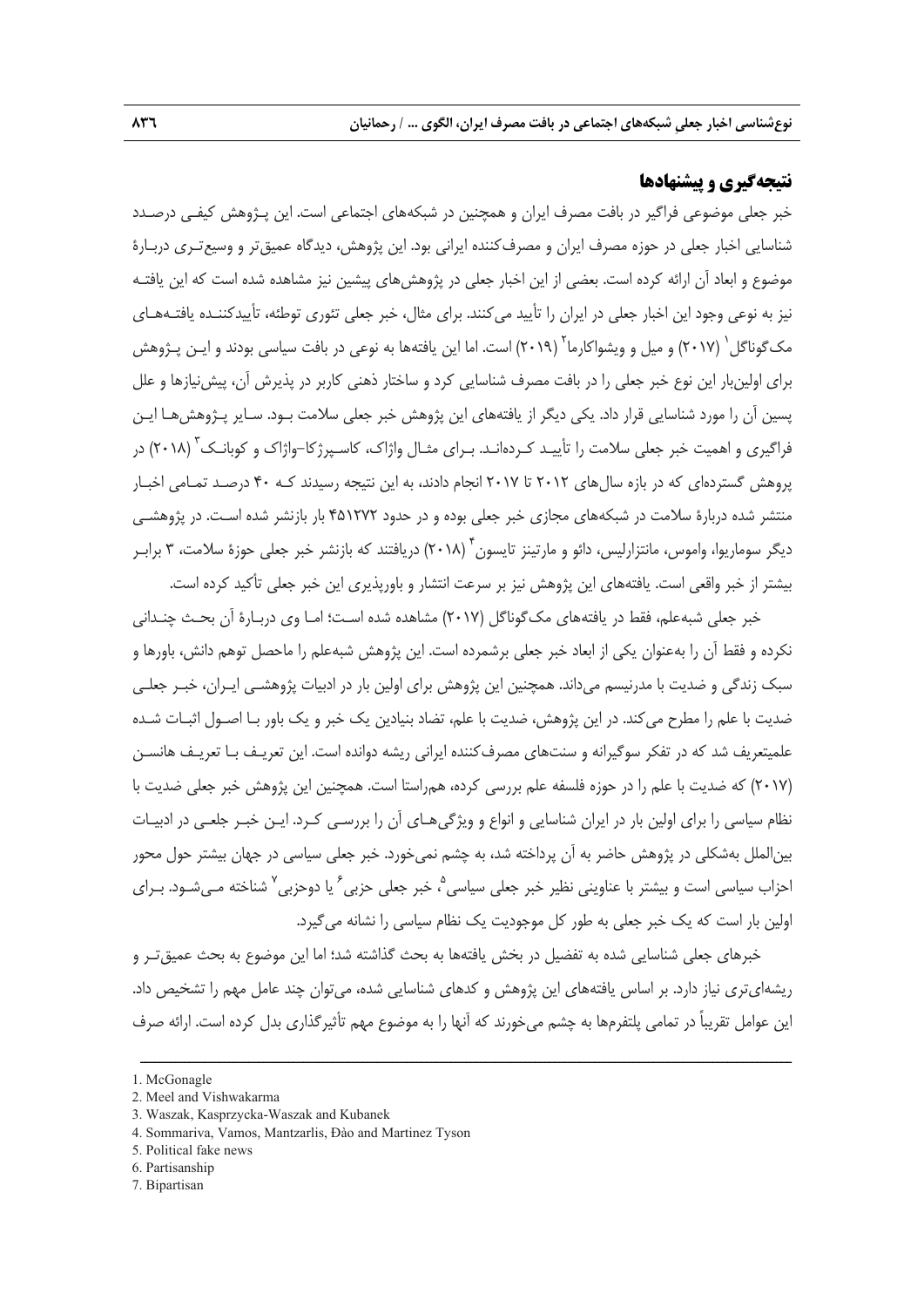انواع خبر جعلي مشاهده شده در شبكههاي اجتماعي، به تنهايي كافي نيست. صاحبنظران و مسئولان بايـد ريشـههـاي اين پديده را نيز بررسي كنند. اين پژوهش در حد توان خود توانست ريشههاي ايـن موضـوع را بكـاود. ريشـههـاي ايـن فراگيري را ميتوان در اين چند موضوع ديد: عدم اطمينان، نظام سياسي كشور و در نهايت توهم دانش.

عدم اطمينان يكي از موضوعاتي است كه نه تنها در ايران بلكه در دنيا رو به افزايش است. اين يافتهها تأييدكننـده يافتههاي بينالمللي هستند. همانند آنچه كه در بخش يافتهها مطرح شد، اعتماد كاربر آنلاين ايراني به نهادهـاي رسـمي اطلاعات از بين رفته است. اين از بين رفتن اطمينان، براي فـرد شـرايطي را بـه وجـود آورده اسـت كـه بـراي دريافـت اطلاعات، به كانالهاي ديگري غير از كانـالهـاي رسـمي مراجعـه مـيكنـد. از ايـن رو كانـالهـاي رسـمي كـه اخبـار راستيآزمايي شده را پخش ميكنند، از چرخه مصرف بيرون ميمانند.

از سوي ديگر، نظام سياسي كشور نيز يكي از مسائل مهمي است كه در اين پژوهش به چشم خورد. ايـن يافتـه در بافت مصرف كشورهاي ديگر و پژوهشهاي مشابه ديده نشده است؛ اما در پژوهش حاضر بسيار پررنگ است و تـأثيرات فراواني دارد. دربارة خبر جعلي، اين يافته به دو صورت تأثيرگذار است: اول اينكه هر آنچه به نوعي بر ضد نظـام سياسـي حاكم باشد، بهدليل استدلال انگيزشي (فرد چيزي را باور ميكند كه دوست دارد واقعيت داشته باشد) ميپذيرد. تـأثير دوم اثر Backfire effect است كه در آن هر خبر درستي كه از سوي مبادي رسمي يا در ارتباط با نظام سياسي حاكم باشـد، باور به خبر جعلي را تقويت ميكند. اين ويژگي در كنار عدم اطمينان مصرفكننده و كاربر ايراني، شرايط دشواري را براي دولت و نظام سياسي حاكم بر ايران فراهم ميآورد؛ چرا كه حتي در صورت انتقال حقيقت و واقعيت، بخشي از مردم آن را باور نمي كنند و آن را هر طور بخواهند تفسير مي كنند.

همانند بسياري از كشورهاي ديگر، در بسياري از موارد دليل باور به خبر جعلي توهم دانش است. اين تـوهم دانـش موضوعي جهاني است كه در اين پژوهش نيز تأييد شد. فرد با تصور از اينكه دانستههايش صحيح اسـت و عمـدتاً در اثـر خواندن مطالبي كوتاه و سطحي در اينترنت آن را كسب كرده است، فكر ميكند به اين موضوعات تسلط دارد. اين تـوهم دانش تنها بهدليل استفاده از اطلاعات ناقص يا گاه غلط نيست، بلكه بهدليل سابقه سنتي و مذهبي ايرانيـان نيـز هسـت. مصرفكننده ايراني به نوعي باور دارد كه دانش پيشينيان براي بسياري از موارد امروزي كافي اسـت و فكـر مـيكنـد بـا تسلط اندك بر آنها ميتواند بسياري از مسائل را حل كند. اين موضوع به باورپذيري اخبار جعلي دامن زده بهصـورتي كـه بسياري از مصرفكنندگان در بسياري از امور تخصصي و نيمهتخصصي خود را صاحبنظر ميدانند.

اين سه موضوع در كنار هم، فضايي را به وجود آورده است كه بسيار مستعد توليد، رشد و گسترش اخبار جعلي است. مصرفكنندهاي كه به شبكههاي مجازي بيشتر از كانالهاي رسمي اعتماد دارد و در باور اخبار گزينشي عمل مـيكنـد و اين توهم را دارد كه در زمينههاي مختلفي داناست، به راحتي فريب خبر جعلي را ميخورد.

هر چند اين پژوهش در حوزه بازاريابي و رفتار مصرفكننده است، اما بخشي از يافتههـاي آن را مـيتـوان در سـاير حوزهها نيز به كار برد. از اين رو سعي ميشود تا پيشنهادهاي اجرايي و كوتاهي براي مديران فراهم شود. اين مطالعه خبر جعلي را در بين كاربران ايراني دستهبندي كرد و ابعاد مختلف آن را مورد بررسي قرار داد. مهـمتـرين موضـوع كلـي كـه ميتوان به مديران اجرايي شركتها گوشزد كرد، از بين رفتن اعتماد كاربران به نهادهـاي رسـمي توليـد و توزيـعكننـده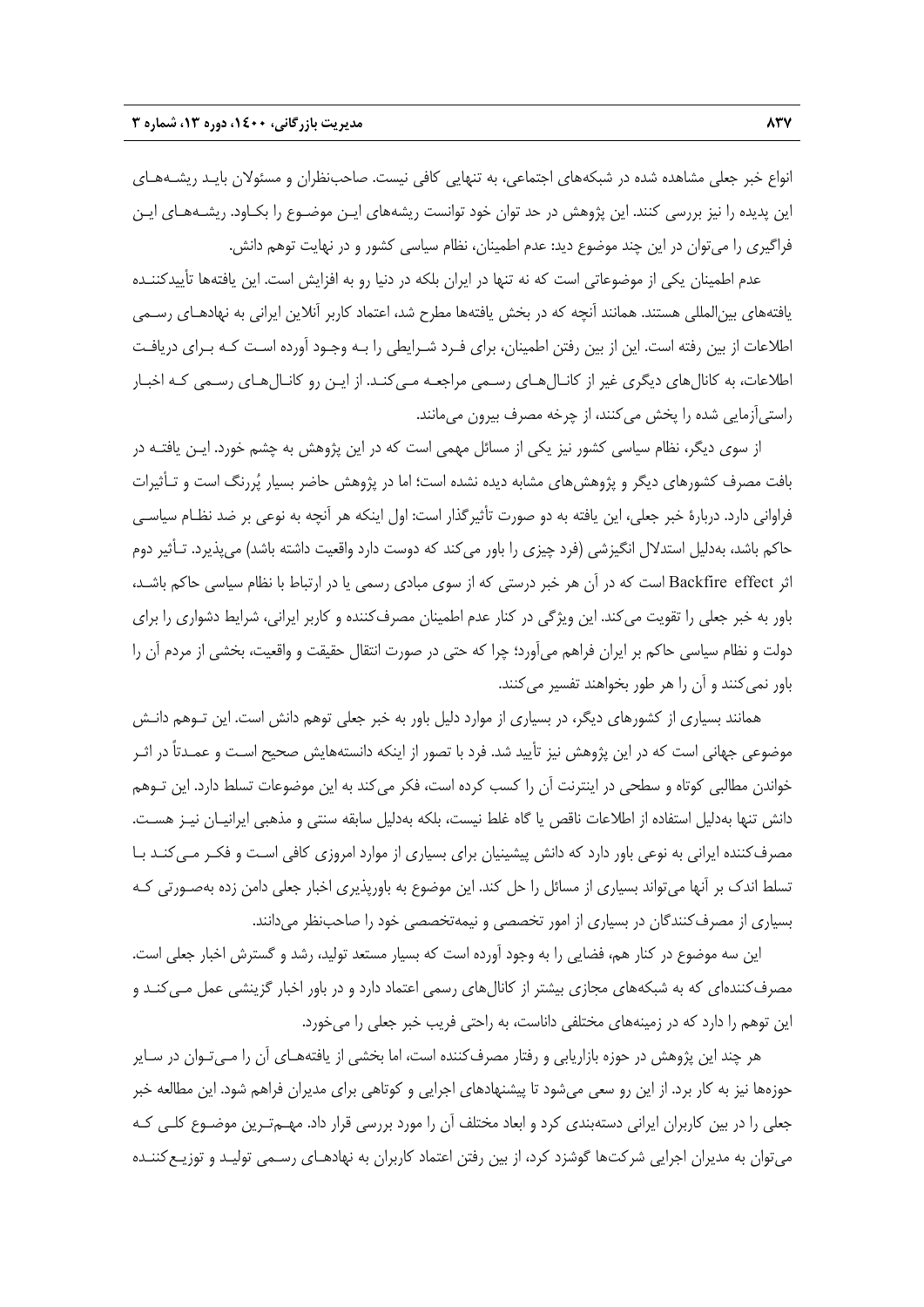اطلاعات است. اين موضوع تنها در برگيرنده نهادهاي دولتي نيست، بلكه خود شركتها نيز مورد بياعتمـادي كـاربران و مصرفكنندگان هستند.

به مديران شركتها پيشنهاد ميشود تا با توجه به حساسيت كاربران جوان به ارتباط بين شركتها و نظـام سياسـي حاكم، همواره اين موضوع را پايش نمايند و سعي كنند تا از هر گونه رفتار حساسيتبرانگيز پرهيز كنند. همچنين با توجـه به اهميت موضوع سلامت، شركتها و مديران بازاريابي بايد همواره در اطلاعرساني صحيح پيشقدم باشند؛ چـرا كـه در صورت گسترش خبر جعلي سلامت دربارة يك برند يا يك محصول، تكذيب فقط باعث بـدتر شـدن موضـوع و از دسـت رفتن كنترل امور ميشود. در مورد موضوع سلامت، راهكار شركتها بايد فعالانه و پيشگيرانه باشد.

شركتها دربارة خبر جعلي ضديت با علم كه در افراد مسن و كم دانش مشاهده ميشود، بايد توجه داشته باشند كه راه تأثيرگذاري و تغيير ديدگاه، تأثيرگذاري از طريق افراد جوان خانواده است. جوانـان بـهعنـوان تعـديلكننـده اطلاعـات ورودي به خانواده ميتوانند تأثيرات مخرب اين خبر جعلي بر برندها را كاهش دهند. خبر جعلي تئوري توطئه و شـبهعلـم نيز تأثير بسيار مخربي بر برندها ندارند. تئوري توطئه بيشتر متوجه رده كلي محصولات است و پس از مـدتي تـأثير آن از بين ميرود. شبهعلم بيشتر در ميان جوانان تأثير ميگذارد و فرصت مناسبي براي شركتها جهت بهرهگيري از بازار است.

در مورد خبر جعلي، مديران بازاريابي و تصميمسازان بايد توجه داشـت باشـند كـه گـاهي سـكوت در برابـر مسـئله پيشآمده راهكار مناسبتري است. اگر سازمان تمايل به ارائه تكذيبيه رسمي دارد، مجاري توزيع خبر نيز بايد بـه دقـت و با توجه به حساسيت كاربران و مصرفكنندگان انتخاب شوند. شفافيت هميشه در برابر خبر جعلي رويكردي مناسب است. هر چند در ابتدا ممكن است به نظر برسد كه سازمان را در برابر مصرفكنندگان بيدفاع ميكند؛ اما در ادامه از گسـترش بيرويه اخبار جعلي جلوگيري ميكند. شركتها بايد توجه داشته باشند كه امروزه اينفلوئنسرهاي فضـاي مجـازي، بسـيار تأثيرگذارند و ميتوان از طريق آنها مصرفكنندگان را هدايت كرد. شركتها در تدوين كمپينهـاي تبليغـاتي و بازاريـابي بايد به اين موضوعات توجه كنند.

#### **محدوديتها**

همانند تمامي پژوهشهاي علمي، اين پژوهش نيز داراي محدوديتهايي است كه توجه به آنهـا بـه درك بهتـر نتـايج و يافتههاي آن كمك ميكند. مهمترين محدوديت اين پژوهش، اندازه نمونه بود. هر چند بـهصـورت تئوريـك ايـن تعـداد نمونه كافي بود؛ اما سعي شد تا با نمونهگيري تئوريک بـر ايـن محـدوديت غلبـه شـود. همچنـين بافـت محـوري ٰ نيـز محدوديت ديگري بر اين پژوهش و يافتههاي آن اعمال ميكند. علاوه بر اين، با توجه به ماهيت پژوهش، ممكـن اسـت نقش پژوهشگر و سوگيري او، بر روند و نتايج تأثير بگذارد. با توجـه بـه روشهـاي نمونـهگيـري، محـدوديت و خطـاي نمونهگيري خود به خود به كمترين حالت نزديك خواهد شد. با توجه به نمونهگيري تئوريـك، هـر نمونـه قطعـاً نماينـده خواهد بود و مشكل نمونه نانماينده وجود نخواهد داشت. همچنين با توجه به ابزار كسب اطلاعات، خطاي عدم پاسخ نيـز از بين خواهد رفت.

ــــــــــــــــــــــــــــــــــــــــــــــــــــــــــــــــــــــــــــــــــــــــــــــــــــــــــــــــــــــــــــــــــــ

1. Contextuality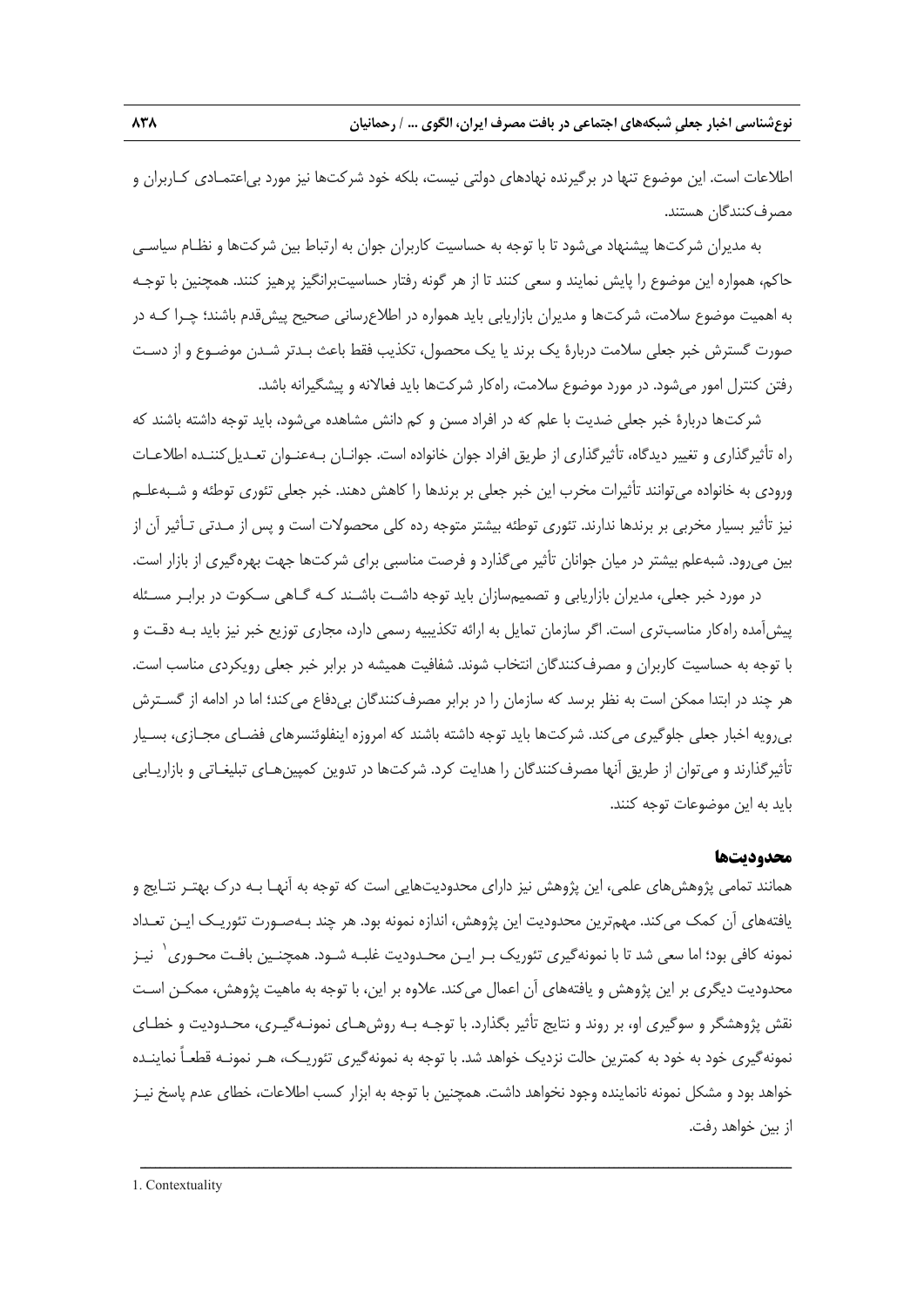#### **نوآوري تحقيق**

اين طرح پژوهش به اين صورت در ايران بدون سابقه است. هر چند منابعي داخلي در مورد شايعه و باكمي اغماض اخبـار جعلي وجود دارد، اما اين منابع بيشتر در حوزه سياسـت و شـايعه (دهقـانشـاد، 1390)، امنيـت عمـومي (كيـاني1385، )، روانشناسي باورپذيري (آذرشين، 1396) بوده و عموماً بهصورت كلاسيك، به بحـث شـايعه و نـه اخبـار جعلـي از منظـر روانشناسي پرداختهاند. همچنين در جستوجوي منابع دانشگاه تهران، يك پاياننامـه در زمينـة شناسـايي اخبـار جعلـي موجود بود كه بيشتر دربارة الگوريتم و محاسبات (زماني، 1395) بحث كرده بود تا اخبـار جعلـي در حـوزه مصـرف. ايـن نشاندهنده خلأ پژوهشي در اين حوزه است كه پژوهش حاضر، تلاشي براي پر كردن اين خلأ بود. از ايـن رو توجـه بـه خبر جعلي و روايتهاي ناشي از آن براي اولين بار در ايران در اين پژوهش به چشم ميخورد. نوآوري ديگر اين پژوهش، شناسايي سه نوع خبر جعلي جديد در بافت مصرف است. هر چند ساير اخبار جعلي در بافت مصرف نيز قبلاً مشاهده نشده بودند؛ اما پژوهشهاي پيشين در سياست آنها را مطرح كرده بودند. خبر جعلي سلامت، ضديت با علم و نزديكي به نظـام سياسي حاكم، براي اولين بار در اين پژوهش شناسايي شد و ميتـوان آنهـا را از دسـتاوردهاي نوآورانـه اختصاصـي ايـن پژوهش دانست.

#### **پيشنهاد براي تحقيقات آتي**

با نگاهي به نتايج بهدستآمده، تجارب و محدوديتهاي پژوهش، ميتوان به پژوهشـگران بـراي بهبـود تحقيقـات آتـي، پيشنهادهايي ارائه كرد. از اين رو به پژهشگران پيشنهاد ميشود تا با گستردهتر كردن جامعـه تحقيـق، تعـداد بيشـتري از مصاحبهشوندگان را در گستره جغرافيايي بزرگتري بررسي كنند. درهمتنيدگي نيز موضوعي است كه ميتوانـد بـه درك هر چه بهتر ما از اين پديدهها كمك كند. پژوهشگران با توجـه بـه موضـوعاتي چـون سـن، قوميـت، و طبقـه اجتمـاعي ميتوانند دانستههاي ما را درخصوص اين موضوع تقويت كنند.

موضوع ديگر، ابزار و شيوه جمعآوري اطلاعات است. پژوهشگران ميتوانند با غوطهوري در موضوع، از طريق عضو شدن بلند مدت در كانالها، گروهها و حضور در بحثهـا در شـبكههـاي اجتمـاعي مثـل تـوييتر، بـه دادههـاي بيشـتر و عميقتري دست پيدا كند. عضو شدن در گروهها و شركت در بحثها بهصورت بلند مدت، به پژوهشگر امكـان مشـاهده دست اول را ميدهد. مصاحبه ابزار مناسبي است؛ اما نميتواند همانند مشاهده در بلند مدت فراهم كننده داده باشد.

همچنين ساير پژوهشگران ميتوانند با استفاده از روشهاي ديگر، يافتههاي اين پژوهش را غنيتر كنند. روش اين پژوهش، روشي كيفي مبتني بر تحليل تم بود كه ميتوان يافتههاي آن را با شيوههاي كمي نيز تركيب كرد و با اسـتفاده از روش آميخته، يافتههاي جديدي براي علاقهمندان به موضوع فراهم كرد. براي مثال، ميتوان نقشههاي شناخت ذهني مصرف كنندگان دربارة خبرهاي جعلي متفاوت را بر اساس يافتههاي اين پژوهش ترسيم كرد. همچنين مي تـوان از روش فازي براي بررسي اين نقشههاي شناختي و تحليل مؤلفههاي زباني و توصيفي بهره بـرد. عـلاوه بـر ايـنهـا، مـيتـوان مقولههاي شناسايي شده را با روش مقياس پردازي چندبعدي<sup>\</sup> تجزيه و تحليل كرد.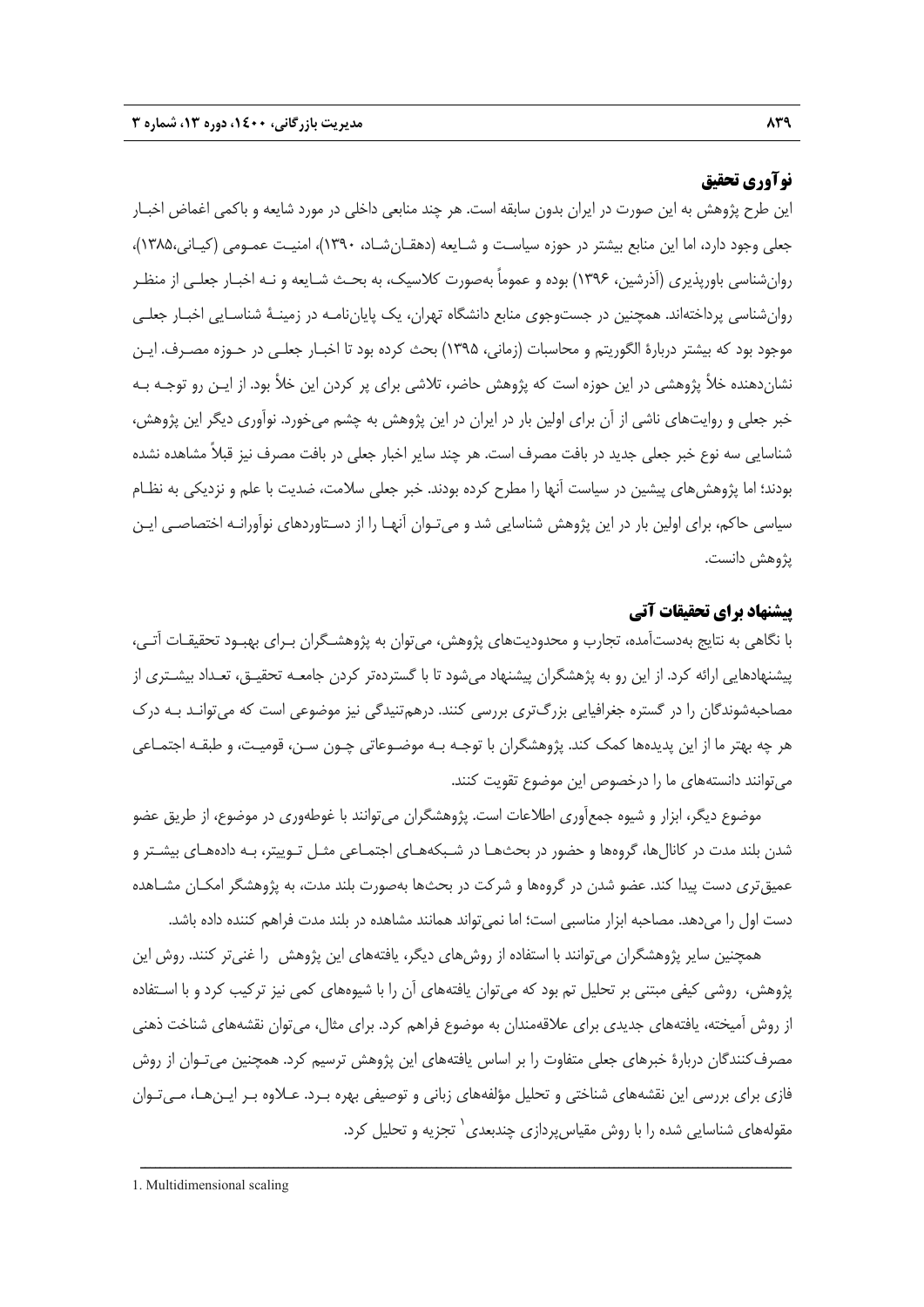#### **منابع**

آذرشين، سيد امير؛ تاجيك اسماعيلي، سميه (1396). بررسي ميزان باورپذيري پديده «شايعه» در پيام رسانهاي موبايلي بين مـردم شهرستان اهواز با تأكيد بر نقش «رسانة ملي». مطالعات فرهنگ ارتباطات، 18(40)، -65 .94 خليلي مقدم، مريم؛ سلطاني، مرتضي؛ يزداني، حميد رضا؛ خنيفر، حسين (1397). فهم تجربة خريد احساسي كالاي بـادوام: مطالعـة پديدارشناختي در خريد لوازم خانگي جهيزيه. مديريت بازرگاني، 10(2)، .348-325 دهقان شاد، حوري (1390). چگونگي گردش شايعات سياسي در فضاي اينترنت. مطالعات رسانهاي، 6(3)، -41 .49 زماني كسبي، سميه (1395). ارائه رويكردي براي تشخيص شايعه در شبكههاي اجتماعي. پايـان نامـه كارشناسـي ارشـد. دانشـگاه تهران. شجاع، علي؛ صادق وزيري، فراز؛ ابراهيمي، الهام (1399). ارائه الگويي از علل و پيامدهاي تنفر از برنـد كالاهـاي ايرانـي. مـديريت بازرگاني، 12(1)، .23-3 كياني، رسول (1385). شايعه و امنيت عمومي. دانش انتظامي. 8(3)، -131 .157 گلكاري حق، سينا؛ طباطبايي نسب، سيدمحمد؛ رجبي پور، عليرضا (1399). بررسي مفهوم مالكيت روانشناختي از ديدگاه خريداران. مديريت بازرگاني، 12(2)، .421-399

#### **References**

- Allcott, H. and Gentzkow, M. (2017). Social Media and Fake News in the 2016 Election. *Journal of Economic Perspectives,* 31(2), 211–236.
- Azarshin, A. and Tajik Esmaeili, S. (2018). An investigation into the believability of the phenomenon of rumor in mobile messenger in city of Ahvaz with regard to the role of national media. *Culture-Communication Studies*, 18 (40), 65-94. (*in Persian*)
- Beattie, G., Marselle, M., McGuire, L., & Litchfield, D. (2017). Staying over-optimistic about the future: Uncovering attentional biases to climate change. *Semiotica,* 2017(218).
- Beatty, S.E. & Smith, S. M. (1987). External search effort: an investigation across several productcategories. *Journal of Consumer Research*, *Journal of Consumer Research,* 14(1), 83–95.
- Bell, E.J., Owen, T., Brown, P.D., Hauka, C. and Rashidian, N. (2017). The Platform Press: How Silicon Valley Reengineered Journalism. *Tow Center, Columbia Journalism School*. DOI:10.7916/D8R216ZZ
- Bounegru, L., Gray, J., Venturini, T. and Mauri, M. (2017). *A Field Guide to Fake News*. Public Data Lab.
- Boyd, D. (2004). Friendster and publicly articulated social networks. *Proceedings of ACM Conference on Human Factors in Computing Systems (pp. 1279–1282).* New York: ACM Press.
- Braun, V. & Clarke, V. (2006). Using thematic analysis in psychology. *Qualitative Research in Psychology*, 3(2), 77-101.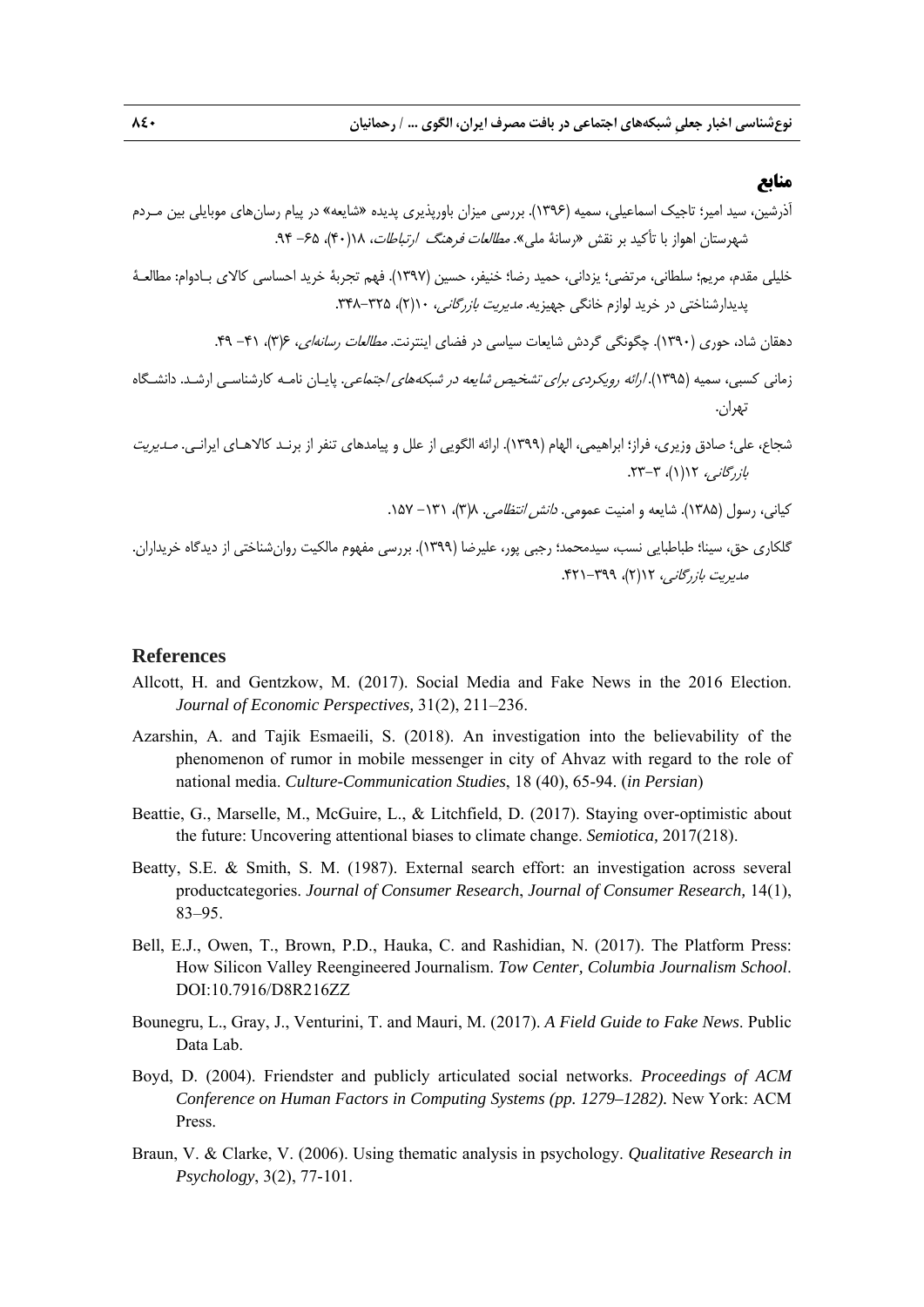Bryman, A. (2008). *Social Research Methods.* Oxford University Press, London.

- Culture, Media and Sport Committee (2017). *Fake News Inquiry.* UK Parliament. https://www.parliament.uk/business/committees/committees-a-z/commonsselect/culturemedia-and-sport-committee/inquiries/parliament-2015/inquiry2/
- Dehghan Shad, H. (2012). How political rumors spread on Internet. *Media Studies*, 6 (3), 41-49. (*in Persian*)
- Dentith, M. R. X. (2018). What is fake news? *University of Bucharest Review*, (2), 24-34.
- Denzin, N. K. (1989). *Interpretive Interactionism*, Vol. 16, Applied Social Research Method Series. Newbury Park, CA: Sage Publications.
- Dewey, C. (2016). *Facebook Fake-News Writer: 'I Think Donald Trump is in the White House because of Me.* Washington Post, November, 17. https://www.washingtonpost. com/news/the-intersect/wp/2016/11/17/ facebook-fake-news-writer-i-think-donald-trumpisin-the-white-house-because-of-me/.
- Ferrara, E., Varol, O., Davis, C., Menczer, F., and Flammini, A. (2016). The Rise of Social Bots. *Communications of the ACM*, 59(7), 96–104.
- Gillin, J. (2017). *Fact-Checking Fake News Reveals How Hard It is to Kill Pervasive*. Nasty Weed Online. Punditfact.
- Golkari, S., Tabatabaeenasab, S.M., &Rajabipour, A. (2020). Investigating the Concept of Psychological Ownership from the Buyers' Perspective. *Journal of Business Management,* 12(2), 399-421. (*in Persian*)
- Guest, G., Bunce, A., & Johnson, L. (2006). How many interviews are enough? An experiment with data saturation and variability. *Field methods*, 18(1), 59-82.
- Hansson, S. O. (2017). Science denial as a form of pseudoscience. *Studies in History and Philosophy of Science*, 63, 39-47.
- Hotez, P. J. (2016). Texas and its measles epidemics. *PLoS medicine*, 13(10), e1002153.
- Howell, L. (2013). Digital wildfires in a hyperconnected world. *WEF report*, 3, 15-94.
- Jacob, S.A., and Furgerson, S.P. (2012). Writing Interview Protocols and Conducting InterviewsTips for Students New to the Field of Qualitative Research. The Qualitative Report, 17:6, 1-10. Retrieved from http://files.eric.ed.gov/fulltext/EJ990034.pdf
- Jaster, R. and Lanius, D. (2018). What is fake news? \_Versus\_ 2 (127):207-227.
- Khaldarova, I. and Pantti, M. (2016): Fake News. *Journalism Practice*, DOI: 10.1080/17512786.2016.1163237
- Khalilimoghadam, M., Soltani, M., Yazdani, H. and Khanifar, H. (2018).Understanding the Experience of Emotional Purchase of Durable Goods: A Phenomenological Study of Purchasing Home Appliance as Dowry. *Business Management,* 10(2), 325-348. (*in Persian*)
- Kiani, R. (2006). Epistemology of rumer and public securit. *Journal of Research Police Science*, 8(3), 131-157. (*in Persian*)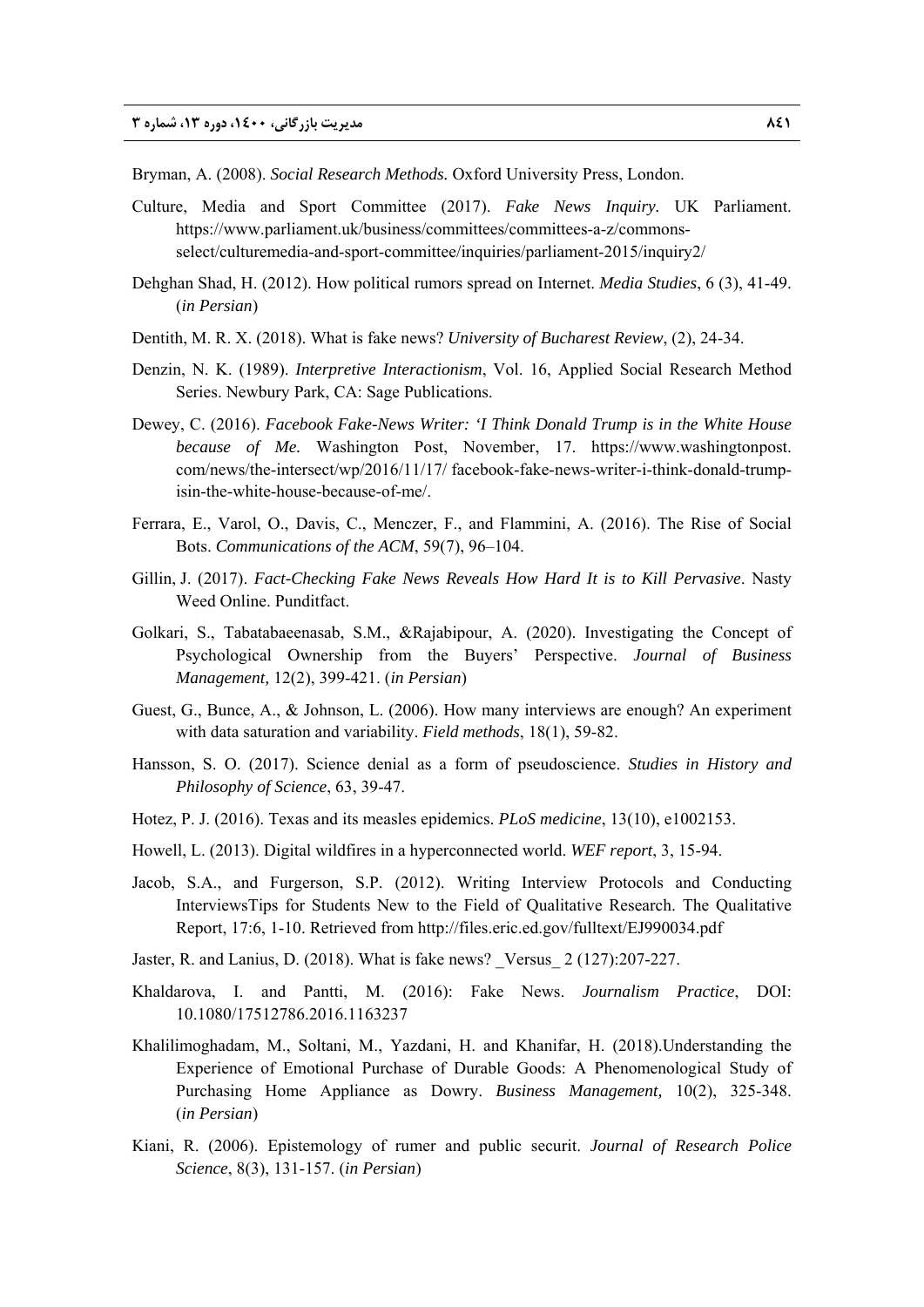- Klockars, A., & Williams, M. J. (2012). Scientific yellow journalism. *Small GTPases,* 3(4), 201.
- Krippendorff, K. (2004). Reliability in content analysis. *Human Communication Research,*  30(3), 411-433*.* https://doi.org/ 10.1111/j.1468-2958.2004.tb00738.x
- Krippendorff, K. (2017). Computing Krippendorff's alpha reliability. *Working paper,* Available from: https://repository. upenn.edu/asc\_papers/43/. Cited 4 Jan 2018.
- Ladd, J. M. (2012). *Why Americans Hate the Media and How It Matters*. Princeton: Princeton University Press.
- Levy, M. (2009). Web 2.0 implications on knowledge management*. Journal of Knowledge Management,* 13(1), 120-134.
- Madison, D. S. (2005). *Critical ethnography: Method, ethics, and performance*. Thousand Oaks, CA: Sage.
- Marshall, B., Cardon, P., Poddar, A., & Fontenot, R. (2013). Does sample size matter in qualitative research? A review of qualitative interviews in IS research. *Journal of computer information systems,* 54(1), 11-22.
- McGonagle, T. (2017). "Fake news" False fears or real concerns? *Netherlands Quarterly of Human Rights,* 35(4), 203-209.
- Meel, P., & Vishwakarma, D. K. (2019). Fake News, Rumor, Information Pollution in Social Media and Web: A Contemporary Survey of State-of-the-arts, Challenges and Opportunities. *Expert Systems with Applications*, 153, 112986.
- Miles, M.B. and Huberman, A.M. (1994). *Qualitative data analysis: an expanded sourcebook*, second edition. Sage.
- Nielsen, R. K. (2016). The Many Crises of Western Journalism: A Comparative Analysis of Economic Crises, Professional Crises, and Crises of Confidence." *In The Crisis of Journalism Reconsidered: Democratic Culture, Professional Codes, Digital Future, edited by Jeffrey C. Alexander, Elizabeth Butler Breese, and María Luengo, 77–97*. Cambridge ; New York: Cambridge University Press.
- Nielsen, R. K., & Graves, L. (2017). News you don't believe: Audience perspectives on fake news. *Reuters Institute for the Study of Journalism.* Retrieved from https://reutersinstitute. politics. ox. ac. uk/ourresearch/news-you-dont-believe-audienceperspectives-fake-news.
- Nielsen, R.K., and Ganter, S.A. (2017). *Dealing with Digital Intermediaries: A Case Study of the Relations between Publishers and Platforms*. New Media & Society, April, DOI: 10.1177/1461444817701318.
- Norris, P. (2011). *Democratic Deficit: Critical Citizens Revisited*. Cambridge: Cambridge University Press.
- Parkinson, H.J. (2016). *Click and Elect: How Fake News Helped Donald Trump Win a Real Election.* Guardian, November 14.
- Patton, M.Q. (2015). *Qualitative Research & Evaluation Methods: Integrating Theory and Practice* (4th ed.). USA: Sage Publications, Inc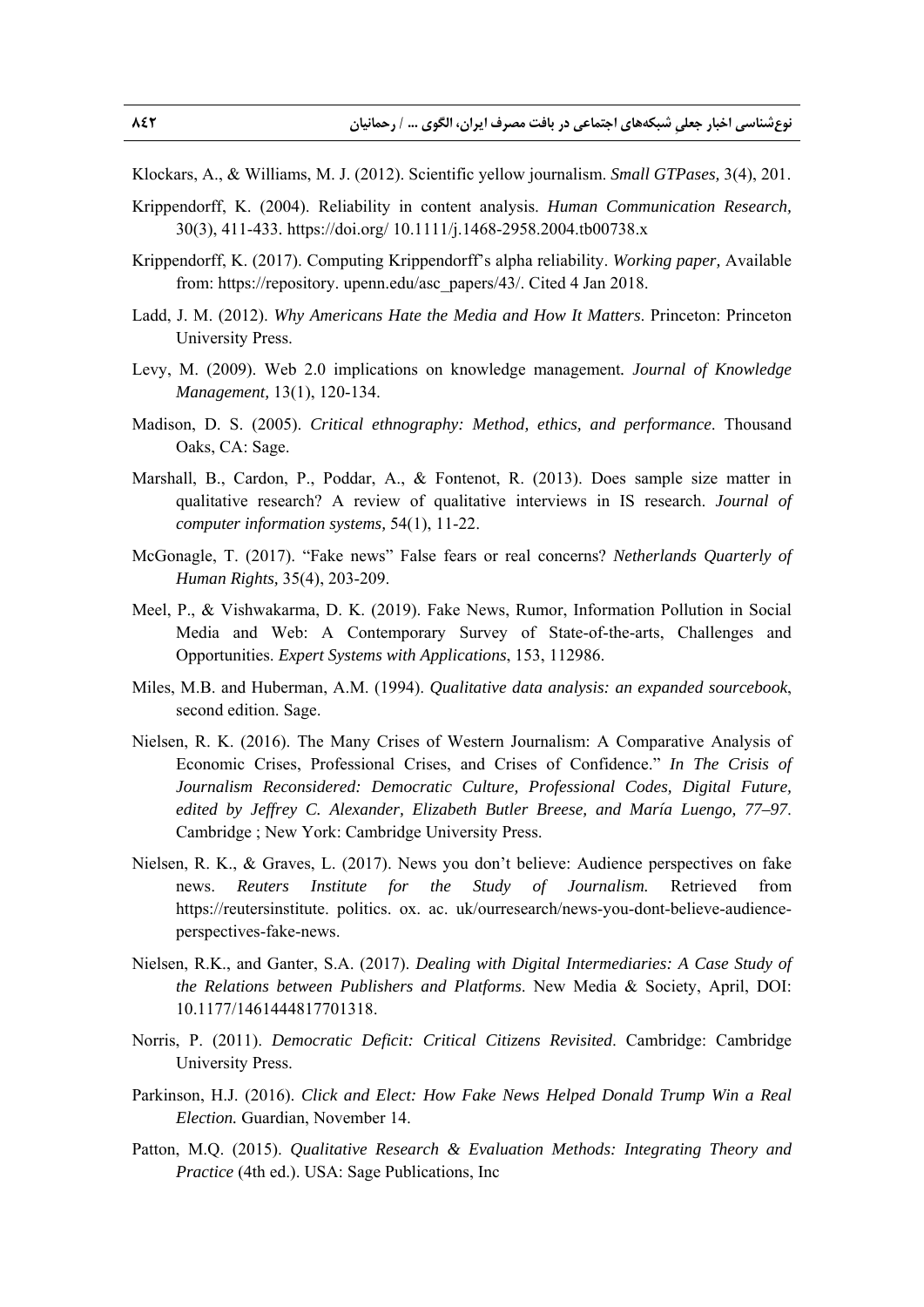- Pesonen, T. (2018). *The effects of fake news on consumer trust in social media marketing*, A quantitative study on consumer mindset. Metropolia University of Applied Sciences
- Qiu, X., Oliveira, D. F., Shirazi, A. S., Flammini, A., & Menczer, F. (2017). Limited individual attention and online virality of low-quality information. *Nature Human Behaviour*, 1(7), 0132.
- Read, M. (2016). *Donald Trump won because of Facebook., New York Magazine*, November 9, available at: http://nymag.com/selectall/2016/11/donald-trump-won-because-offacebook.html (accessed February 1, 2017).
- Rochlin, N. (2017). Fake news: belief in post-truth. *Library hi tech*, 35(3), 386-392.
- Romano Jr, N. C., Donovan, C., Chen, H., & Nunamaker Jr, J. F. (2003). A methodology for analyzing web-based qualitative data. *Journal of Management Information Systems,* 19(4), 213-246.
- Shao, C., Ciampaglia, G. L., Varol, O., Flammini, A., & Menczer, F. (2017). The spread of fake news by social bots. arXiv preprint arXiv:1707.07592 , 96-104.
- Shoja, A., Sadegh Vaziri, F., & Ebrahimi, E. (2020). Developing a Framework of Causes and Consequences of Hatred for Iranian Product Brands. *Journal of Business Management,*  12(1), 3-23. (*in Persian*)
- Silverman, D. (2000). Doing qualitative research. *A practical handbook*. Sage.
- Sommariva, S., Vamos, C., Mantzarlis, A., Đào, L. U. L., & Martinez Tyson, D. (2018). Spreading the (fake) news: exploring health messages on social media and the implications for health professionals using a case study. *American journal of health education,* 49(4), 246-255.
- Speed, E., & Mannion, R. (2017). The rise of post-truth populism in pluralist liberal democracies: challenges for health policy. *International journal of health policy and management,* 6(5), 249.
- Stokes, P. (2012). No, You're Not Entitled to Your Opinion. *The Conversation*. https:// theconversation.com/no-youre-not-entitled-to-your-opinion-9978 (accessed 31 August, 2020)
- Tandoc Jr, E. C., Lim, Z. W., & Ling, R. (2018). Defining "fake news" A typology of scholarly definitions. *Digital journalism*, 6(2), 137-153.
- Tsfati, Y., & Cappella, J. N. (2003). Do people watch what they do not trust? Exploring the association between news media skepticism and exposure. *Communication Research*, 30(5), 504-529.
- Tuckett, A.G. (2005). Applying thematic analysis theory to practice: a researcher's experience. *Contemporary Nurse,* 19, 75/87.
- Wardle, C. (2017). "*Fake News*." It's Complicated. https://medium.com/1st-draft/fake-newsitscomplicated-d0f773766c79.
- Wardle, C., & Derakhshan, H. (2017). Information Disorder: Toward an interdisciplinary framework for research and policy making. *Council of Europe Report*, 27.